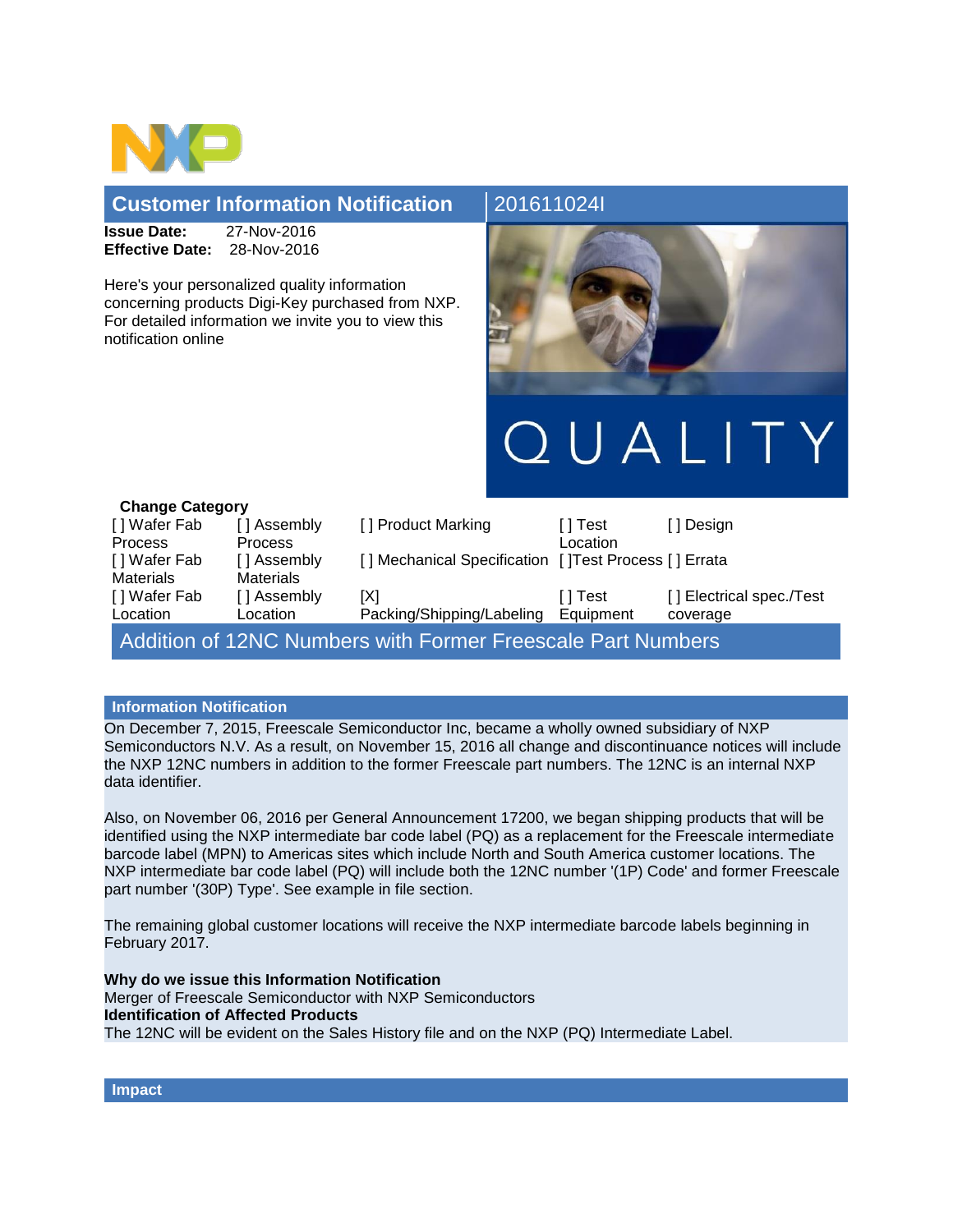no impact to the product's functionality anticipated.

The changes described will have NO impact to form, fit or function of the product The Sales History data as well as the NXP intermediate bar code label will now include the 12NC number.

**Remarks**

12NC numbers for material purchased/ordered in the last 3 years will be included along with the former Freescale part numbers on the attached sales history spreadsheet.

## **Contact and Support**

For all inquiries regarding the ePCN tool application or access issues, please contact NXP "Global Quality Support Team".

For all Quality Notification content inquiries, please contact your local NXP Sales Support team.

For specific questions on this notice or the products affected please contact our specialist directly: **Name** Change Management Team **e-mail address** Miklos.Olaszi@nxp.com, Audrey.van.de.Wal-Farrugia@nxp.com, Jackie.Garza@nxp.com

At NXP Semiconductors we are constantly striving to improve our product and processes to ensure they reach the highest possible Quality Standards. Customer Focus, Passion to Win.

NXP Quality Management Team.

**About NXP Semiconductors**

NXP Semiconductors N.V. (NASDAQ: NXPI) provides High Performance Mixed Signal and Standard Product solutions that leverage its leading RF, Analog, Power Management, Interface, Security and Digital Processing expertise. These innovations are used in a wide range of automotive, identification, wireless infrastructure, lighting, industrial, mobile, consumer and computing applications.

You have received this email because you are a designated contact or subscribed to NXP Quality Notifications. NXP shall not be held liable if this Notification is not correctly distributed within your organization.

This message has been automatically distributed. Please do not reply.

NXP | Privacy Policy | Terms of Use NXP Semiconductors High Tech Campus, 5656 AG Eindhoven, The Netherlands © 2006-2010 NXP Semiconductors. All rights reserved.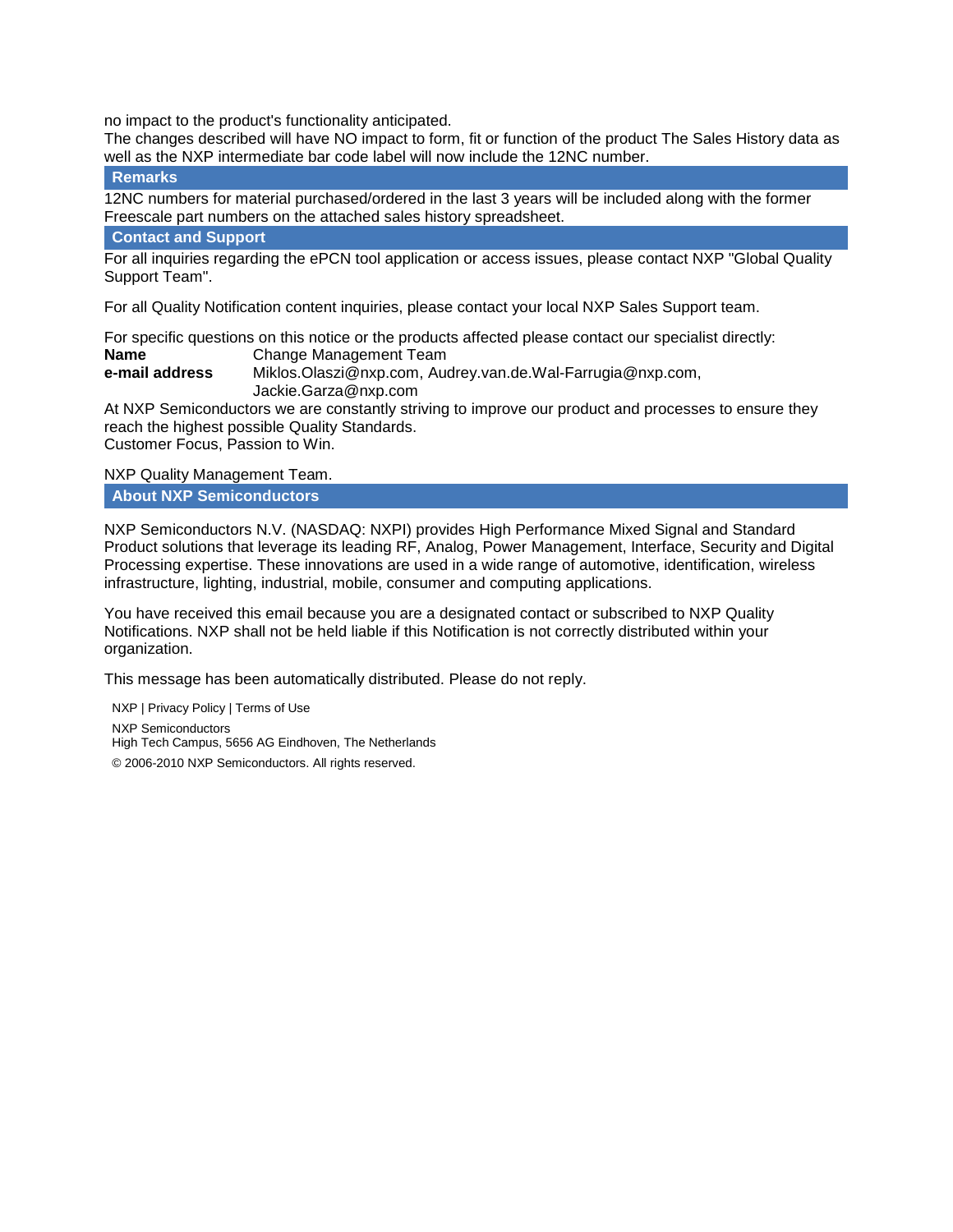Changed Orderable Part# Changed Part 12NC Changed Part Number Changed Part Description Package Name Status Product Line P1022NSE2LFB 935323039557 P1022NSE2LFB 1067/533/667 ST WE r1.1 HBGA689 RFS BL Digital Networking MC68302EH20C 935309347557 MC68302EH20C 68K INTGR COM PROC, DMA QFP256S RFS BL Digital Networking MPL3115A2 935310992157 MPL3115A2 I 2 C VERSION TSON6 RFS BL Sensors MC908JB8JDWE 935312374574 MC908JB8JDWE MC68HC908JB8 SERIES SO20 RFS BL Microcontrollers FSL MKL05Z16VFK4 935311358557 MKL05Z16VFK4 ARM M0+ core, 16k Flash HVQFN24 RFS BL Microcontrollers FSL MKI 24732VFT4 935311365557 MKI 24732VFT4 ARM 32BIT, 32K FLASH, 48 HVQFN48 RFS BL Microcontrollers FSL MC56F84763VLH 935311605557 MC56F84763VLH 32bit,128k Flash,2kB Fle QFP64 RFS BL Microcontrollers FSL MPX2300DT1 935313739128 MPX2300DT1 PRES SEN COMP 300MMHG SIL4 RFS BL Sensors MCIMX6S5EVM10AB 935317895557 MCIMX6S5EVM10AB i.MX6 Solo rev 1.1 LFBGA624 RFS BL Microcontrollers FSL MK10DX256VLH7R 935318064528 MK10DX256VLH7R Kinetis 256K Flex QFP64 RFS BL Microcontrollers FSL S711E20E0VFNE2 935317461574 S711E20E0VFNE2 8BIT, 20K EPROM, 768RAM, PLCC52 RFS BL Microcontrollers FSL MC908AP32CFBE 935316585557 MC908AP32CFBE MCU,32K FLASH,10 BIT ADC QFP44 RFS BL Microcontrollers FSL MC908AP16CFBE 935316606557 MC908AP16CFBE MCU,16K FLASH,10 BIT ADC QFP44 RFS BL Microcontrollers FSL<br>SPC5676RDK3MVY1 935317596557 SPC5676RDK3MVY1 32 BIT 6M FLASH Z7 DUAL BGA516 RFS BL Auto Processors SPC5676RDK3MVY1 935317596557 SPC5676RDK3MVY1 32 BIT 6M FLASH Z7 DUAL BGA516 RFS BL Auto Processors MCF52110CAF80 935313513513557 MCF52110CAF80 KIRINO WITHOUT USB LOFP100 RFS BL Microcontrollers FSL MK22FN256VDC12 935318267557 MK22FN256VDC12 Senna K20 256R XFBGA121 RFS BL Microcontrollers FSL MRFE6VP61K25HR6 935314411128 MRFE6VP61K25HR6 VHV6 1.25KW ISM NI1230H CFM4F RFS BL RF MCF51JM64VQH 935317013557 MCF51JM64VQH RS64Q 64K FLASH 8K RAM QFP64 RFS BL Microcontrollers FSL<br>MCIMX27LMOP4A 935315014557 MCIMX27LMOP4A LOW COST BONO IN 19X19 LFBGA473 RFS BL Microcontrollers FSL LOW COST BONO IN 19X19 LFBGA473 RFS MCIMX6L2EVN10AB 935315744557 MCIMX6L2EVN10AB i.MX6 Megrez TFBGA432 RFS BL Microcontrollers FSL<br>MKL03Z32VFK4 935312952557 MKL03Z32VFK4 24QFN 32K FLASH HUQFN24 RFS BL Microcontrollers FSL MKL03Z32VFK4 935312952557 MKL03Z32VFK4 24QFN 32K FLASH HUQFN24 RFS BL Microcontrollers FSL MKL36Z128VLL4 935316134557 MKL36Z128VLL4 Cortex M0+Core,Flex USB LQFP100 RFS BL Microcontrollers FSL MKL24Z64VLK4 935321876557 MKL24Z64VLK4 ARM 32BIT, 64K FLASH, 80 LQFP80 RFS BL Microcontrollers FSL MPC8245LVV350D 935321131557 MPC8245LVV350D INTEGRATED HOST PROC LBGA352 RFS BL Digital Networking MRFE6VP100HR5 935319905178 MRFE6VP100HR5 VHV6 100W 50V ISM NI780H CFM4F RFS BL RF MK10DN64VLF5 935319912557 MK10DN64VLF5 Kinetis 64K LQFP48 RFS BL Microcontrollers FSL MC9S12A64CFUE 935320543557 MC9S12A64CFUE 16B WFLASH,2XATD,SPI QFP80 RFS BL Microcontrollers FSL MWCT1012CFM 935321993557 MWCT1012CFM 15W Single‐coil, QFN 32 HVQFN32 RFS BL Microcontrollers FSL MK20DX64VLH7 935319932557 MK20DX64VLH7 Kinetis 64K QFP64 RFS BL Microcontrollers FSL MKE02Z16VLD2 935320029557 MKE02Z16VLD2 Kinetis E,32K flash,20Mh LQFP44 RFS BL Microcontrollers FSL<br>MKE04Z8VTG4 935321946574 MKE04Z8VTG4 M0 + 8K Flash 48Mhz TSSOP16 RFS BL Microcontrollers FSL MKE04Z8VTG4 935321946574 MKE04Z8VTG4 M0 + 8K Flash 48Mhz TSSOP16 RFS BL Microcontrollers FSL MK60DN512VLQ10 935321729557 MK60DN512VLQ10 Kinetis 512K enet LQFP144 RFS BL Microcontrollers FSL MKE02Z16VLD4 935324724557 MKE02Z16VLD4 Kinetis E,32K flash,40Mh LQFP44 RFS BL Microcontrollers FSL DSP56311VL150 935323922557 DSP56311VL150 24 BIT DSP PBFREE LBGA196 RFS BL Digital Networking MC68332GCEH20 935323947557 MC68332GCEH20 32BIT MCU,2KRAM,TPU,QSM QFP132 RFS BL Microcontrollers FSL MK20DN32VMP5 935323273557 MK20DN32VMP5 Kinetis 32K LFBGA64 RFS BL Microcontrollers FSL MC68HC16Z1CEH25 935318981557 MC68HC16Z1CEH25 16 BIT MCU, 1K RAM QFP132 RFS BL Microcontrollers FSL MPXV5100GC7U 935322779174 MPXV5100GC7U SOP DIP W/ PORT SO8 RFS BL Sensors MPX5500DP 935319243117 MPX5500DP PRES SEN INTEG 500KPA SENSOR4F RFS BL Sensors MK22FN128VMP10 935325864557 MK22FN128VMP10 32‐bit MCU, 128K flash LFBGA64 RFS BL Microcontrollers FSL MC9S08GT60ACFBE 935325219557 MC9S08GT60ACFBE 8 BIT 60K FLASH 4K RAM QFP44 RFS BL Microcontrollers FSL MPX2010DP 935325328117 MPX2010DP PRES SEN COMP 10KPA SENSOR4F RFS BL Sensors MPXHZ6130A6U 935325344174 MPXHZ6130A6U SSOP INTEG ABSOLUTE SO8 RFS BL Sensors MPX2200GP 935325345117 MPX2200GP PRES SEN COMP 200KPA SENSOR4F RFS BL Sensors MCF5208CAB166 935325434557 MCF5208CAB166 MPC5208 MINIME 160 MQFP QFP160 RFS BL Microcontrollers FSL MC9S08PT60VLD 935325675557 MC9S08PT60VLD 8BIT,HCS08LCore,60k Flas LQFP44 RFS BL Microcontrollers FSL TWR‐K60D100M 935328215598 TWR‐K60D100M K60D 100MHz TWR MCU Modu HWONLY CQS HW SW Boards SPC5743RK1MLU5 935318672557 SPC5743RK1MLU5 2 x eTPU2+ 4M FLASH LQFP176 RFS BL Auto Processors MC9S08QE32CFM 935322981557 MC9S08QE32CFM 8BIT 32K FLASH HVQFN32 RFS BL Microcontrollers FSL MPC8315ECVRAGDA 935319455557 MPC8315ECVRAGDA 8315 NO‐PB ENCRYPT HBGA620 RFS BL Digital Networking MW7IC008NT1 935314113528 MW7IC008NT1 HV7 900MHZ 8W PQFN8X8 HQFN24 RFS BL RF MCF5407AI162 935321177557 MCF5407AI162 MCF5407 V4CORE 4KSRAM QFP208 RFS BL Microcontrollers FSL MKL05Z8VFK4 935320113557 MKL05Z8VFK4 ARM M0+ core, 8k Flash HVQFN24 RFS BL Microcontrollers FSL S9KEAZN64AMLH 935318303557 S9KEAZN64AMLH KINETIS E SERIES 64K FLA QFP64 RFS BL Auto Processors<br>MC22XSD200BEK 934070674574 MC22XSD200BEK 36V 22MOHM DUAL HI SIDE HSOP32 RFS BL Power MOS FSL 934070674574 MC22XSD200BEK 36V 22MOHM DUAL HI SIDE HSOP32 RFS BL Power MOS FSL MCF52255CAF80 935309317557 MCF52255CAF80 KIRIN3 COLDFIRE V2 LQFP100 RFS BL Microcontrollers FSL MC68HC908OT2CPE 935309366174 MC68HC908OT2CPE 1.5K FLASH W/ADC DIP8 RFS BL Microcontrollers FSL MK80FN256VLL15 935312447557 MK80FN256VLL15 K80‐256 LQFP100 RFS BL Microcontrollers FSL MCIMX257CJM4A 935310512557 MCIMX257CJM4A iMX25 1.2 Indust LFBGA400 RFS BL Microcontrollers FSL MC9S08DZ60ACLC 935310022557 MC9S08DZ60ACLC 60K FLASH, 4K RAM, EEPRO LQFP32 RFS BL Microcontrollers FSL MKL04Z32VLC4R 935311626528 MKL04Z32VLC4R ARM M0+ core,32K Flash LQFP32 RFS BL Microcontrollers FSL S9S12ZVL32F0MLF 935312221557 S9S12ZVL32F0MLF S12Z CPU, 32K flash LQFP48 RFS BL Auto Processors MCHC11F1CFNE4 935313597574 MCHC11F1CFNE4 8‐BIT MCU,1KRAM,512EE,A/ PLCC68 RFS BL Microcontrollers FSL MPC8260ACZUMHBB 935316826557 MPC8260ACZUMHBB POWERQUICC II HIP4 REV B LBGA480 RFS BL Digital Networking MWE6IC9100NBR1 935316831528 MWE6IC9100NBR1 100W 26V GSM TO272‐14 FM14F RFS BL RF MPXV2010GP 935313724117 MPXV2010GP SOP TOP SIDE PORT SO8 RFS BL Sensors MPXM2202GST1 935313752128 MPXM2202GST1 M‐PAK unknown RFS BL Sensors MCIMX6U6AVM08AC 935318787557 MCIMX6U6AVM08AC i.MX6 DualLite LFBGA624 RFS BL Microcontrollers FSL

MKE02Z64VQH4 935317939557 MKE02Z64VQH4 Kinetis E,64K flash,40Mh QFP64 RFS BL Microcontrollers FSL

MC33897CTEF 935314228574 MC33897CTEF SINGLE WIRE CAN SO14 RFS Secure Car Access & Netw FSL MC34901SEF 935315242574 MC34901SEF CANHS SO8 RFS Secure Car Access & Netw FSL MC34FS6407NAE 935316006557 MC34FS6407NAE POWER SBC LIN HLQFP48 RFS Secure Car Access & Netw FSL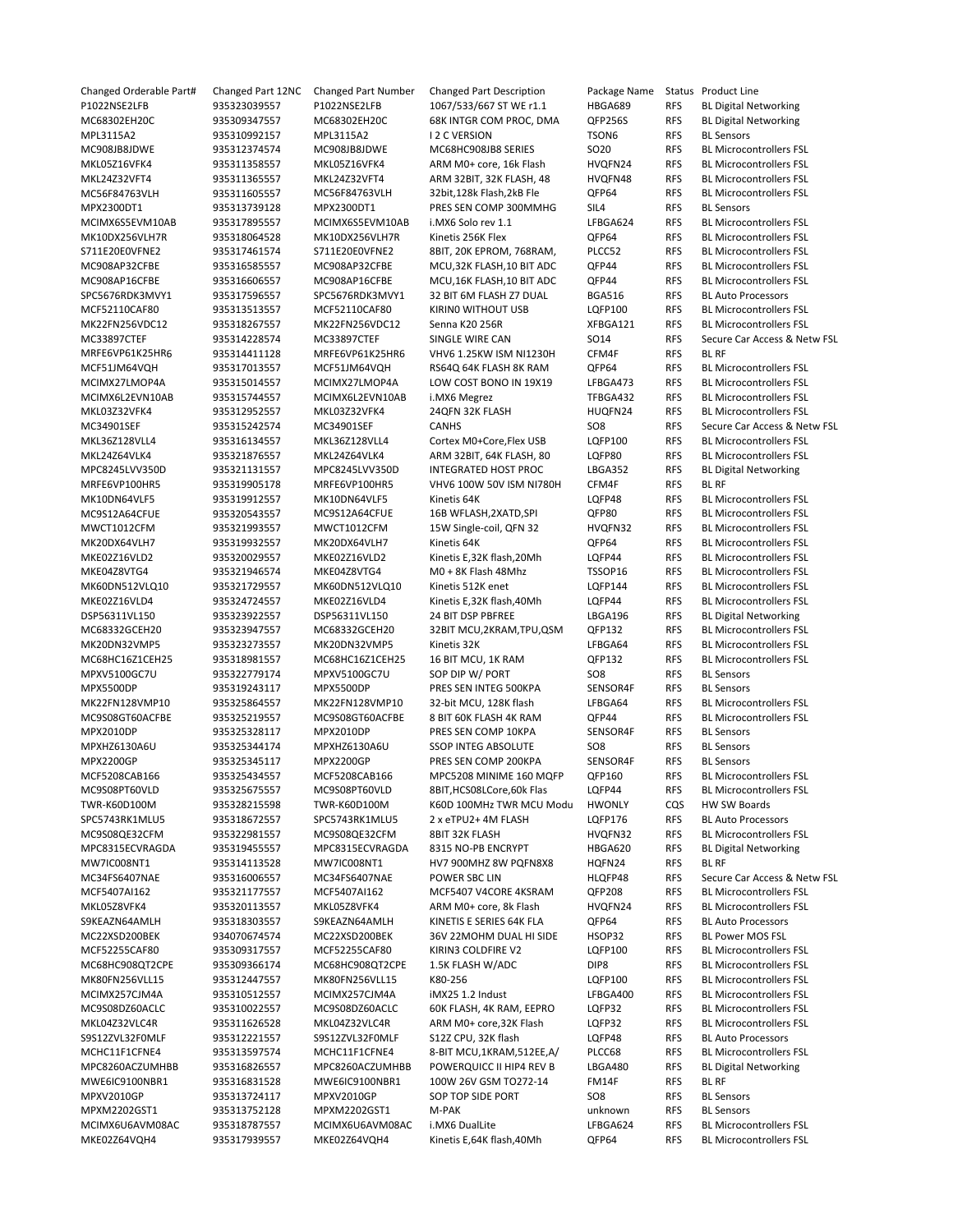MMA8653FCR1 935317374115 MMA8653FCR1 3‐axis 2g/4g/8g 10 bit VSON10 RFS BL Sensors MK10DX256VLH7 935318064557 MK10DX256VLH7 Kinetis 256K Flex QFP64 RFS BL Microcontrollers FSL MC56F8367VPYE 935316582557 MC56F8367VPYE 16 BIT HYBRID CONTROLLER LQFP160 RFS BL Microcontrollers FSL MK10FN1M0VLQ12 935317613557 MK10FN1M0VLQ12 Kinetis Base 1MB LQFP144 RFS BL Microcontrollers FSL MKE04Z64VQH4 935318266557 MKE04Z64VQH4 Kinetis MT64 QFP64 RFS BL Microcontrollers FSL MC908AP64CFBE 935313511557 MC908AP64CFBE MCU,64K FLASH,10 BIT ADC QFP44 RFS BL Microcontrollers FSL S9S12GA240F0MLF 935314711557 S9S12GA240F0MLF 16BIT 240KB FLASH LQFP48 RFS BL Auto Processors MC9S08DV16ACLC 935314027557 MC9S08DV16ACLC 16K FLASH, 1K RAM LQFP32 RFS BL Microcontrollers FSL MC9S08DN16ACLC 935314031557 MC9S08DN16ACLC 16K FLASH, 1K RAM, NO CA LQFP32 RFS BL Microcontrollers FSL MK60DN512VMC10 935313053557 MK60DN512VMC10 Kinetis 2.x 512K LFBGA121 RFS BL Microcontrollers FSL MMRF1312HSR5 935316061178 MMRF1312HSR5 VHV8 1kW 50V NI1230S‐4S CFM4F RFS BL RF MK12DX128VLK5 935321789557 MK12DX128VLK5 ARM+128Kb LQFP80 RFS BL Microcontrollers FSL MMZ25333BT1 935320273147 MMZ25333BT1 33dBm GaAs Amp QFN4X4‐24 HVQFN24 RFS BL RF MKV31F256VLH12 935320338557 MKV31F256VLH12 32bit MCU 256KB Flash QFP64 RFS BL Microcontrollers FSL MPVZ4006GW7U 935321181174 MPVZ4006GW7U SOP DIP SIFEL W/M PRT SO8 RFS BL Sensors MC9S08PA16AVTJ 935320526574 MC9S08PA16AVTJ 8 BIT,HCS08L Core,16k Fl TSSOP20 RFS BL Microcontrollers FSL MC56F8006VLC 935321384557 MC56F8006VLC DSC 32LQFP 16K Flash LQFP32 RFS BL Microcontrollers FSL MC34PF3001A1EP 935322352557 MC34PF3001A1EP Power Management IC HVQFN48 RFS BL Sensors MK10DX256VLL7 935320073557 MK10DX256VLL7 Kinetis 256K LQFP100 RFS BL Microcontrollers FSL MK21FX512AVMC12 935322448557 MK21FX512AVMC12 K20 1MB 120Mhz LFBGA121 RFS BL Microcontrollers FSL<br>MC9S12H128VFVE 935324014557 MC9S12H128VFVE 16B,FLASH,CANS,2XAT LQFP144 RFS BL Auto Processors 16B,FLASH,CANS,2XAT LQFP144 RFS MC68LK332ACAG16 935322626557 MC68LK332ACAG16 32BIT MCU,2KRAM,TPU,QSM LQFP144 RFS BL Microcontrollers FSL MC9S12XEQ512CAL 935324222557 MC9S12XEQ512CAL 16BIT 512K FLASH 112LQFP LQFP112 RFS BL Auto Processors MC9S08QD4CSC 935319021574 MC9S08QD4CSC 9S08QD4 SERIES SO8 RFS BL Microcontrollers FSL MK60DX256VLQ10 935324544557 MK60DX256VLQ10 KINETIS 256K FLEX ENET LQFP144 RFS BL Microcontrollers FSL MK53DX256CLQ10 935324545557 MK53DX256CLQ10 KINETIS 256K MED LCD ENE LQFP144 RFS BL Microcontrollers FSL MK40DN512VMD10 935324567557 MK40DN512VMD10 Kinetis 512K USB LCD LBGA144 RFS BL Microcontrollers FSL MK60DN256VLQ10 935324572557 MK60DN256VLQ10 KINETIS 256K LQFP144 RFS BL Microcontrollers FSL MKL25Z128VFT4 935324637557 MKL25Z128VFT4 32 bit ,128k Flash HVQFN48 RFS BL Microcontrollers FSL MC68332GCEH25 935325155557 MC68332GCEH25 32BIT MCU,2KRAM,TPU,QSM QFP132 RFS BL Microcontrollers FSL MCIMX28EVK 935326488598 MCIMX28EVK MX28 PLATFORM DEV KIT HWKITS RFS HW SW Boards MPC555LFMVR40 935325247557 MPC555LFMVR40 MPC555 448K FLASH BGA272 RFS BL Microcontrollers FSL MPX53GP 935325343117 MPX53GP UNCOMPENSATED SENSOR4F RFS BL Sensors MC33978EK 935318007574 MC33978EK Std Mono Mult Sw Det HSOP32 DOD BL Sensors MPC8377ECVRANGA 935325621557 MPC8377ECVRANGA 8377 PBGA XT PbFr W/ENC HBGA689 RFS BL Digital Networking MPC755CRX400LE 935325282157 MPC755CRX400LE GF RV2.8,4A,105C,360CBGA CBGA360 DOD BL Digital Networking MKL36Z128VMC4 935325728557 MKL36Z128VMC4 Cortex M0+Core,Flex USB LFBGA121 RFS BL Microcontrollers FSL S9KEAZ128AMLH 935325897557 S9KEAZ128AMLH KINETIS E SERIES 128K FL OFP64 RFS BL Auto Processors MKL17Z32VFM4 935312995557 MKL17Z32VFM4 32‐bit, 32K FLASH QFN 32 HUQFN32 RFS BL Microcontrollers FSL MC9S08LL64CLK 935322941557 MC9S08LL64CLK S08 CPU,64K Flash,80LQFP LQFP80 RFS BL Microcontrollers FSL MK50DX256CMD10 935315017557 MK50DX256CMD10 Kinetis 256K LBGA144 RFS BL Microcontrollers FSL MPC8313CVRADDC 935310343557 MPC8313CVRADDC 8313 REV2.2 NO ENC EXT HBGA516 RFS BL Digital Networking MKL27Z256VFT4 935320474557 MKL27Z256VFT4 Cortex M0+Core,Flex USB HUQFN48 RFS BL Microcontrollers FSL MCF5484CZP200 935316692557 MCF5484CZP200 MCF548X V4ECORE MMU, FPU BGA388 RFS BL Microcontrollers FSL MK30DX256VLH7 935319931557 MK30DX256VLH7 Kinetis 256K Flex QFP64 RFS BL Microcontrollers FSL<br>FRDM-KE02Z40M 935327868598 FRDM-KE02Z40M FSL FRDM PLFM KE02 MCU HWONLY CQS HW SW Boards FRDM‐KE02Z40M 935327868598 FRDM‐KE02Z40M FSL FRDM PLFM KE02 MCU HWONLY CQS HW SW Boards MC9S08PT32VLF 935323281557 MC9S08PT32VLF 8BIT,HCS08LCore,32k Flas LQFP48 RFS BL Microcontrollers FSL MC33CD1030AE 935312633557 MC33CD1030AE MSDI2‐33 HLQFP48 RFS BL Sensors P2020NSN2MHC 935323097557 P2020NSN2MHC P2020 ST 1200/800 R2.1 HBGA689 RFS BL Digital Networking MC3PHACVDWE 935323936574 MC3PHACVDWE 8BIT MCU, 8K FLASH OTP SO28 DOD BL Microcontrollers FSL MCIMX-LVDS1 935327637598 MCIMX-LVDS1 10.1 Inch XGA LVDS HWKITS CQS HW SW Boards MAC57D5‐516DC 935327199598 MAC57D5‐516DC DC HALO516BGA HWONLY CQS HW SW Boards MC17XSG500EK 934070677574 MC17XSG500EK Penta High Side Switch HSOP32 RFS BL Power MOS FSL MC08XS6421EK 934070679574 MC08XS6421EK Quad High Side Switch HSOP32 RFS BL Power MOS FSL SPC5200CVR400B 935309514557 SPC5200CVR400B HABANERO INDUS ‐ PBFREE BGA272 RFS BL Auto Processors MC9S08AC128CFUE 935310209557 MC9S08AC128CFUE 128K FLASH, 8K RAM QFP64 RFS BL Microcontrollers FSL MRF6V3090NBR5 935310252578 MRF6V3090NBR5 VHV6 860MHz 90W TO272WB4 FM4F RFS BL RF MK40DX128VLK7 935311061557 MK40DX128VLK7 Kinetis 128K Flex LQFP80 RFS BL Microcontrollers FSL SPC5673FF3MVY2 935311206557 SPC5673FF3MVY2 3M FLASH, 192K RAM, z7 BGA516 RFS BL Auto Processors MKE02Z64VQH2 935311224557 MKE02Z64VQH2 Kinetis E,64K flash,20Mh QFP64 RFS BL Microcontrollers FSL AFIC10275NR1 935312592528 AFIC10275NR1 AF3IC TO270WB14 FM14F RFS BL RF MAG3110FCR1 935310525115 MAG3110FCR1 XYZ DIGITAL MAGNETOMETER VSON10 RFS BL Sensors TWR‐SER 935329193598 TWR‐SER Tower Serial I/O HWONLY CQS HW SW Boards MC9S08AC60CPUE 935309945557 MC9S08AC60CPUE 8 BIT, 60K FLASH, 8K RAM QFP64 RFS BL Microcontrollers FSL MCIMX6X4CVM08AB 935311959557 MCIMX6X4CVM08AB I.MX6SX LFBGA529 RFS BL Microcontrollers FSL SGTL5000XNAA3 935310058557 SGTL5000XNAA3 Audio Codex HVQFN32 RFS BL Sensors<br>MC9S08SH8MTG 935313613574 MC9S08SH8MTG 9S08 UC W/8K 0.25UM SGF TSSOP16 RFS BL Microcontrollers FSL 935313613574 MC9S08SH8MTG 9S08 UC W/ 8K 0.25UM SGF TSSOP16 RFS MKL04Z16VLC4 935317746557 MKL04Z16VLC4 ARM M0+ core,16k Flash LQFP32 RFS BL Microcontrollers FSL MW7IC915NT1 935317147528 MW7IC915NT1 HV7 900MHZ 15W PQFN8X8 HQFN24 RFS BL RF MMA8452QT 935317182157 MMA8452QT low g 3‐Axis 12bt ex vlt VQFN16 RFS BL Sensors MCF5272VM66 935316671557 MCF5272VM66 MCF5272 V2CORE 4KSRAM LBGA196 RFS BL Microcontrollers FSL MPC8280VVUPEA 935316698557 MPC8280VVUPEA PQ II HIP 7 REV A NO-PB LBGA480 RFS BL Digital Networking MPC555LFMZP40 935316699557 MPC555LFMZP40 MPC555 448KFLASH BGA272 RFS BL Microcontrollers FSL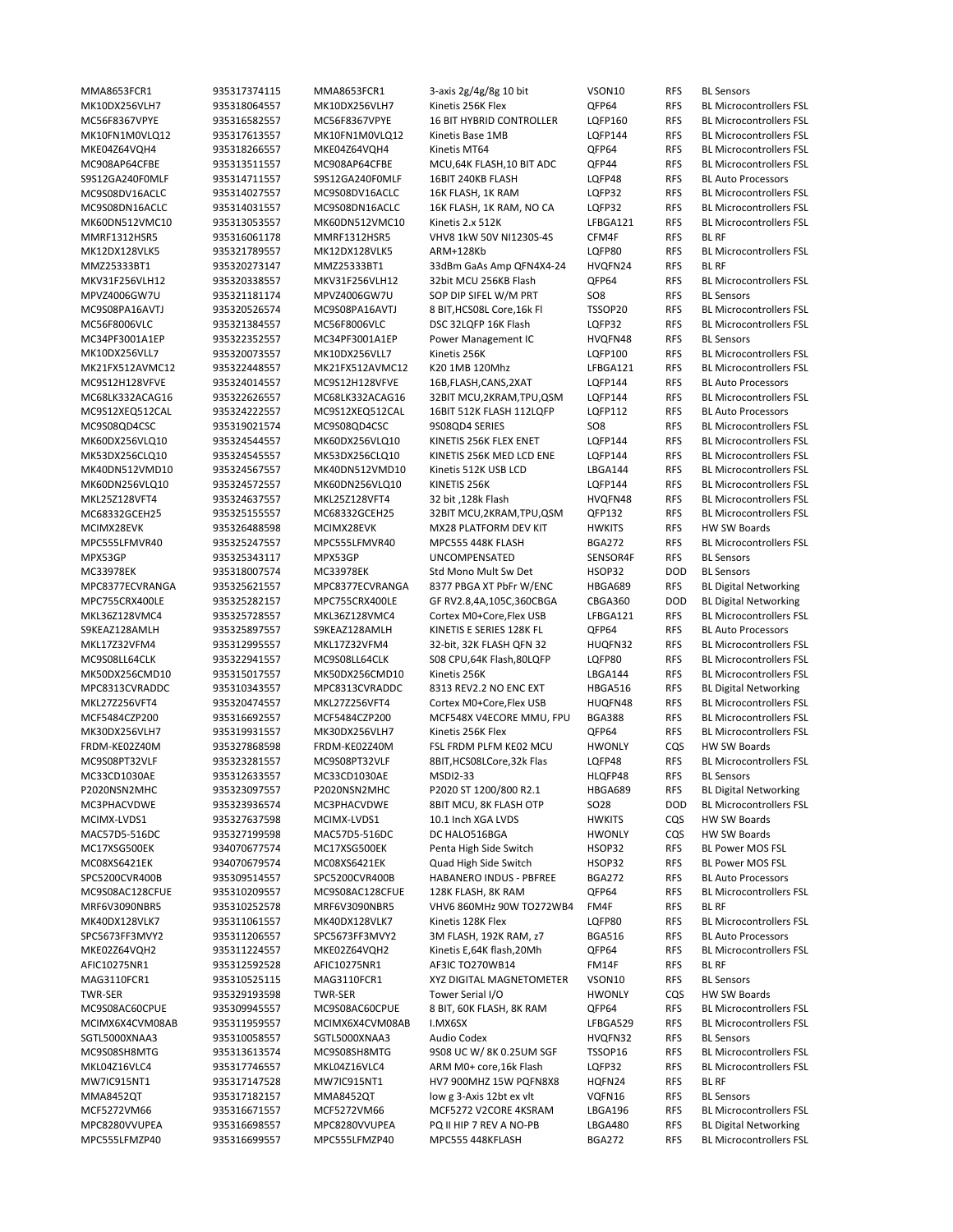MWPR1516CFM 935315422557 MWPR1516CFM WPR1500 HUQFN32 RFS BL Microcontrollers FSL DSPB56362AG120 935315441557 DSPB56362AG120 LEAD FREE DSP56362 LQFP144 RFS BL Microcontrollers FSL MC9S12XET256MAL 935317071557 MC9S12XET256MAL 16BIT 256K FLASH 16K RAM LQFP112 RFS BL Auto Processors MC56F8257VLH 935314406557 MC56F8257VLH DSC 64 LQFP 64K FLASH QFP64 RFS BL Microcontrollers FSL MCF51JM32VLH 935316986557 MCF51JM32VLH 64LQFP 32K FLASH 16K RAM QFP64 RFS BL Microcontrollers FSL SPC5748GK1MMJ6 935312772557 SPC5748GK1MMJ6 32 BIT,6MB FLASH,768 RAM LBGA256 RFS BL Auto Processors MC68332ACAG25 935315697557 MC68332ACAG25 32BIT MCU,2KRAM,TPU,QSM LQFP144 RFS BL Microcontrollers FSL MC9RS08KA8CWG 935313971574 MC9RS08KA8CWG 9RS08KA8 16SOIC SO16 RFS BL Microcontrollers FSL MRFE6VP6600NR3 935312987528 MRFE6VP6600NR3 600MHz 600W OM780‐4L FM4F RFS BL RF MK02FN64VLF10 935315933557 MK02FN64VLF10 KV30F 128L-48LQFP LQFP48 RFS BL Microcontrollers FSL MKL26Z32VFT4 935321827557 MKL26Z32VFT4 Cortex M0+ 32K Flash HVQFN48 RFS BL Microcontrollers FSL MMRF1305HR5 935320341178 MMRF1305HR5 VHV6 100W 50V ISM NI780H CFM4F RFS BL RF MC9S12XA256VAL 935321068557 MC9S12XA256VAL 9S12XA256 TSMC3 GENERAL LQFP112 RFS BL Microcontrollers FSL MC9S12XDG128CAA 935321073557 MC9S12XDG128CAA 16BIT,128K FLASH, 12K RA QFP80 RFS BL Auto Processors MK10DX256ZVLQ10 935319788557 MK10DX256ZVLQ10 Kinetis 256Kflex LQFP144 RFS BL Microcontrollers FSL MK10DX128VLH5 935319796557 MK10DX128VLH5 Kinetis 128K QFP64 RFS BL Microcontrollers FSL MRFE6VP5150GNR1 935320449528 MRFE6VP5150GNR1 VHV6E 150W ISM TO270WB4G FM4F RFS BL RF MC34PF3000A3EP 935320458557 MC34PF3000A3EP Power Management IC HVQFN48 RFS BL Sensors MC9S12DG128CFUE 935320484557 MC9S12DG128CFUE 128K FLASH HCS12 MCU QFP80 RFS BL Microcontrollers FSL MCF51JM128VQH 935321306557 MCF51JM128VQH 64Q 128K FLASH 16K RAM QFP64 RFS BL Microcontrollers FSL K02 128L Senna-64LQFP QFP64 RFS BL Microcontrollers FSL MK12DX128VLH5 935319976557 MK12DX128VLH5 ARM+128Kb QFP64 RFS BL Microcontrollers FSL MCIMX255AJM4A 935321472557 MCIMX255AJM4A iMX25 1.2 Auto LFBGA400 RFS BL Microcontrollers FSL MKV31F128VLH10P 935320814557 MKV31F128VLH10P KV31F 128K ReadyPlay QFP64 RFS BL Microcontrollers FSL MK20FN1M0VLQ12 935321743557 MK20FN1M0VLQ12 Kinetis 1MB USB LQFP144 RFS BL Microcontrollers FSL MPC8378CVRALGA 935323189557 MPC8378CVRALGA 8378 PBGA XT PbFr No ENC HBGA689 RFS BL Digital Networking SPC5602PEF0MLL6 935323207557 SPC5602PEF0MLL6 256K FLASH, 20K RAM LQFP100 RFS BL Auto Processors MC68SEC000AA16 935323958557 MC68SEC000AA16 8/16/32 BIT MPU, STATIC QFP64 RFS BL Microcontrollers FSL MK40DN512VLQ10 935323263557 MK40DN512VLQ10 Kinetis 512K USB LCD LQFP144 RFS BL Microcontrollers FSL MK53DN512CMD10 935323265557 MK53DN512CMD10 KINETIS 512K MED LCD ENE LBGA144 RFS BL Microcontrollers FSL MPC8272CVRTIEA 935324052557 MPC8272CVRTIEA PQ27E A W/ TALITOS BGA516 RFS BL Digital Networking MC68908GZ8CFAE 935322608557 MC68908GZ8CFAE 8 BIT MCU WITH 8K FLASH LQFP48 RFS BL Microcontrollers FSL MPC860ENCZQ50D4 935324117557 MPC860ENCZQ50D4 POWER QUICC BGA357 RFS BL Digital Networking MPC5566MVR132 935324223557 MPC5566MVR132 3M FLASH,32K CACHE,128K BGA416 RFS BL Auto Processors MK02FN64VFM10 935323608557 MK02FN64VFM10 K02 128L Senna‐32 QFN HVQFN32 RFS BL Microcontrollers FSL MK10DX256VMD10 935324533557 MK10DX256VMD10 Kinetis 256K Flex LBGA144 RFS BL Microcontrollers FSL MPC855TVR80D4 935319181557 MPC855TVR80D4 POWER QUICC ‐ NO LEAD BGA357 RFS BL Digital Networking MC9S08QE4CTG 935323048574 MC9S08QE4CTG 4KB FLASH; 512 RAM TSSOP16 RFS BL Microcontrollers FSL MMRF1317HSR5 935323794178 MMRF1317HSR5 1030MHz 300W NI1230S‐4S CFM4F RFS BL RF MRF24300NR3 935323808528 MRF24300NR3 300W MICROWAVE OM780-2 FM2F RFS BL RF<br>MPXV5010GP 935319236117 MPXV5010GP SOP TOP PORT SO8 RFS BL Se MPXV5010GP 935319236117 MPXV5010GP SOP TOP PORT SO8 RFS BL Sensors MKL25Z64VFT4 935325764557 MKL25Z64VFT4 32 bit ,64k Flash HVQFN48 RFS BL Microcontrollers FSL MC9S12C32MFAE25 935325196557 MC9S12C32MFAE25 GOLDFISH LOFP48 RFS BL Microcontrollers FSL MPC855TCVR50D4 935325245557 MPC855TCVR50D4 POWER QUICC ‐ NO LEAD BGA357 RFS BL Digital Networking P1010NSE5HHA 935319564557 P1010NSE5HHA P1010 Ind StdEnc 800/800 FBGA425 DOD BL Digital Networking MC908JK3ECDWE 935313527574 MC908JK3ECDWE MCU,128RAM,4K FLASH,A/D SO20 RFS BL Microcontrollers FSL MC9S08JM60CLH 935324187557 MC9S08JM60CLH 9S08JM60 64LQFP FG QFP64 RFS BL Microcontrollers FSL SAC57D54HCVMO 935313269557 SAC57D54HCVMO ARM 32-bit MCU, Triple c BGA516 RFS BL Auto Processors MPC17510EJR2 935309668808 MPC17510EJR2 H‐Bridge motor driver TSSOP24 DOD BL Sensors MC56F8365VFGE 935313462557 MC56F8365VFGE 16 BIT HYBRID CONTROLLER LQFP128 RFS BL Microcontrollers FSL MK22FN1M0VLQ12 935320787557 MK22FN1M0VLQ12 K20 1MB 120Mhz LQFP144 RFS BL Microcontrollers FSL P1010NXE5DFB 935324743557 P1010NXE5DFB P1010 INDXT533/667 R2.01 FBGA425 RFS BL Digital Networking MC9S08AW16CFDE 935316626557 MC9S08AW16CFDE 8 BIT 16K FLASH 4K RAM HVQFN48 RFS BL Microcontrollers FSL MPC850VR50BU 935321153557 MPC850VR50BU POWER QUICC BGA256 RFS BL Digital Networking MKL16Z32VLH4 935320159557 MKL16Z32VLH4 Cortex M0+ 48 Mhz 32K QFP64 RFS BL Microcontrollers FSL MKL15Z32VLH4 935321814557 MKL15Z32VLH4 ARM 32BIT, 32K FLASH, QFP64 RFS BL Microcontrollers FSL MKE06Z64VLH4 935323429557 MKE06Z64VLH4 Kinetis MT64 QFP64 RFS BL Microcontrollers FSL MCIMX6D5EYM10AC 935323467557 MCIMX6D5EYM10AC i.MX6D LEBGA624 RFS BL Microcontrollers FSL AFT05MP075NR1 935317733528 AFT05MP075NR1 MV9 75W 12.5V TO270WB4 FM4F RFS BL RF MCIMX286DVM4B 935312782557 MCIMX286DVM4B Catskills Rev 1.2 LFBGA289 RFS BL Microcontrollers FSL MC34SB0800AE 935318335557 MC34SB0800AE VAPS 8 VALVES HLQFP64 RFS BL Sensors FRDM‐KW24D512 935328748598 FRDM‐KW24D512 FRDM‐KW24D512 HWONLY CQS HW SW Boards MC912D60ACFUE8 935309709557 MC912D60ACFUE8 16 BIT MICROCONTR W/SGF QFP80 RFS BL Microcontrollers FSL MC10XS6200EK 934070514574 MC10XS6200EK Quad High Side Switch HSOP32 RFS BL Power MOS FSL<br>MCS6F8356VFVE 935309361557 MCS6F8356VFVE 16 BIT HYBRID CONTROLLER LQFP144 RFS BL Microcontroller MC56F8356VFVE 935309361557 MC56F8356VFVE 16 BIT HYBRID CONTROLLER LQFP144 RFS BL Microcontrollers FSL CWP‐BASIC‐NL 939100002209 CWP‐BASIC‐NL CW BASIC SUITE; PERP, NO SWSUPBUN CQS BL Microcontrollers FSL MK40DX256VLQ10 935311018557 MK40DX256VLQ10 KINETIS 256KFLEX USB LCD LQFP144 RFS BL Microcontrollers FSL MCIMX6S5EVM10AC 935311756557 MCIMX6S5EVM10AC i.MX6 Solo LFBGA624 RFS BL Microcontrollers FSL FXTH870502DT1 935311942528 FXTH870502DT1 TPMS 7X7 450kPa Z axis HQFN24 RFS BL Sensors MCF5208CVM166 935313605557 MCF5208CVM166 MCF5208 MINIME 196MAPBGA LBGA196 RFS BL Microcontrollers FSL MPX2010GP 935316787117 MPX2010GP PRES SEN COMP 10KPA SENSOR4F RFS BL Sensors MC9S08SH8CTJR 935316868534 MC9S08SH8CTJR 9S08 UC W/ 8K 0.25UM SGF TSSOP20 RFS BL Microcontrollers FSL MCF5407AI220 935313717557 MCF5407AI220 MCF5407 V4CORE 4KSRAM QFP208 RFS BL Microcontrollers FSL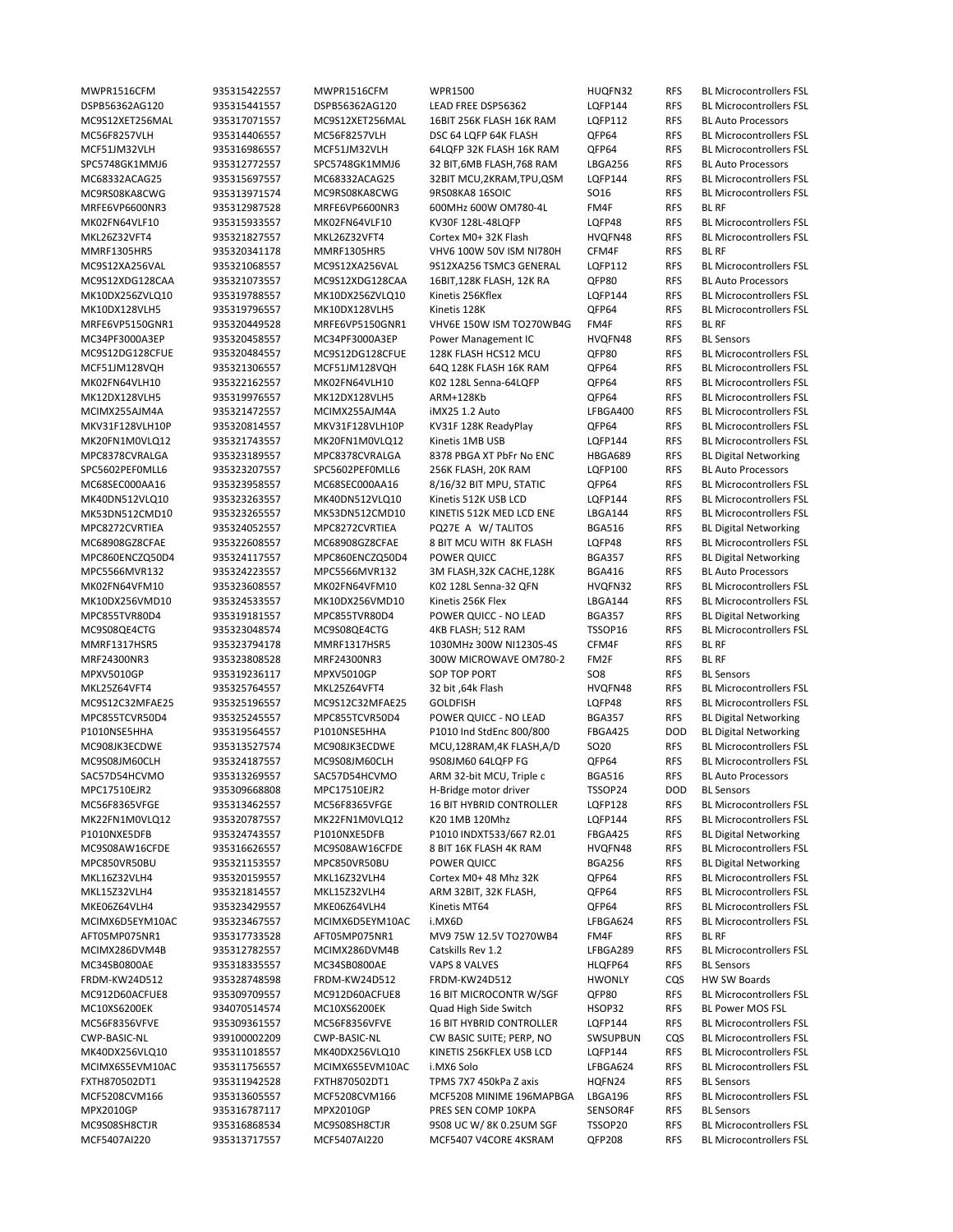MC13202FC 935318586557 MC13202FC G2 802.15.4 2.4GHZ HVQFN32 RFS BL Microcontrollers FSL MC56F8006VWL 935317231574 MC56F8006VWL 16 BIT DSPHC SO28 RFS BL Microcontrollers FSL LS1024ASE7MLA 935318216557 LS1024ASE7MLA C2K ‐ LS1024 ‐ 1.2 GHz FBGA625 RFS BL Digital Networking MCF5206ECAB40 935316688557 MCF5206ECAB40 MCF5206E V2CORE 8KSRAM QFP160 RFS BL Microcontrollers FSL MC9S12DJ256CFUE 935313557557 MC9S12DJ256CFUE BARRACUDA4 L01Y EPP QFP80 RFS BL Microcontrollers FSL MC9S12GC96MFAE 935313572557 MC9S12GC96MFAE 9S12C96 (KOI) LQFP48 RFS BL Microcontrollers FSL MC9S12XD256CAL 935313581557 MC9S12XD256CAL 9S12XD256TSMC3 GENERAL LQFP112 RFS BL Microcontrollers FSL MKL17Z64VDA4 935315376557 MKL17Z64VDA4 32‐bit, 64K FLASH XFBGA36 RFS BL Microcontrollers FSL MC9S08AC16MFJE 935316975557 MC9S08AC16MFJE 8 BIT 16K FLASH 4K RAM LQFP32 RFS BL Microcontrollers FSL FXLN8361QR1 935314846147 FXLN8361QR1 Analog 2 / 8g 3 Axis Acc VQFN12 RFS BL Sensors MCF54452VR266 935313924557 MCF54452VR266 MCF5445X V4M CORE, MMU, BGA360 RFS BL Microcontrollers FSL MCIMX6X2AVN08AB 935315812557 MCIMX6X2AVN08AB I.MX6SX LFBGA400 RFS BL Microcontrollers FSL S9S12P128J0MQK 935315112557 S9S12P128J0MQK 16 BIT 128K FLASH QFP80 RFS BL Auto Processors MCF54418CMJ250 935313113557 MCF54418CMJ250 ColdFireV4m core, C90LP LBGA256 RFS BL Microcontrollers FSL MM912KS812AMAF 935314651557 MM912KS812AMAF IGN, INJ DRIVER 12XS256K HLQFP100 RFS BL Sensors MC56F8367MPYE 935320997557 MC56F8367MPYE 16 BIT HYBRID CONTROLLER LQFP160 RFS BL Microcontrollers FSL MPXV7007GC6U 935321097174 MPXV7007GC6U SOP WITH AXIAL PORT SO8 RFS BL Sensors MK51DX256CLL7 935319864557 MK51DX256CLL7 Kinetis 256K Flex LOFP100 RFS BL Microcontrollers FSL MK24FN1M0VDC12R 935324729518 MK24FN1M0VDC12R K60‐1M XFBGA121 RFS BL Microcontrollers FSL MW6S010GNR1 935324159528 MW6S010GNR1 HV6 900MHZ 10W TO270-2GN FM2 RFS BL RF<br>MPC8241LVR266D 935322704557 MPC8241LVR266D INTEGRATED HOST PROC BGA357 RFS BL Digital Networking INTEGRATED HOST PROC BGA357 RFS MK51DN512CMC10 935323442557 MK51DN512CMC10 Kinetis 512K LFBGA121 RFS BL Microcontrollers FSL MC9S08DZ32ACLF 935324275557 MC9S08DZ32ACLF 32K FLASH, 2K RAM, EEPRO LQFP48 RFS BL Microcontrollers FSL MC9S12XET256MAA 935319387557 MC9S12XET256MAA 16BIT 256K FLASH 16K RAM QFP80 RFS BL Auto Processors MPC860ENCVR50D4 935319211557 MPC860ENCVR50D4 POWER QUICC BGA357 RFS BL Digital Networking MBC13917EPR2 935323077547 MBC13917EPR2 Cannes‐Single Band LNA HUSON6 DOD BL RF MVF61NN151CMK50 935324663551 MVF61NN151CMK50 A5‐500, M4, L2 Cache, No LFBGA364 RFS BL Microcontrollers FSL MKL25Z32VFM4 935325763557 MKL25Z32VFM4 32 bit ,32k Flash HVQFN32 RFS BL Microcontrollers FSL MC9S08GB32ACFUE 935325213557 MC9S08GB32ACFUE 8 BIT 32K FLASH 4K RAM QFP64 RFS BL Microcontrollers FSL MPC8248CVRMIBA 935325286557 MPC8248CVRMIBA PQ27E A W/ TALITOS BGA516 RFS BL Digital Networking MPXV5004DP 935325349117 MPXV5004DP SOP DUAL PORT SO8 RFS BL Sensors MC9S08DZ16ACLC 935325451557 MC9S08DZ16ACLC 16K FLASH, 1K RAM, EEPRO LQFP32 RFS BL Microcontrollers FSL MKE02Z16VFM4 935325932557 MKE02Z16VFM4 Kinetis E,16K flash,40Mh HVQFN32 RFS BL Microcontrollers FSL<br>MPC8347VVAJFB 935313654557 MPC8347VVAJFB 8349 TBGA NO-PB W/O ENC LBGA672 RFS BL Digital Networking 935313654557 MPC8347VVAJFB 8349 TBGA NO-PB W/O ENC LBGA672 RFS BL Digital Networking MCHC908QT4CDWE 935319107574 MCHC908QT4CDWE 4K FLASH WITH ADC SO8 RFS BL Microcontrollers FSL MPX5700GP 935319227117 MPX5700GP PRES SEN INTEG 700KPA SENSOR6F RFS BL Sensors MP3V5050VC6U 935319403174 MP3V5050VC6U SMT VENTED AXIAL PRT SO8 RFS BL Sensors MK10DN64VMP5 935311037557 MK10DN64VMP5 Kinetis 64K LFBGA64 RFS BL Microcontrollers FSL P1020NSE2DFB 935314318557 P1020NSE2DFB 533/333/667 ST WE r1.1 HBGA689 RFS BL Digital Networking S9S12G128F0MLF 935314492557 S9S12G128F0MLF 16BIT 128K FLASH LQFP48 RFS BL Auto Processors FXLS8471QR1 935311436547 FXLS8471QR1 Low G 3‐Axis 14bit SPI VQFN16 RFS BL Sensors MKL26Z64VFT4 935314889557 MKL26Z64VFT4 Cortex M0+ 64K Flash HVQFN48 RFS BL Microcontrollers FSL MKE04Z128VLK4 935320237557 MKE04Z128VLK4 Kinetis MT128 LQFP80 RFS BL Microcontrollers FSL MPXY8600DK6T1 935315138528 MPXY8600DK6T1 TPMS OHT P+Gcell+MCU HQFN32 DOD BL Sensors MMRF1014NT1 935318295515 MMRF1014NT1 HV6 1950MHZ 2W PLD1.5N PLD4L RFS BL RF P2040NSN7MMC 935320061557 P2040NSN7MMC P2040 0‐105C NE 1200 R2 FBGA780 RFS BL Digital Networking MRF1K50HR5 935313284178 MRF1K50HR5 VHV6E 230MHz NI1230S‐4L CFM4F RFS BL RF MC33AR6000AGWS 935322275025 MC33AR6000AGWS LIN2112 DUMMY DEV BL Sensors MC34VR5100A2EP 935313347557 MC34VR5100A2EP Power Management IC HVQFN48 CQS BL Sensors P2020RDB‐PCA 935327847598 P2020RDB‐PCA P2020 RDB 800MHZ DDR3 HWKITS RFS HW SW Boards TWR‐K70F120M 935327855598 TWR‐K70F120M TWR MCU Board for K70 HWONLY CQS HW SW Boards MPC8250AVRIHBC 935309558557 MPC8250AVRIHBC POWER QUICC II HIP4CVR BGA516 RFS BL Digital Networking MPXM2202AS 935309641174 MPXM2202AS M‐PAK unknown RFS BL Sensors CWP‐PRO‐FL 939100002579 CWP‐PRO‐FL CW PRO SUITE; PERP, FLOA SWSUPBUN CQS BL Microcontrollers FSL MRFE6VP5150NR1 935312397528 MRFE6VP5150NR1 VHV6E 150W ISM TO270WB4 FM4F RFS BL RF MK51DX256CLK10 935311122557 MK51DX256CLK10 Kinetis 256K Flex LQFP80 RFS BL Microcontrollers FSL MC33978AES 935312583557 MC33978AES Std Mono Mult Sw Det HVQFN32 RFS BL Sensors MCF51JM64VLD 935309968557 MCF51JM64VLD 44L 64K FLASH 8K RAM LQFP44 RFS BL Microcontrollers FSL MKL03Z8VFG4 935311554557 MKL03Z8VFG4 16QFN 8K FLASH HUQFN16 RFS BL Microcontrollers FSL MKL25Z32VFT4 935317748557 MKL25Z32VFT4 32 bit ,32k Flash HVQFN48 RFS BL Microcontrollers FSL MPXH6400AC6T1 935313751128 MPXH6400AC6T1 SSOP INTEG W/PORT SO8 RFS BL Sensors MC9S08GT32ACFDE 935317119557 MC9S08GT32ACFDE 8 BIT 32K FLASH 4K RAM HVQFN48 RFS BL Microcontrollers FSL MC34PF3001A5EP 935318606557 MC34PF3001A5EP Power Management IC HVQFN48 RFS BL Sensors MC9S12DG256VPVE 935316639557 MC9S12DG256VPVE 256K FLASH HCS12 MCU EPP LQFP112 RFS BL Microcontrollers FSL MC9S08GT16ACFDE 935316656557 MC9S08GT16ACFDE 8 BIT 16K FLASH 2K RAM HVQFN48 RFS BL Microcontrollers FSL MC9S12E128CPVE 935318239557 MC9S12E128CPVE MORAY EEL LQFP112 RFS BL Microcontrollers FSL AFT09MS007NT1 935318254515 AFT09MS007NT1 LANDMOBILE 7W PLD1.5W PLD4L RFS BL RF MC9S08PA8VLC 935314867557 MC9S08PA8VLC 8 BIT,HCS08L Core, 8k F LQFP32 RFS BL Microcontrollers FSL MCIMX534AVV8C 935314904557 MCIMX534AVV8C iMX53 Rev 2.1 Auto FBGA529 RFS BL Microcontrollers FSL AFT20S015GNR1 935314968528 AFT20S015GNR1 AF 1.8‐2.7G 15W TO270‐2G FM2 RFS BL RF MKL26Z256VLL4 935314971557 MKL26Z256VLL4 Cortex M0+Core,Flex USB LQFP100 RFS BL Microcontrollers FSL MRF6VP3450HR6 935313959128 MRF6VP3450HR6 VHV6 450W 860MHZ NI1230H CFM4F RFS BL RF

MC33897CTEFR2 935314228518 MC33897CTEFR2 SINGLE WIRE CAN SO14 RFS Secure Car Access & Netw FSL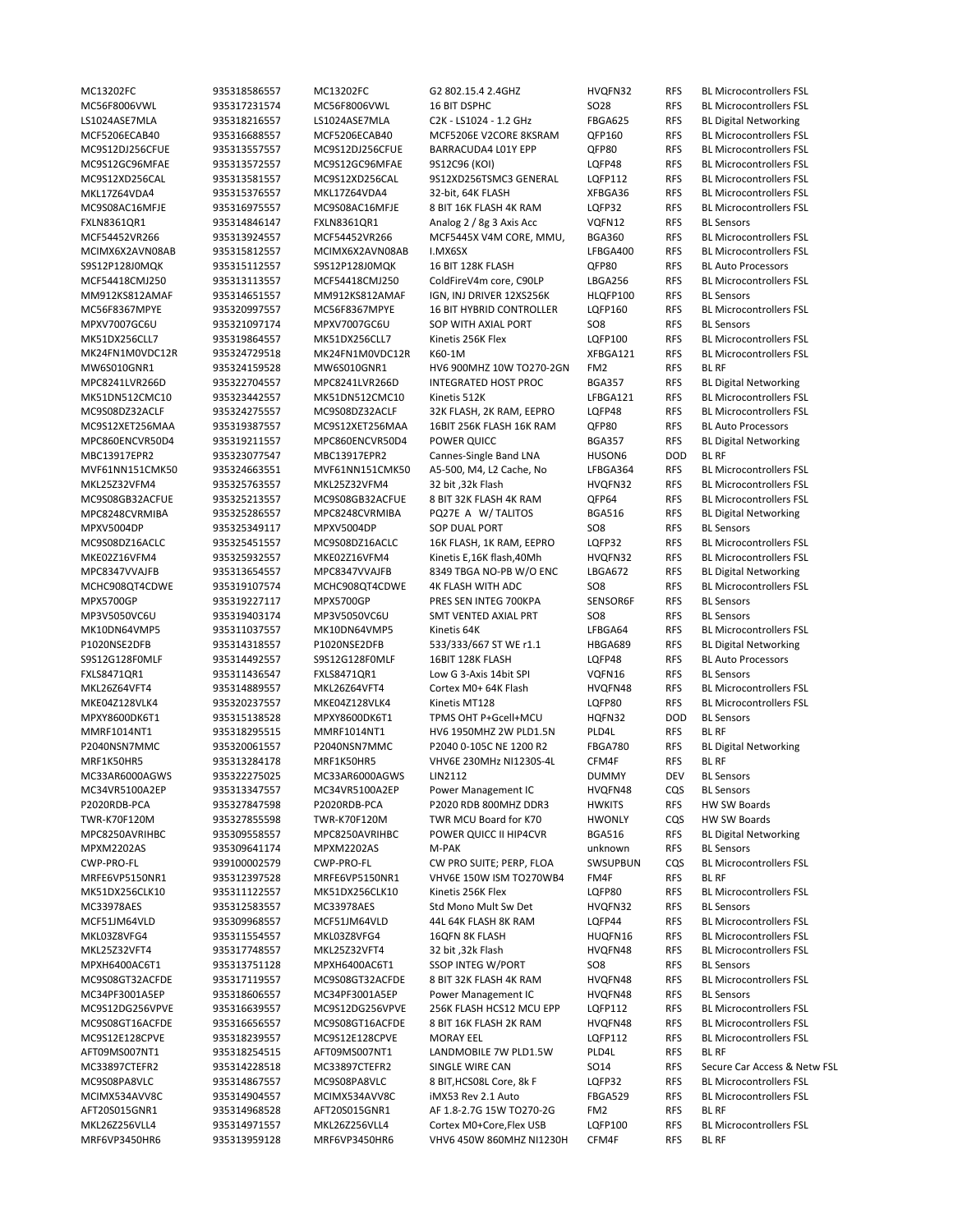MC34PF3000A5EP 935320773557 MC34PF3000A5EP Power Management IC HVQFN48 RFS BL Sensors MC68360CAI25L 935323952557 MC68360CAI25L QUICC, SIM, 4SCC QFP240 RFS BL Digital Networking P4080NXN7MMC 935323328557 P4080NXN7MMC P4080 XT 1200/1200 R3 BGA1295 RFS BL Digital Networking S9S12ZVLS3F0MFM 935325023557 S9S12ZVLS3F0MFM S12Z CPU, 32K flash HVQFN32 RFS BL Auto Processors P2040NXN7MMC 935323426557 P2040NXN7MMC P2040 -40-105C NE1200 R2 FBGA780 RFS BL Digital Networking 935319217117 MPX2010D PRES SEN COMP 10KPA UNIBODY4F RFS MPX2100AP 935325256117 MPX2100AP PRES SEN COMP 100KPA SENSOR4F RFS BL Sensors MPXHZ6130AC6U 935313747174 MPXHZ6130AC6U SSOP INTEG ABSOLUTE SO8 RFS BL Sensors P1011NSN2HFB 935314321557 P1011NSN2HFB 800/400/667 ST NE r1.1 HBGA689 RFS BL Digital Networking<br>MC9S08SH4MTG 935316602574 MC9S08SH4MTG 9S08 UC W/ 8K 0.25UM SGF TSSOP16 RFS BL Microcontrollers FS CWP‐MCTB‐S12ZV‐N 939100003244 CWP‐MCTB‐S12ZV‐N Motor Control Toolbox SWONLY CQS BL Auto Processors MW7IC18100NBR1 935313767528 MW7IC18100NBR1 HV7 1990MHZ TO272WB14 FM14F DOD BL RF MC34PF3000A6EP 935316263557 MC34PF3000A6EP Power Management IC HVQFN48 RFS BL Sensors FRDM‐MC‐LVPMSM 935326502598 FRDM‐MC‐LVPMSM FRDM BD for LVPMSM HWONLY CQS HW SW Boards TWR‐S12G128 935328992598 TWR‐S12G128 TOWER FOR S12G128 HWONLY CQS HW SW Boards TWR‐K22F120M 935326312598 TWR‐K22F120M Tower System, KinetisMCU HWONLY CQS HW SW Boards MCIMX7SABRE 935326318598 MCIMX7SABRE SABRE Board HW iMx7 HWONLY CQS HW SW Boards MPXM2202GS 935313752174 MPXM2202GS M‐PAK unknown RFS BL Sensors MMRF1019NR4 935315321531 MMRF1019NR4 VHV6 10W PULSE PLD1.5 PLD4L RFS BL RF MC33975TEK 935315721574 MC33975TEK MULTI SW DETECT INTERFAC SSOP32 RFS BL Sensors

MK81FN256VDC15 935313043557 MK81FN256VDC15 K80‐256 XFBGA121 RFS BL Microcontrollers FSL MC9S08LL36CLH 935314104557 MC9S08LL36CLH S08 CPU,36K Flash 64LQFP QFP64 RFS BL Microcontrollers FSL MKL16Z256VLH4 935316152557 MKL16Z256VLH4 Cortex M0+Core,Flex USB QFP64 RFS BL Microcontrollers FSL MK02FN128VFM10 935315274557 MK02FN128VFM10 K02 128L Senna‐32 QFN HVQFN32 RFS BL Microcontrollers FSL MK60DN256VLL10 935321786557 MK60DN256VLL10 Kinetis 256K LQFP100 RFS BL Microcontrollers FSL MK40DN512VLK10 935319887557 MK40DN512VLK10 Kinetis 512K USB LCD LQFP80 RFS BL Microcontrollers FSL MK51DX256CMC7 935319983557 MK51DX256CMC7 Kinetis 256K Flex LFBGA121 RFS BL Microcontrollers FSL MK21FN1M0VLQ12 935320049557 MK21FN1M0VLQ12 K20 1MB 120Mhz LQFP144 RFS BL Microcontrollers FSL MCIMX7D7DVM10SC 935320864557 MCIMX7D7DVM10SC i.MX 7Dual: Rev 1.2 LFBGA541 RFS BL Microcontrollers FSL MK10DN128VLH5 935321733557 MK10DN128VLH5 Kinetis 128K QFP64 RFS BL Microcontrollers FSL MCF5472VR200 935324045557 MCF5472VR200 MCF547X V4ECORE MMU, FPU BGA388 RFS BL Microcontrollers FSL MC9S08AC8CFGE 935319376557 MC9S08AC8CFGE 8 BIT 8K FLASH 4K RAM LQFP44 RFS BL Microcontrollers FSL MK20DN128VFM5 935324535557 MK20DN128VFM5 Kinetis 128K HVQFN32 RFS BL Microcontrollers FSL MK10DX64VLH5 935324527557 MK10DX64VLH5 Kinetis 64K Flex QFP64 RFS BL Microcontrollers FSL MK20DX256VLK7 935324551557 MK20DX256VLK7 Kinetis 256K USB LQFP80 RFS BL Microcontrollers FSL<br>MPX2010D 935319217117 MPX2010D PRES SEN COMP 10KPA UNIBODY4F RFS BL Sensors MKL05Z16VLC4 935325745557 MKL05Z16VLC4 ARM M0+ core,16k Flash LQFP32 RFS BL Microcontrollers FSL MC9S08LG32CLK 935325469557 MC9S08LG32CLK LG32 80LQFP F/G LQFP80 RFS BL Microcontrollers FSL MCHC908JK8CPE 935319102174 MCHC908JK8CPE MCU,8K FLASH,8 BIT ADC DIP20 DOD BL Microcontrollers FSL MC9S12C128CFUE 935322706557 MC9S12C128CFUE 9S12C128 (KOI) ‐PB FREE QFP80 RFS BL Microcontrollers FSL MK60DN256ZVLL10 935314631557 MK60DN256ZVLL10 Kinetis 256K USB ENET LQFP100 RFS BL Microcontrollers FSL MKL14Z64VFT4 935324676557 MKL14Z64VFT4 ARM 32BIT, 64K FLASH, 48 HVQFN48 RFS BL Microcontrollers FSL MCIMX6QP5EYM1AA 935316001557 MCIMX6QP5EYM1AA i.MX 6QP Rev 1.0 LFBGA624 RFS BL Microcontrollers FSL MK20DX128VFT5 935311003557 MK20DX128VFT5 Kinetis 128K Flex HVQFN48 RFS BL Microcontrollers FSL MK11DX256AVLK5 935324828557 MK11DX256AVLK5 ARM+256Kb +DryIce LQFP80 RFS BL Microcontrollers FSL MC9S08SH4MTG 935316602574 MC9S08SH4MTG 9S08 UC W/ 8K 0.25UM SGF TSSOP16 RFS BL Microcontrollers FSL MC9S08LL16CLF 935317052557 MC9S08LL16CLF 8BIT,16KFLASH, 2KRAM LQFP48 RFS BL Microcontrollers FSL MKE14F512VLL16 935323688557 MKE14F512VLL16 MT512P 100LQFP LQFP100 RFS BL Microcontrollers FSL MKE18F512VLL16 935318789557 MKE18F512VLL16 MT512P 100LQFP LQFP100 RFS BL Microcontrollers FSL MCF52259CAG80 935309895557 MCF52259CAG80 KIRIN3 COLDFIRE V2 LQFP144 RFS BL Microcontrollers FSL MC908QB8CDWE 935309424574 MC908QB8CDWE 8K FLASH 908QB8 SO16 RFS BL Microcontrollers FSL MCF52223CAF66 935309489557 MCF52223CAF66 32‐BIT MCU W/ USB FS OTG LQFP100 RFS BL Microcontrollers FSL MCIMX233DAG4C 935312473557 MCIMX233DAG4C i.MX233 Commercial LQFP128 RFS BL Microcontrollers FSL MK20DN512VMC10 935311129557 MK20DN512VMC10 Kinetis 2.x 512K LFBGA121 RFS BL Microcontrollers FSL MKV46F256VLH16 935312559557 MKV46F256VLH16 Kinetis V 32‐bit MCU 256 QFP64 RFS BL Microcontrollers FSL MKV30F64VFM10 935311863557 MKV30F64VFM10 KV30F 128L Senna HVQFN32 RFS BL Microcontrollers FSL MC9S08EL16CTL 935309997574 MC9S08EL16CTL S08 16K FLASH EE SLIC TSSOP28 RFS BL Microcontrollers FSL MCF51JF128VLH 935310891557 MCF51JF128VLH ColdFire V1, 128K Flash QFP64 RFS BL Microcontrollers FSL MC9S12XDT512CAA 935313599557 MC9S12XDT512CAA 9S12XDT512 TSMC3 GENERAL QFP80 RFS BL Microcontrollers FSL MCF5485CZP200 935313618557 MCF5485CZP200 MCF548X V4ECORE MMU, FPU BGA388 RFS BL Microcontrollers FSL MC9S08SH16CTG 935318383574 MC9S08SH16CTG S08 16K FLASH TSSOP16 RFS BL Microcontrollers FSL MK10DX256VMC7 935317817557 MK10DX256VMC7 Kinetis 256K Flex LFBGA121 RFS BL Microcontrollers FSL MC9S08JM60CLD 935316389557 MC9S08JM60CLD 9S08JM60 44LQFP FG LQFP44 RFS BL Microcontrollers FSL DSP56F801FA80E 935316525557 DSP56F801FA80E 16 BIT HYBRID CONTROLLER LQFP48 RFS BL Microcontrollers FSL MKL43Z256VLH4 935318116557 MKL43Z256VLH4 Cortex M0+Core,Flex USB QFP64 RFS BL Microcontrollers FSL MC9S08AW60MFUER 935316586528 MC9S08AW60MFUER 8 BIT 60K FLASH 4K RAM QFP64 RFS BL Microcontrollers FSL MK10DN32VFT5 935317651557 MK10DN32VFT5 Kinetis 32K HVQFN48 RFS BL Microcontrollers FSL MCF51CN128CGT 935313933557 MCF51CN128CGT LASKO 48QFN HVQFN48 RFS BL Microcontrollers FSL MC9S08QE128CLH 935313941557 MC9S08QE128CLH 8 BIT, 128K FLASH QFP64 RFS BL Microcontrollers FSL MK60DN256VMD10 935321762557 MK60DN256VMD10 Kinetis 256K LBGA144 RFS BL Microcontrollers FSL MK20DX256VMD10 935321785557 MK20DX256VMD10 Kinetis 256K Flex LBGA144 RFS BL Microcontrollers FSL MC9S08SH4CPJ 935320241174 MC9S08SH4CPJ 9S08 UC W/ 8K 0.25UM SGF DIP20 RFS BL Microcontrollers FSL MKL36Z128VLH4 935321825557 MKL36Z128VLH4 Cortex M0+Core,Flex USB QFP64 RFS BL Microcontrollers FSL MKW22D512VHA5 935321847557 MKW22D512VHA5 32 bit, 512K Flash w usb HVQFN63R RFS BL Microcontrollers FSL MK22FN128VLH10 935320318557 MK22FN128VLH10 K22F 128R Senna QFP64 RFS BL Microcontrollers FSL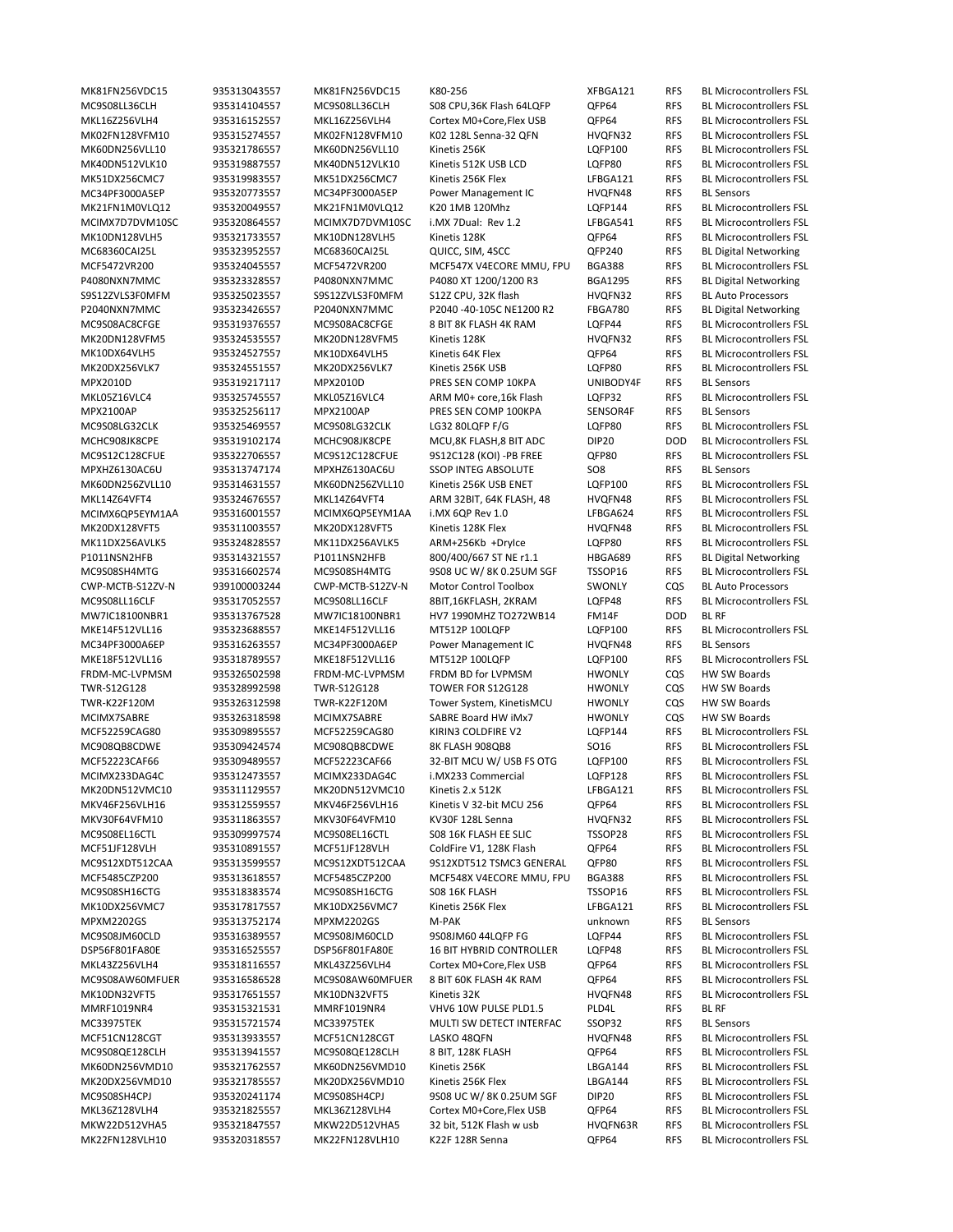MPX2100D 935321104117 MPX2100D PRES SEN COMP 100KPA UNIBODY4F RFS BL Sensors MKE02Z32VFM4 935322222557 MKE02Z32VFM4 Kinetis E,32K flash,40Mh HVQFN32 RFS BL Microcontrollers FSL MMA9555LR1 935322226531 MMA9555LR1 3‐AXIS low g Pedometer VQFN16 RFS BL Sensors MPC5125YVN400 935322285557 MPC5125YVN400 PowerPC Embedded SOC BGA324 RFS BL Microcontrollers FSL MK52DN512CLQ10 935319948557 MK52DN512CLQ10 KINETIS 512K LQFP144 RFS BL Microcontrollers FSL MRF7S24250NR3 935320598528 MRF7S24250NR3 2450MHz 250W 32V OM780‐2 FM2F RFS BL RF MMRF1314HR5 935322438178 MMRF1314HR5 VHV8 1000W 50V NI1230H‐4 CFM4F RFS BL RF MP3V5004DP 935324034117 MP3V5004DP SOP W/DUAL PORT 3V SO8 RFS BL Sensors MC68HC908QT1VPE 935322604174 MC68HC908QT1VPE 1.5K FLASH W/O ADC DIP8 RFS BL Microcontrollers FSL MPXA4250AC6U 935324128174 MPXA4250AC6U INTEGRATED PRESSURE SENS SO8 RFS BL Sensors MC9S12XDP512MAG 935322671557 MC9S12XDP512MAG 512K FLASH HCS12X MCU LQFP144 RFS BL Microcontrollers FSL MCF5485CVR200 935319126557 MCF5485CVR200 MCF548X V4ECORE MMU, FPU BGA388 RFS BL Microcontrollers FSL SPC5604EEF1MLH 935325659557 SPC5604EEF1MLH 32BIT 512K FLASH C90 QFP64 DOD BL Auto Processors MPR031EPR2 935316513547 MPR031EPR2 DFN Touchpad USON8 DOD BL Sensors MPC852TVR100A 935325316557 MPC852TVR100A POWER QUICC II HIP6W BGA256 RFS BL Digital Networking MCHC908JK3ECPE 935319101174 MCHC908JK3ECPE MCU,128RAM,4K FLASH,A/D DIP20 DOD BL Microcontrollers FSL MK40DX128VLH7 935325676557 MK40DX128VLH7 Kinetis 128K Flex QFP64 RFS BL Microcontrollers FSL MMZ09312BT3 935310911147 MMZ09312BT3 31dBm GaAs Amp QFN3X3‐12 HVQFN12 RFS BL RF MC9RS08KA8CTG 935319434574 MC9RS08KA8CTG FINISHED GOOD TSSOP16 RFS BL Microcontrollers FSL<br>MKW21Z256VHT4 935313188557 MKW21Z256VHT4 802.15.4 Only VQFN63R RFS BL Microcontrollers FSL MKW21Z256VHT4 935313188557 MKW21Z256VHT4 802.15.4 Only VQFN63R RFS BL Microcontrollers FSL MK40DN512ZVLQ10 935319775557 MK40DN512ZVLQ10 Kinetis 512K USB LCD LQFP144 RFS BL Microcontrollers FSL MKE04Z128VLD4 935315108557 MKE04Z128VLD4 Kinetis MT128 LQFP44 RFS BL Microcontrollers FSL P2020NXE2KHC 935321569557 P2020NXE2KHC P2020E ET 1000/800 R2.1 HBGA689 RFS BL Digital Networking FRDMKL25‐A8471 935327973598 FRDMKL25‐A8471 FRDMKL25‐A8471 HWONLY CQS HW SW Boards MC9S12XET256MAG 935309898557 MC9S12XET256MAG 16BIT 256K FLASH 16K RAM LQFP144 RFS BL Auto Processors MPXH6115A6U 935309644174 MPXH6115A6U SSOP INTERGATED SO8 RFS BL Sensors MK20DN128VLF5 935311027557 MK20DN128VLF5 Kinetis 128K LQFP48 RFS BL Microcontrollers FSL SPC5634MF2MLQ80 935311091557 SPC5634MF2MLQ80 1.5M Flash,94K RAM LQFP144 RFS BL Auto Processors<br>
MC13892DJVL 935311099557 MC13892DJVL 5/28V BCK/BST PMUIC LFBGA186 RFS BL Sensors MC13892DJVL 935311099557 MC13892DJVL 5/28V BCK/BST PMUIC LFBGA186 RFS MKL26Z128VMC4 935311221557 MKL26Z128VMC4 Cortex M0+Core,Flex USB LFBGA121 RFS BL Microcontrollers FSL AFT05MS003NT1 935312585147 AFT05MS003NT1 4W 7.5VLANDMOBILE SOT89A SIL3 RFS BL RF MC34932SEK 935311993574 MC34932SEK 5A H‐BRIDGE HSOP54 RFS BL Sensors MMA8453QR1 935310197167 MMA8453QR1 lw g 3-Axis 10bt w/exp V VQFN16 RFS BL Sensors MK50DX256CLK7 935310953557 MK50DX256CLK7 Kinetis 256K LQFP80 RFS BL Microcontrollers FSL MKL25Z64VFM4 935317756557 MKL25Z64VFM4 32 bit ,64k Flash HVQFN32 RFS BL Microcontrollers FSL MKL15Z64VLK4 935317755557 MKL15Z64VLK4 32 BIT,ARM M0+ CORE,64K LQFP80 RFS BL Microcontrollers FSL SPC5777CK2MME3 935318579557 SPC5777CK2MME3 Power Arch cores, 8MB Fl BGA416 DOD BL Auto Processors MPC8541EVTAPF 935313797557 MPC8541EVTAPF PQ 37 LITE 8555E BGA783 RFS BL Digital Networking MBC13720NT1 935313426147 MBC13720NT1 LNA W/BYPASS SWITCH TSOP6 RFS BL RF MK10DX128VFT5 935317619557 MK10DX128VFT5 Kinetis 128K Flex HVQFN48 RFS BL Microcontrollers FSL MK10DN64VFT5 935317652557 MK10DN64VFT5 Kinetis 64K HVQFN48 RFS BL Microcontrollers FSL MC9S08AW32CFGE 935313549557 MC9S08AW32CFGE 8 BIT 16K FLASH 4K RAM LQFP44 RFS BL Microcontrollers FSL MC9S08QG4CDTE 935313568574 MC9S08QG4CDTE CONSUMER ROO 9S08QG TSSOP16 RFS BL Microcontrollers FSL MMA1200KEG 935314192575 MMA1200KEG Z-AXIS 250G ROHS SO16 RFS BL Sensors MMA2240KEG 935314205574 MMA2240KEG X-LATERAL 300mv g SO16 RFS BL Sensors MC9S08AC16CFGE 935313901557 MC9S08AC16CFGE 8 BIT 16K FLASH 4K RAM LQFP44 RFS BL Microcontrollers FSL MRF6VP3450HR5 935313959178 MRF6VP3450HR5 VHV6 450W 860MHZ NI1230H CFM4F RFS BL RF MC9S08SH4CTJ 935314077574 MC9S08SH4CTJ 9S08 UC W/ 8K 0.25UM SGF TSSOP20 RFS BL Microcontrollers FSL MMRF1006HR5 935315276178 MMRF1006HR5 VHV6 450MHZ 1000W NI1230 CFM4F RFS BL RF MK21DX128AVMC5 935320308557 MK21DX128AVMC5 ARM+128Kb +USB +DryIce LFBGA121 RFS BL Microcontrollers FSL MPXM2102AS 935321201174 MPXM2102AS M‐PAK unknown RFS BL Sensors MK21FX512AVLQ12 935322198557 MK21FX512AVLQ12 K20 1MB 120Mhz LQFP144 RFS BL Microcontrollers FSL MK60DX256VMD10 935321735557 MK60DX256VMD10 Kinetis 256K Flex enet LBGA144 RFS BL Microcontrollers FSL MCIMX6Q7CVT08AD 935324758557 MCIMX6Q7CVT08AD i.MX6Q FBGA624 RFS BL Microcontrollers FSL MC9S12XEP100MAL 935324027557 MC9S12XEP100MAL 1M FLASH, S12XEP, SAILFI LQFP112 RFS BL Auto Processors S9S08QD4J1MSC 935324864574 S9S08QD4J1MSC AA FINISHED GOODS SO8 RFS BL Auto Processors MC9S12DJ128CPVE 935322652557 MC9S12DJ128CPVE 128K FLASH HCS12 MCU LQFP112 RFS BL Microcontrollers FSL MKL15Z32VLK4 935323342557 MKL15Z32VLK4 32 BIT,ARM M0+ CORE,32K LQFP80 RFS BL Microcontrollers FSL MKL04Z8VFK4 935323385557 MKL04Z8VFK4 ARM M0+ core, 8k Flash HVQFN24 RFS BL Microcontrollers FSL MKL04Z16VFK4 935323395557 MKL04Z16VFK4 ARM M0+ core, 16k Flash HVQFN24 RFS BL Microcontrollers FSL MCF54450VM240 935322832557 MCF54450VM240 MCF5445X V4M CORE, MMU, LBGA256 RFS BL Microcontrollers FSL MKL04Z16VLF4 935323576557 MKL04Z16VLF4 ARM M0+ core,16k Flash LQFP48 RFS BL Microcontrollers FSL MK61FX512VMD15 935324555557 MK61FX512VMD15 Kinetis 512K with DryIce LBGA144 RFS BL Microcontrollers FSL MK50DN512CLL10 935324576557 MK50DN512CLL10 Kinetis 512K LQFP100 RFS BL Microcontrollers FSL MPC852TCZT66A 935319195557 MPC852TCZT66A POWER QUICC II HIP6W BGA256 RFS BL Digital Networking MC9S12A128CPVE 935325186557 MC9S12A128CPVE 128K FLASH HCS12 MCU LQFP112 RFS BL Microcontrollers FSL MCF52236CAF50 935325194557 MCF52236CAF50 32BIT,256K FLASH,32KSRAM LQFP80 RFS BL Microcontrollers FSL MCF5270VM100 935325231557 MCF5270VM100 MCF5270 V2CORE 64KSRAM LBGA196 RFS BL Microcontrollers FSL MC9S08AC32CFJE 935325424557 MC9S08AC32CFJE 8 BIT, 32K FLASH, 8K RAM LQFP32 RFS BL Microcontrollers FSL MC9S08SH16CTLR 935325427534 MC9S08SH16CTLR S08 16K FLASH TSSOP28 RFS BL Microcontrollers FSL MC9S08SE8CRL 935310015174 MC9S08SE8CRL LOW COST 8 BIT 5V MCU DIP28 DOD BL Microcontrollers FSL MMPF0100F0EP 935317803557 MMPF0100F0EP PFUZE100 HVQFN56 DOD BL Sensors

MC33901WEF 935315211574 MC33901WEF CANHS SO8 RFS Secure Car Access & Netw FSL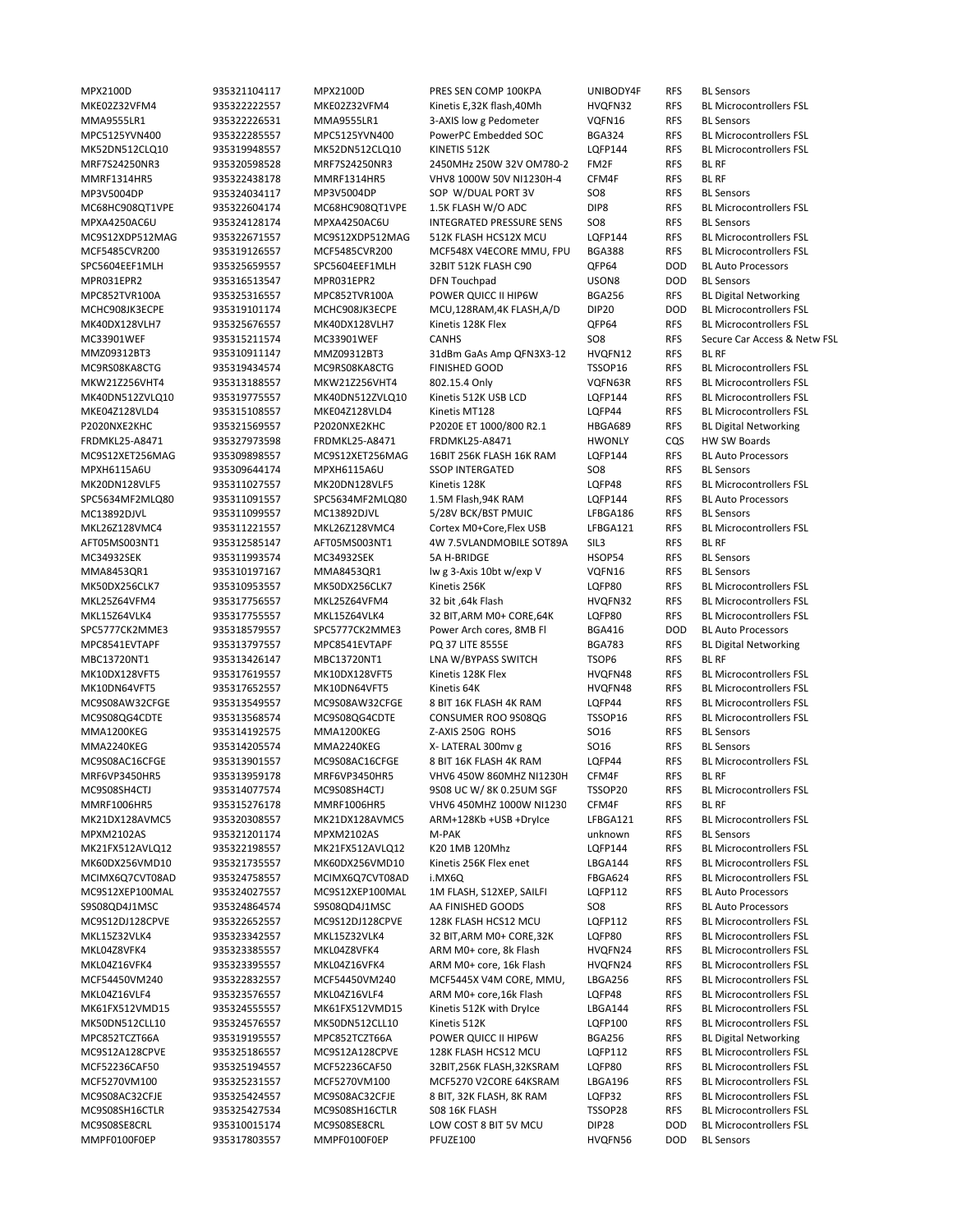TWR‐K65F180M 935328057598 TWR‐K65F180M TWR‐K65F10M HWONLY CQS HW SW Boards MKE02Z64VLC4 935317983557 MKE02Z64VLC4 Kinetis E,64K flash,40Mh LQFP32 RFS BL Microcontrollers FSL MC9S12GC32CPBE 935322723557 MC9S12GC32CPBE GOLDFISH LQFP52 RFS BL Microcontrollers FSL MC9S08AC48CFGE 935322848557 MC9S08AC48CFGE 48K FLASH, 2K RAM LQFP44 RFS BL Microcontrollers FSL MMPF0100F5AZES 935313011557 MMPF0100F5AZES PFUZE100 HVQFN56 CQS BL Sensors MK10DX256VLQ10 935324543557 MK10DX256VLQ10 KINETIS 256K FLEX LQFP144 RFS BL Microcontrollers FSL MKL43Z256VMP4 935324856557 MKL43Z256VMP4 Cortex M0+Core,Flex USB LFBGA64 RFS BL Microcontrollers FSL MPC8560VT833LC 935321158557 MPC8560VT833LC PQ37 8540‐PbFr r2.1 BGA783 RFS BL Digital Networking MPXV7025GC6U 935309504174 MPXV7025GC6U SOP SMT W/ AXIAL PORT SO8 RFS BL Sensors SPC5746CSK1MKU6 935322183557 SPC5746CSK1MKU6 32 BIT,3M FLASH,384 RAM HLQFP176 RFS BL Auto Processors P2020NSE2KFC 935325555557 P2020NSE2KFC P2020E ST 1000/667 R2.1 HBGA689 RFS BL Digital Networking TWR‐SER2 935329048598 TWR‐SER2 SERIAL2 TOWER MODULE HWONLY CQS HW SW Boards USB‐KW41Z 935328354598 USB‐KW41Z USB‐KW41Z HWONLY CQS HW SW Boards TWR‐S12G240‐KIT 935326183598 TWR‐S12G240‐KIT TOWER KIT S12G240 HWONLY CQS HW SW Boards CWA‐PRO‐NL 939100001786 CWA‐PRO‐NL CW PRO SUITE; ANNL SUB, SUBSCRLIC CQS BL Microcontrollers FSL MC9S08QD2CPC 935309401174 MC9S08QD2CPC 9S08QD4 SERIES DIP8 RFS BL Microcontrollers FSL MC9S12A128CFUE 935309411557 MC9S12A128CFUE 128K FLASH HCS12 MCU QFP80 RFS BL Microcontrollers FSL MRF1518NT1 935309516515 MRF1518NT1 RF LDMOS FET PLD1.5N PLD4L RFS BL RF MPC860TZQ80D4 935309616557 MPC860TZQ80D4 POWER QUICC BGA357 RFS BL Digital Networking MC33926PNB 935311694557 MC33926PNB TTHROTTLE CONTROL H-BRI HQFN RFS BL Sensors<br>MCIMX233CAG4C 935310401557 MCIMX233CAG4C i.MX233 Industrial LQFP128 RFS BL Microco MK21FX512VMC12 935311781557 MK21FX512VMC12 K20 1MB 120Mhz LFBGA121 RFS BL Microcontrollers FSL MK60DN512ZVLQ10 935310931557 MK60DN512ZVLQ10 Kinetis 512K enet LQFP144 RFS BL Microcontrollers FSL MKL17Z256VLH4 935318318557 MKL17Z256VLH4 Cortex M0+Core,Flex USB QFP64 RFS BL Microcontrollers FSL MCIMX286CVM4B 935317889557 MCIMX286CVM4B Catskills Rev 1.2 LFBGA289 RFS BL Microcontrollers FSL FXTH871502DT1 935318011528 FXTH871502DT1 TPMS 7x7 1500kPa Z Axis HQFN24 RFS BL Sensors MMRF1009HR5 935318134178 MMRF1009HR5 VHV6 500W 50V NI780H CFM2F RFS BL RF MK10DN512VMD10 935317505557 MK10DN512VMD10 Kinetis 512K LBGA144 RFS BL Microcontrollers FSL MC9S08AW16CFGE 935313519557 MC9S08AW16CFGE 8 BIT 16K FLASH 4K RAM LQFP44 RFS BL Microcontrollers FSL MC908QY4ACDWE 935313544574 MC908QY4ACDWE CI 908QY4A SOG SO16 RFS BL Microcontrollers FSL MC9S08QG4CDTER 935313568534 MC9S08QG4CDTER CONSUMER ROO 9S08QG TSSOP16 RFS BL Microcontrollers FSL MMRF1312HR5 935316216178 MMRF1312HR5 VHV8 1kW 50V NI1230H-4S CFM4F RFS BLIRF<br>MCIMX283DVM4B 935314285557 MCIMX283DVM4B Catskills Rev 1.2 LEBGA289 RFS BLIMi Catskills Rev 1.2 LFBGA289 RFS BL Microcontrollers FSL MC9S08QE16CFT 935316985557 MC9S08QE16CFT 9S08QE16‐C&I‐48QFN HVQFN48 RFS BL Microcontrollers FSL MKL26Z128VFM4 935314924557 MKL26Z128VFM4 Cortex M0+ 128K Flash HVQFN32 RFS BL Microcontrollers FSL MPC5121YVY400B 935312822557 MPC5121YVY400B TELEMATICS PROCESSOR HBGA516 RFS BL Microcontrollers FSL MK21FX512VLQ12 935315086557 MK21FX512VLQ12 K20 1MB 120Mhz LQFP144 RFS BL Microcontrollers FSL MC9S08FL16CBM 935313997174 MC9S08FL16CBM S08 16K FLASH FL16 SDIP32 RFS BL Microcontrollers FSL MCIMX253DJM4A 935319592557 MCIMX253DJM4A iMX25 1.2 Comm LFBGA400 RFS BL Microcontrollers FSL MWCT1111CLH 935320324557 MWCT1111CLH 15W Premium, LQFP 64 QFP64 RFS BL Microcontrollers FSL MC9S12XDT256CAA 935321081557 MC9S12XDT256CAA 9S12XDT256 TSMC3 GENERAL QFP80 RFS BL Microcontrollers FSL MK20DX256ZVLK10 935319784557 MK20DX256ZVLK10 Kinetis 256K USB LQFP80 RFS BL Microcontrollers FSL MPC8377CVRALGA 935319812557 MPC8377CVRALGA 8377 PBGA XT PbFr No ENC HBGA689 RFS BL Digital Networking MK10FN1M0VMD12 935319894557 MK10FN1M0VMD12 Kinetis Base 1MB LBGA144 RFS BL Microcontrollers FSL MK70FN1M0VMJ12 935319892557 MK70FN1M0VMJ12 Kinetis 256MAPBGA LBGA256 RFS BL Microcontrollers FSL MK11DX256VMC5 935319982557 MK11DX256VMC5 ARM+256Kb +DryIce LFBGA121 RFS BL Microcontrollers FSL MKE02Z64VLH2 935321944557 MKE02Z64VLH2 Kinetis E,64K flash,20Mh QFP64 RFS BL Microcontrollers FSL MC9S08AC32CPUE 935319422557 MC9S08AC32CPUE 8 BIT, 32K FLASH, 8K RAM QFP64 RFS BL Microcontrollers FSL MW7IC2425NBR1 935319486528 MW7IC2425NBR1 HV7 2400MHZ 4W TO272WB16 FM16F RFS BL RF MCIMX6U5EVM10AC 935324722557 MCIMX6U5EVM10AC i.MX6 DualLite LFBGA624 RFS BL Microcontrollers FSL MC7448HX1400ND 935323968157 MC7448HX1400ND APL8,RV2.2.1,1.15V,105C CBGA360 RFS BL Digital Networking MCF5233CVM150 935324023557 MCF5233CVM150 MCF5233 V2CORE 64KSRAM LBGA256 RFS BL Microcontrollers FSL MC9S12C64MFAE 935322648557 MC9S12C64MFAE 9S12C64 (KOI) LQFP48 RFS BL Microcontrollers FSL MPXH6250AC6U 935324161174 MPXH6250AC6U SSOP INTEGRATED W/PRT SO8 RFS BL Sensors MC9S08JM60CGT 935324195557 MC9S08JM60CGT 9S08JM60 48QFN FG HVQFN48 RFS BL Microcontrollers FSL MCF52230CAF60 935319034557 MCF52230CAF60 CI KIRIN2E EPP LQFP80 RFS BL Microcontrollers FSL MKL27Z256VMP4 935323621557 MKL27Z256VMP4 Cortex M0+Core, Flex USB LFBGA64 RFS BL Microcontrollers FSL<br>MMA2204KEG 935322996574 MMA2204KEG X-AXIS 100G ROHS SO16 RFS BL Sensors MMA2204KEG 935322996574 MMA2204KEG X-AXIS 100G ROHS SO16 RFS BL Sensors MKW01Z128CHN 935324621557 MKW01Z128CHN Wireless sub‐GHz MCU VFLGA RFS BL Microcontrollers FSL MK22FN1M0VLH12 935325747557 MK22FN1M0VLH12 K20 1MB 120Mhz QFP64 RFS BL Microcontrollers FSL MK21FX512AVMD12 935325913557 MK21FX512AVMD12 K20 1MB 120 Mhz LBGA144 RFS BL Microcontrollers FSL MC9S12C32CFUE25 935325183557 MC9S12C32CFUE25 GOLDFISH QFP80 RFS BL Microcontrollers FSL MPC880CVR133 935322752557 MPC880CVR133 PQ I HIP6W DUET BGA357 RFS BL Digital Networking MCF52277CVM160 935313936557 MCF52277CVM160 32‐BIT MICRO W/LCD‐TOUCH LBGA196 RFS BL Microcontrollers FSL MKL14Z32VLK4 935317835557 MKL14Z32VLK4 ARM 32BIT, 32K FLASH, 80 LQFP80 RFS BL Microcontrollers FSL MC9S08SF4MTJ 935315265574 MC9S08SF4MTJ 9S08SF4 20TSSOP TSSOP20 RFS BL Microcontrollers FSL MCIMX6S5DVM10AB 935311117557 MCIMX6S5DVM10AB i.MX6 Solo rev 1.1 LFBGA624 RFS BL Microcontrollers FSL MK22FN128VLL10 935324748557 MK22FN128VLL10 K22F 128R Senna LQFP100 RFS BL Microcontrollers FSL CWP‐STANDARD‐FL 939100001753 CWP‐STANDARD‐FL CW STANDARD SUITE; PERP, SWSUPBUN CQS BL Microcontrollers FSL MPC5534MVM80 935321292557 MPC5534MVM80 1MB FLASH,POWERPC Z3 COR BGA208 RFS BL Auto Processors MKL05Z32VFM4 935314732557 MKL05Z32VFM4 ARM M0+ core, 32k Flash HVQFN32 RFS BL Microcontrollers FSL MCZ33789BAE 935320323557 MCZ33789BAE Air Bag System IC HLQFP64 RFS BL Sensors

RFS BL Microcontrollers FSL MC33742SPEGR2 935310462518 MC33742SPEGR2 SBC‐E‐HS‐CAN SO28 RFS Secure Car Access & Netw FSL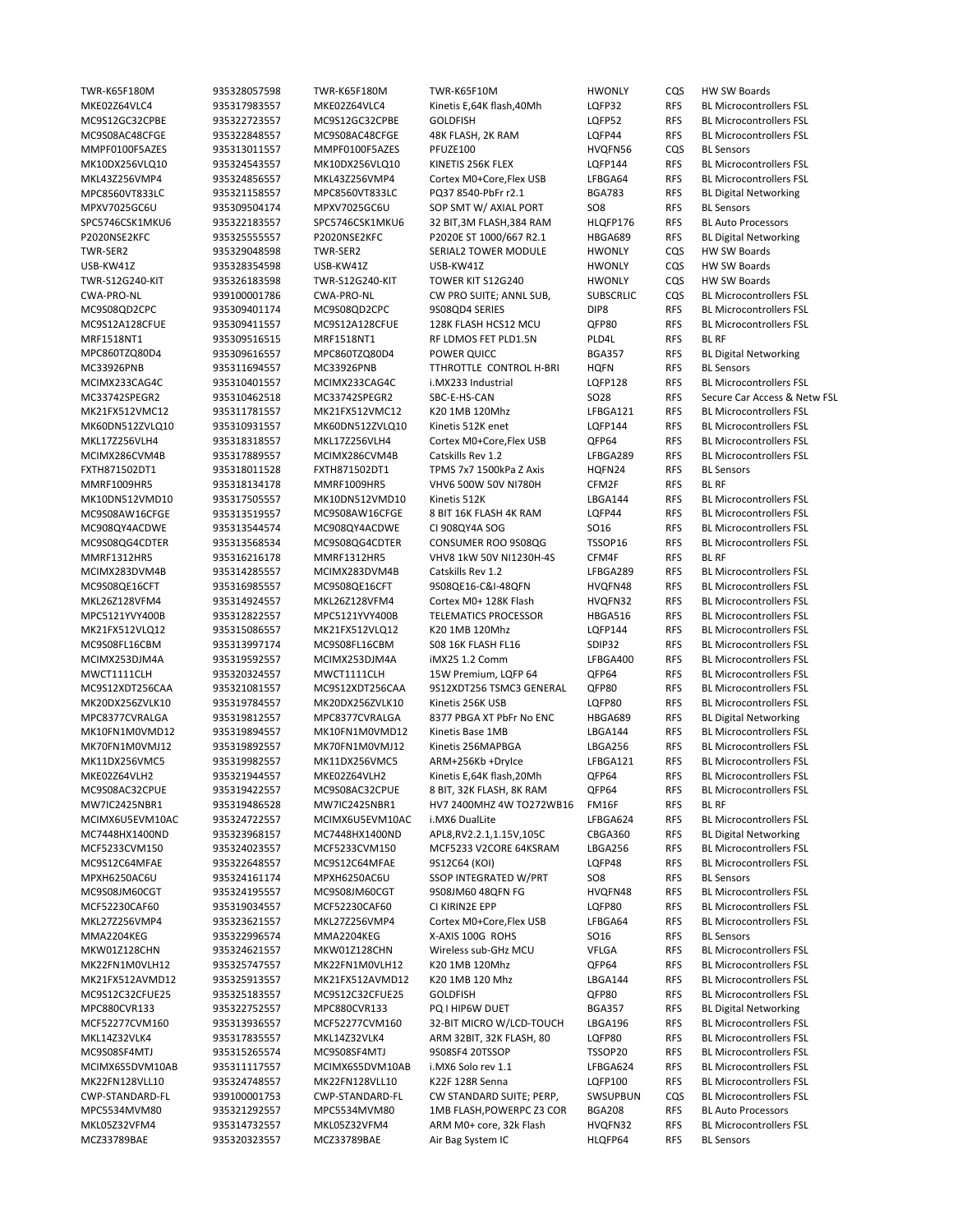FRDM‐KL46Z 935327926598 FRDM‐KL46Z FSL FRDM PLFM KL46 MCU HWONLY CQS HW SW Boards MPXV5100DP 935309649117 MPXV5100DP SOP DUAL PORT SO8 RFS BL Sensors MRF1570FNT1 935309653528 MRF1570FNT1 RF LDMOS TO272‐6N FLAT FM6F RFS BL RF SPC5746CSK1MMJ6 935312542557 SPC5746CSK1MMJ6 32 BIT,3M FLASH,384 RAM LBGA256 RFS BL Auto Processors MC33880PEG 935310628574 MC33880PEG CONFIG OCTAL SERIAL SW SO28 RFS BL Sensors MRF6V12250HR5 935310098178 MRF6V12250HR5 VHV6 250W 50V NI780H CFM2F RFS BL RF MMA6825BKW 935310875574 MMA6825BKW XY‐AXIS 100 / 100g HQFN16 RFS BL Sensors MPC535CZP40 935316774557 MPC535CZP40 MPC535 1024KFLASH BGA388 RFS BL Auto Processors MRF6S20010GNR1 935313674528 MRF6S20010GNR1 HV6 2GHZ 10W TO270‐2GULL FM2 RFS BL RF MCZ33996EK 935313689574 MCZ33996EK 16 LOW SIDE SW 1.20HM HSOP32 RFS BL Sensors MCZ33996EKR2 935313689518 MCZ33996EKR2 16 LOW SIDE SW 1.20HM HSOP32 RFS BL Sensors H-BRIDGE W/LD CURNT FDBK HSOP20 RFS MCR908JK3ECDWE 935316751574 MCR908JK3ECDWE MCU.128RAM.4K FLASH.A/D SO20 RFS MMG3014NT1 935317025147 MMG3014NT1 24DBM P1DB GPA SOT89 SIL3 RFS BL RF MC34PF3000A0EP 935315705557 MC34PF3000A0EP Power Management IC HVQFN48 RFS BL Sensors MPX10DP 935321102117 MPX10DP PRES SEN UNCOMP 10KPA SENSOR4F RFS BL Sensors MPX2202DP 935322775117 MPX2202DP UNIBODY COMPENSATED SENSOR4F RFS BL Sensors MMA7660FCR1 935322881515 MMA7660FCR1 3X3 DIGITAL OUTPUT SIGNA VSON10 RFS BL Sensors MPX10GP 935319138117 MPX10GP PRES SEN UNCOMP 10KPA SENSOR4F RFS BL Sensors MPR121QR2 935324377547 MPR121QR2 Low Voltage touch pad UQFN20 DOD BL Sensors AFT05MS031NR1 935325665528 AFT05MS031NR1 MV9 UHF 13.6V TO270‐2 FM2F RFS BL RF S9S08SG8E2MTJ 935313832574 S9S08SG8E2MTJ 9S08 UC W/ 8K 0.25UM SGF TSSOP20 RFS BL Auto Processors MC34SB0410AER2 935312481528 MC34SB0410AER2 VAPS 4 VALVES HLQFP48 RFS BL Sensors MC33816AE 935311309557 MC33816AE eMGS625D HLQFP64 RFS BL Sensors SPC5746RK1MMT5 935318627557 SPC5746RK1MMT5 32 BIT 4MB FLASH LFBGA252 CQS BL Auto Processors MC17XSF400EK 934070503574 MC17XSF400EK Quad High Side Switch HSOP32 RFS BL Power MOS FSL MPXM2053GST1 935309666128 MPXM2053GST1 COMPENSATED MINI‐PAK unknown RFS BL Sensors MC9S08MP16VLF 935310154557 MC9S08MP16VLF 8 BIT, .25U SGF FLASH LQFP48 RFS BL Microcontrollers FSL

MCIMX233DJM4C 935317278557 MCIMX233DJM4C i.MX233 Commercial LFBGA169 RFS BL Microcontrollers FSL MKW31Z256VHT4 935318528557 MKW31Z256VHT4 BLE Only VQFN63R RFS BL Microcontrollers FSL MCF5249LAG120 935309788557 MCF5249LAG120 MCF5249 V2CORE 96KSRAM LQFP144 RFS BL Microcontrollers FSL MC56F8323VFBE 935309359557 MC56F8323VFBE 16 BIT HYBRID CONTROLLER QFP64 RFS BL Microcontrollers FSL MC9RS08KA2CSC 935309474574 MC9RS08KA2CSC 2K FLASH W/ ACMP 62 RAM SO8 RFS BL Microcontrollers FSL MK10DN128VLF5 935311038557 MK10DN128VLF5 Kinetis 128K LQFP48 RFS BL Microcontrollers FSL MC13237CHT 935311049557 MC13237CHT 8BIT 128K ADC 8KB RAM HVQFN48R RFS BL Microcontrollers FSL MC56F82743VFM 935311326557 MC56F82743VFM 32bit core,64kB Flash HVQFN32 RFS BL Microcontrollers FSL MPC875CVR133 935313642557 MPC875CVR133 PQ I HIP6W DUET BGA256 RFS BL Digital Networking MC68302EH16C 935316554557 MC68302EH16C 68K INTGR COM PROC, DMA QFP256S RFS BL Digital Networking MC9S12GC64MFUE 935316633557 MC9S12GC64MFUE 9S12C64 (KOI) QFP80 RFS BL Microcontrollers FSL MPC565MVR56 935316705557 MPC565MVR56 MPC565 1024KFLASH BGA388 RFS BL Auto Processors MK10DX64VLK7 935314726557 MK10DX64VLK7 Kinetis 64K LQFP80 RFS BL Microcontrollers FSL MK21DN512AVLK5 935315355557 MK21DN512AVLK5 ARM+512Kb +USB +DryIce LQFP80 RFS BL Microcontrollers FSL MK22FX512VLL12 935314914557 MK22FX512VLL12 K20 1MB LQFP100 RFS BL Microcontrollers FSL MCIMX6DP6AVT8AA 935312751557 MCIMX6DP6AVT8AA I.MX 6DP Rev 1.0 FBGA624 RFS BL Microcontrollers FSL MCIMX6DP7CVT8AA 935315902557 MCIMX6DP7CVT8AA I.MX 6DP Rev 1.0 FBGA624 RFS BL Microcontrollers FSL MC9S08GT16ACFBE 935321064557 MC9S08GT16ACFBE 8 BIT 16K FLASH 2K RAM QFP44 RFS BL Microcontrollers FSL<br>MPX10DP 935321102117 MPX10DP PRES SEN UNCOMP 10KPA SENSOR4F RFS BL Sensors MCF52256CAG66 935321329557 MCF52256CAG66 KIRIN3 COLDFIRE V2 LQFP144 RFS BL Microcontrollers FSL T4080NXE7PQB 935322005557 T4080NXE7PQB T4080 R2 XT WE 1500 BGA1932 RFS BL Digital Networking MK51DN512CLQ10 935319969557 MK51DN512CLQ10 KINETIS 512K LQFP144 RFS BL Microcontrollers FSL MKV10Z16VLC7 935320135557 MKV10Z16VLC7 Cortex M0 Torq Cu 32LQFP LQFP32 RFS BL Microcontrollers FSL MK51DX256CLK7 935323237557 MK51DX256CLK7 Kinetis 256K Flex LQFP80 RFS BL Microcontrollers FSL MC9S08QG8CPBE 935322628174 MC9S08QG8CPBE CONSUMER ROO 9S08QG DIP16 RFS BL Microcontrollers FSL MC9S08LC36LH 935322629557 MC9S08LC36LH 8 BIT, 36K FLASH‐LOW VOL QFP64 RFS BL Microcontrollers FSL MC9S12D64CFUE 935322641557 MC9S12D64CFUE 64K FLASH HCS12 MCU QFP80 RFS BL Microcontrollers FSL MKL27Z128VMP4 935325926557 MKL27Z128VMP4 Cortex M0+Core,Flex USB LFBGA64 RFS BL Microcontrollers FSL MKL33Z128VLH4 935325954557 MKL33Z128VLH4 Cortex M0+Core,Flex USB QFP64 RFS BL Microcontrollers FSL MC908JL8CDWE 935316632574 MC908JL8CDWE MCU,8K FLASH,8 BIT ADC SO28 DOD BL Microcontrollers FSL MC908JL3ECPE 935309453174 MC908JL3ECPE MCU,128RAM,4K FLASH,A/D DIP28 DOD BL Microcontrollers FSL MK22DN512VMC5 935325698557 MK22DN512VMC5 ARM+512Kb +USB LFBGA121 RFS BL Microcontrollers FSL MCIMX6X3EVN10AB 935320375557 MCIMX6X3EVN10AB I.MX6SX LFBGA400 RFS BL Microcontrollers FSL MPC855TZQ50D4 935309565557 MPC855TZQ50D4 POWER QUICC BGA357 RFS BL Digital Networking MK22FN1M0VLL12 935323356557 MK22FN1M0VLL12 K20 1MB LQFP100 RFS BL Microcontrollers FSL MPC852TCVR50A 935325315557 MPC852TCVR50A POWER QUICC II HIP6W BGA256 RFS BL Digital Networking MK20DX256VLQ10 935317667557 MK20DX256VLQ10 KINETIS 256K FLEX LQFP144 RFS BL Microcontrollers FSL MC9S12C32MFUE25 935318245556 MC9S12C32MFUE25 GOLDFISH QFP80 RFS BL Microcontrollers FSL P2020NSE2MFC 935321533557 P2020NSE2MFC P2020E ST 1200/667 R2.1 HBGA689 RFS BL Digital Networking MKW31Z512VHT4 935323702557 MKW31Z512VHT4 KW40 512 VQFN63R RFS BL Microcontrollers FSL MC705P6ACDWE 935309329574 MC705P6ACDWE MCU, 176 BYTES RAM, A/D SO28 RFS BL Microcontrollers FSL MC9S08QD2CSCR 935309403518 MC9S08QD2CSCR 9S08QD4 SERIES SO8 RFS BL Microcontrollers FSL MC9S12DP512MPVE 935309441557 MC9S12DP512MPVE WHALE SHARK 112LQFP LQFP112 RFS BL Microcontrollers FSL MK22FX512VMD12 935311205557 MK22FX512VMD12 K20 1MB 120Mhz LBGA144 RFS BL Microcontrollers FSL MKE06Z128VQH4 935311249557 MKE06Z128VQH4 Kinetis MT128 QFP64 RFS BL Microcontrollers FSL MC9S08PA16VWJ 935311415574 MC9S08PA16VWJ 8 BIT,HCS08L Core, 16k F SO20 RFS BL Microcontrollers FSL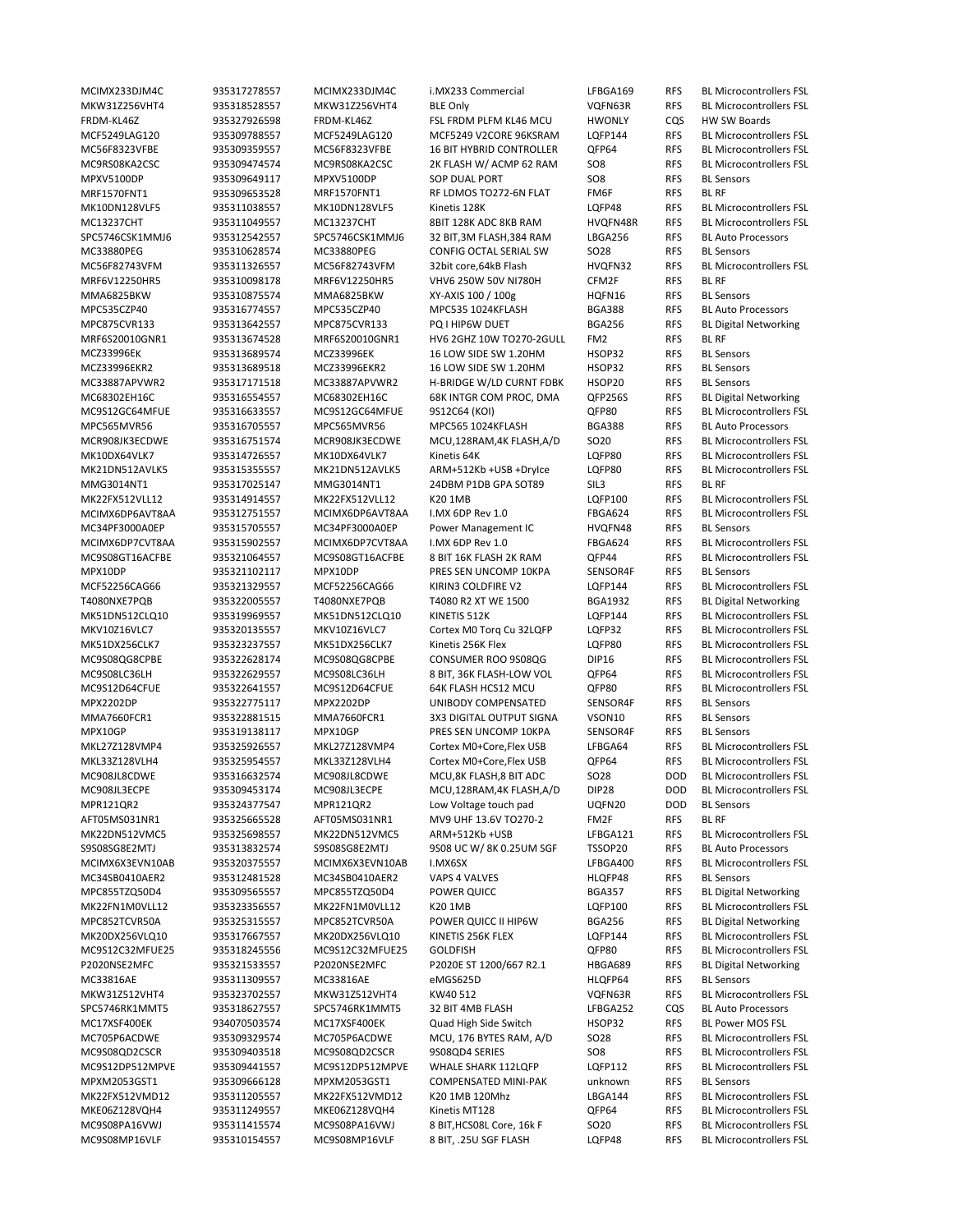MRF6V2150NBR1 935316841528 MRF6V2150NBR1 VHV6 150W TO‐272WB‐4 FM4F RFS BL RF MC9S08AC60CFGE 935316998557 MC9S08AC60CFGE 8 BIT, 60K FLASH, 8K RAM LQFP44 RFS MRF1550NT1 935309519528 MRF1550NT1 LDMOS FET HI PWR TO272N FM6 RFS BL RF MRFE6S9060NR1 935309637528 MRFE6S9060NR1 HV6E 60W TO270‐2N FET FM2F RFS BL RF MRFE6S9045NR1 935316813528 MRFE6S9045NR1 HV6E 45W TO270‐2 FET FM2F RFS BL RF

MC9S12XEP100CAL 935313591557 MC9S12XEP100CAL 1M FLASH, S12XEP, SAILFI LQFP112 RFS BL Auto Processors MPC860SRZQ50D4 935316785557 MPC860SRZQ50D4 POWER QUICC BGA357 RFS BL Digital Networking MPX5100DP 935316816117 MPX5100DP PRES SEN INTEG 100KPA SENSOR4F RFS BL Sensors MPC8245TVV266D 935316715557 MPC8245TVV266D INTEGRATED HOST PROC LBGA352 RFS BL Digital Networking P5020NXE1TNB 935323296557 P5020NXE1TNB P5020 XT WE 1800/1333 r2 BGA1295 RFS BL Digital Networking MPXV7007DP 935324131117 MPXV7007DP SOP DUAL 7KPA SO8 RFS BL Sensors SCP2207VMU 935325746557 SCP2207VMU ICP, 64MB LFBGA236 RFS BL Auto Processors MMA7455LR1 935321302515 MMA7455LR1 3‐AXIS DIGITAL 2,4,8G TSON14 DOD BL Sensors MPC7410HX400LE 935325389157 MPC7410HX400LE NT HITCE RV1.4,1.8V,105C CBGA360 RFS BL Digital Networking MPX4250GP 935324134117 MPX4250GP PRESS SEN INTEG 250KPA SENSOR6F DOD BL Sensors MMA8452QR1 935325497167 MMA8452QR1 low g 3-Axis 12bt ex vlt VQFN16 RFS BL Sensors P1011NSN2DFB 935324371557 P1011NSN2DFB 533/333/667 ST NE r1.1 HBGA689 RFS BL Digital Networking T1022NXE7MQB 935312424557 T1022NXE7MQB 1200/500/1600 XT WE R1.1 FBGA780 RFS BL Digital Networking TWR‐IND‐IO 935327444598 TWR‐IND‐IO IND CTRL Tower IO HWONLY CQS HW SW Boards MC08XSF421EK 934070627574 MC08XSF421EK Quad High Side Switch HSOP32 RFS BL Power MOS FSL MPXAZ6115AP 935309625117 MPXAZ6115AP SOP SIFEL W/SIDE PORT SO8 RFS BL Sensors MC34704AEP 935312365557 MC34704AEP 8CH DC-DC PWR MANGMNET I HVQFN56 RFS BL Sensors<br>MK22FX512VMC12 935311152557 MK22FX512VMC12 K20 1MB 120Mhz LFBGA121 RFS BL Microco MC34PF3001A6EP 935312672557 MC34PF3001A6EP Power Management IC HVQFN48 RFS BL Sensors MPC850DSLVR50BU 935316758557 MPC850DSLVR50BU PPC MPU W/CPM ‐ NO PB BGA256 RFS BL Digital Networking SCP2201VMU 935317792557 SCP2201VMU ICP, 16MB LFBGA236 RFS BL Auto Processors MPXV5050VC6T1 935313754128 MPXV5050VC6T1 SOP SURFACE MOUNT SO8 RFS BL Sensors

MCIMX6G2DVM05AA 935318783557 MCIMX6G2DVM05AA i.MX6UL LFBGA289 RFS BL Microcontrollers FSL MRF1513NT1 935317216515 MRF1513NT1 RF LDMOS FET PLD1.5 PLD4L RFS BL RF MK10DN32VFM5 935318746557 MK10DN32VFM5 Kinetis 32K Flex HVQFN32 RFS BL Microcontrollers FSL MCIMX6Q6AVT10AD 935313319557 MCIMX6Q6AVT10AD i.MX6Q FBGA624 RFS BL Microcontrollers FSL MCIMX6S7CVM08AB 935317691557 MCIMX6S7CVM08AB i.MX6 Solo rev 1.1 LFBGA624 RFS BL Microcontrollers FSL MC56F8035VLD 935315324557 MC56F8035VLD 16 BIT DSPHC 64KB LQFP44 RFS BL Microcontrollers FSL MKV31F128VLH10 935315348557 MKV31F128VLH10 32‐bit MCU, 128KB Flash QFP64 RFS BL Microcontrollers FSL MKL27Z256VLH4 935315379557 MKL27Z256VLH4 Cortex M0+Core,Flex USB QFP64 RFS BL Microcontrollers FSL MKL03Z8VFK4 935315381557 MKL03Z8VFK4 24QFN 8K FLASH HUQFN24 RFS BL Microcontrollers FSL MC9S08DZ60AMLC 935317066557 MC9S08DZ60AMLC 60K FLASH, 4K RAM, EEPRO LQFP32 RFS BL Microcontrollers FSL MC34VR500V1ES 935315493557 MC34VR500V1ES Quad Buck Reg HVQFN56 RFS BL Sensors<br>MC9S08AC60CFGE 935316998557 MC9S08AC60CFGE 8 BIT, 60K FLASH, 8K RAM LQFP44 RFS BL Microcontrollers FSL MKL16Z32VFM4 935315067557 MKL16Z32VFM4 Cortex M0+ 32K Flash HVQFN32 RFS BL Microcontrollers FSL MCIMX355AJQ5C 935319538557 MCIMX355AJQ5C RINGO MX35 TO2.1 LFBGA400 RFS BL Microcontrollers FSL MC912DG128ACPVE 935321008557 MC912DG128ACPVE 16 BIT MICROCONTR W/SGF LQFP112 RFS BL Microcontrollers FSL<br>MC9S08AC32CFGE 935321311557 MC9S08AC32CFGE 8 BIT, 32K FLASH, 8K RAM LQFP44 RFS BL Microcontrollers FSL MC9S08AC32CFGE 935321311557 MC9S08AC32CFGE 8 BIT, 32K FLASH, 8K RAM LQFP44 RFS BL Microcontrollers FSL MKL15Z64VFM4 935320017557 MKL15Z64VFM4 ARM 32BIT, 64K FLASH, HVQFN32 RFS BL Microcontrollers FSL MC9S12DG128VPVE 935322045557 MC9S12DG128VPVE 128K FLASH HCS12 MCU LQFP112 RFS BL Microcontrollers FSL MKV10Z16VFM7 935320137557 MKV10Z16VFM7 Cortex M0 Torq Cu 32QFN HVQFN32 RFS BL Microcontrollers FSL MK50DX128CLH7 935321669557 MK50DX128CLH7 Kinetis 128K Flex QFP64 RFS BL Microcontrollers FSL MK20DX256VLL7 935321716557 MK20DX256VLL7 Kinetis 256K USB LQFP100 RFS BL Microcontrollers FSL MC9S12E64CPVE 935324013557 MC9S12E64CPVE MORAY EEL LQFP112 RFS BL Microcontrollers FSL MKE02Z64VFM4 935324815557 MKE02Z64VFM4 Kinetis E,64K flash,40Mh HVQFN32 RFS BL Microcontrollers FSL MC68331CAG16 935322583557 MC68331CAG16 32BIT MCU,GPT,SIM,QSM LQFP144 RFS BL Microcontrollers FSL MCHC908QT2CDWE 935322639574 MCHC908QT2CDWE 1.5K FLASH W/ADC SO8 RFS BL Microcontrollers FSL MC9S08QE128CLD 935319391557 MC9S08QE128CLD 128K FLASH LQFP44 RFS BL Microcontrollers FSL<br>MK20DX128VLH7 935324556557 MK20DX128VLH7 Kinetis 64K Flex QFP64 RFS BL Microcontrollers FSL MK20DX128VLH7 935324556557 MK20DX128VLH7 Kinetis 64K Flex QFP64 RFS BL Microcontrollers FSL MCIMX6G3DVK05AA 935323757557 MCIMX6G3DVK05AA i.MX6UL 9x9 LFBGA272 RFS BL Microcontrollers FSL MK22DX256VMC5 935324612557 MK22DX256VMC5 ARM+256Kb +USB LFBGA121 RFS BL Microcontrollers FSL MK12DX256VMC5 935325697557 MK12DX256VMC5 ARM+256Kb LFBGA121 RFS BL Microcontrollers FSL MK20DX256VMC7R 935325708518 MK20DX256VMC7R Kinetis 256K Flex LFBGA121 RFS BL Microcontrollers FSL MCF51AC256BCFUE 935316509557 MCF51AC256BCFUE 256KFLASH,32K RAM,NO CAN QFP64 RFS BL Microcontrollers FSL MC9S12XDT512CAL 935313606557 MC9S12XDT512CAL 9S12XDT512 TSMC3 GENERAL LQFP112 RFS BL Microcontrollers FSL MK22FN1M0VMC12R 935311877518 MK22FN1M0VMC12R K20 1MB 120Mhz LFBGA121 RFS BL Microcontrollers FSL MK50DX256CLL7 935310996557 MK50DX256CLL7 Kinetis 256K LQFP100 RFS BL Microcontrollers FSL MK50DN512CMC10 935315045557 MK50DN512CMC10 Kinetis 512K LFBGA121 RFS BL Microcontrollers FSL MK10DN128VFM5 935317592557 MK10DN128VFM5 Kinetis 128K Flex HVQFN32 RFS BL Microcontrollers FSL MC9S08QE128CLK 935309893557 MC9S08QE128CLK 8 BIT MCU ‐ 128K FLASH LQFP80 RFS BL Microcontrollers FSL MC68HC11E0CFNE2 935309342574 MC68HC11E0CFNE2 8BIT MCU, 512 BYTES RAM PLCC52 RFS BL Microcontrollers FSL MC908KX8CDWE 935309495575 MC908KX8CDWE 8BIT MCU W/8K FLASH SO16 RFS BL Microcontrollers FSL 935311152557 MK22FX512VMC12 K20 1MB 120Mhz LFBGA121 RFS BL Microcontrollers FSL MKL27Z256VFM4 935312558557 MKL27Z256VFM4 Cortex M0+Core,Flex USB HUQFN32 RFS BL Microcontrollers FSL MK51DX256CMC10 935311394557 MK51DX256CMC10 Kinetis 256K USB LCD LFBGA121 RFS BL Microcontrollers FSL MC9S08FL8CLC 935310078557 MC9S08FL8CLC S08 8K FLASH FL8 LQFP32 RFS BL Microcontrollers FSL MC9S12XDP512MAL 935313588557 MC9S12XDP512MAL 9S12XDP512TSMC3 GENERAL LQFP112 RFS BL Microcontrollers FSL<br>MPC850DSLVR50BU 935316758557 MPC850DSLVR50BU PPC MPU W/CPM - NO PB BGA256 RFS BL Digital Networking MK21DN512VLK5 935317701557 MK21DN512VLK5 ARM+512Kb +USB +DryIce LQFP80 RFS BL Microcontrollers FSL MPX4250DP 935316815117 MPX4250DP PRESS SEN INTEG 250KPA SENSOR4F RFS BL Sensors<br>MKV117128VIH7 935318485557 MKV117128VIH7 Kinetis V 32-hit MCU OFP64 RFS BL Microcontrollers FSL MKV11Z128VLH7 935318485557 MKV11Z128VLH7 Kinetis V 32‐bit MCU QFP64 RFS BL Microcontrollers FSL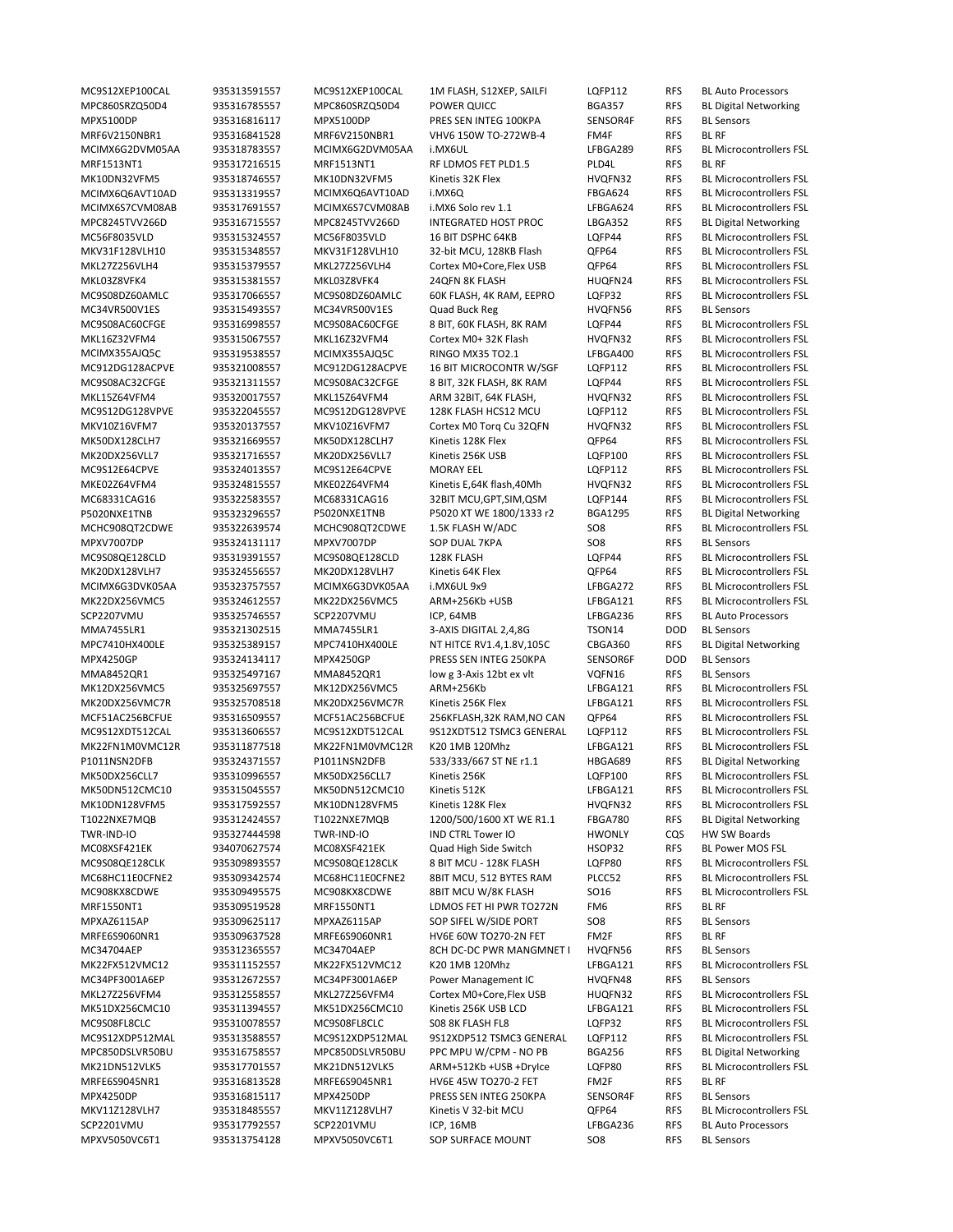S912ZVLA12F0MLF 935313301557 S912ZVLA12F0MLF S12Z CPU, 128K flash LQFP48 RFS BL Auto Processors S9S12G128F0MLH 935314928557 S9S12G128F0MLH Au 16BIT 128K FLASH QFP64 RFS BL Auto Processors MC9S12XEG128MAA 935321287557 MC9S12XEG128MAA 16BIT 128K FLASH 16K RAM QFP80 RFS BL Auto Processors MPC17510AEJ 935320734574 MPC17510AEJ H‐Bridge motor driver HTSSOP20 RFS BL Sensors MPX2053D 935324064117 MPX2053D SENSORS COMPENSATED UNIBODY4F RFS MPX4100AP 935324139117 MPX4100AP PRES SEN INTEG 15PSI 4V SENSOR6F RFS BL Sensors MC9S12XEQ512MAA 935324265557 MC9S12XEQ512MAA 16BIT,512K FLASH 80QFP QFP80 RFS BL Auto Processors MPX2200AP 935322769117 MPX2200AP PRES SEN COMP 200KPA SENSOR4F RFS BL Sensors MRF1K50NR5 935318822578 MRF1K50NR5 600MHz 1.5KW OM1230‐4L FM4F RFS BL RF MMPF0100NPEP 935314963557 MMPF0100NPEP PFUZE100 HVQFN56 DOD BL Sensors MPX2010GSX 935325329117 MPX2010GSX PRES SEN COMP 10KPA SENSOR4F RFS BL Sensors MPX4115A 935313742117 MPX4115A PRES SEN INTEG 115KPA SIL6 RFS BL Sensors MC9S12XD64CAA 935313922557 MC9S12XD64CAA 16BIT,128K FLASH,12K RAM OFP80 RFS BL Auto Processors MPC866PCVR100A 935319213557 MPC866PCVR100A PQ I HIP6W NO-PB BGA357 RFS BL Digital Networking LCD8000‐43T 935326801598 LCD8000‐43T LCD8000‐43T HWONLY CQS HW SW Boards MC33HB2001FK 935315945557 MC33HB2001FK H‐Bridge DC Motor Dr HQFN RFS BL Sensors TWR‐MC‐LV3PH 935327857598 TWR‐MC‐LV3PH Low‐voltage, 3‐phase MC HWONLY CQS HW SW Boards MC50XS4200BEK 934070502574 MC50XS4200BEK 24V 50MOHM DUAL HI SIDE HSOP32 RFS BL Power MOS FSL MBC13916NT1 935309326115 MBC13916NT1 CASCODE AMP REPLACEMENT SO4 RFS BL RF MMG20241HT1 935311653147 MMG20241HT1 24dBm P1dB GPA SOT‐89A SIL3 RFS BL RF MPXH6400AC6U 935316839174 MPXH6400AC6U SSOP INTEG WITH PORT SO8 RFS BL Sensors MC13783VK5 935316531557 MC13783VK5 ATLAS 3G PWRMNGMNT 5 TFBGA247 RFS CPG FXTH870511DT1 935315311528 FXTH870511DT1 TPMS 7X7 450kPa X&Z axis HQFN24 RFS BL Sensors MMRF1316NR1 935315431528 MMRF1316NR1 VHV6E 300W ISM TO270WB4 FM4F RFS BL RF MC9S08QG8CDTE 935321014574 MC9S08QG8CDTE CONSUMER ROO 9S08QG TSSOP16 RFS BL Microcontrollers FSL

MKM33Z128CLH5 935317874557 MKM33Z128CLH5 Kinetis M0+ 128K 16K RAM QFP64 RFS BL Microcontrollers FSL MKV44F64VLH16 935318711557 MKV44F64VLH16 Kinetis V 32-bit MCU 64 QFP64 RFS BL Microcontrollers FSL MK10DN512VLK10 935317605557 MK10DN512VLK10 Kinetis 512K LQFP80 RFS BL Microcontrollers FSL MC908AZ60ACFUE 935313478557 MC908AZ60ACFUE 64KFLASH W/2K EEPROM QFP64 RFS BL Microcontrollers FSL MCF51EM256CLL 935314245557 MCF51EM256CLL 16 Bit,256K Flash,CFV1 LQFP100 RFS BL Microcontrollers FSL MK40DX128VMD10 935314781557 MK40DX128VMD10 Kinetis 128K Flex LBGA144 RFS BL Microcontrollers FSL MKL17Z256VFM4 935315582557 MKL17Z256VFM4 Cortex M0+Core,Flex USB HUQFN32 RFS BL Microcontrollers FSL MC9S08FL16CLC 935314071557 MC9S08FL16CLC S08 16K FLASH FL16 LQFP32 RFS BL Microcontrollers FSL MCIMX6DP6AVT1AA 935316031557 MCIMX6DP6AVT1AA I.MX 6DP Rev 1.0 FBGA624 RFS BL Microcontrollers FSL MKL05Z32VLC4 935316072557 MKL05Z32VLC4 ARM M0+ core,32K Flash LQFP32 RFS BL Microcontrollers FSL MCIMX515DJM8C 935319544557 MCIMX515DJM8C Elvis 3.0 MV disabled LFBGA529 RFS BL Microcontrollers FSL MKL02Z16VFM4 935321864557 MKL02Z16VFM4 Cortex M0+16K flash HVQFN32 RFS BL Microcontrollers FSL MK51DX128CLK7 935319928557 MK51DX128CLK7 Kinetis 128K Flex LQFP80 RFS BL Microcontrollers FSL MKL34Z64VLH4 935320034557 MKL34Z64VLH4 Cortex M0+Core,Flex USB QFP64 RFS BL Microcontrollers FSL MK20DX128VFM5 935321638557 MK20DX128VFM5 Kinetis 128K Flex HVQFN32 RFS BL Microcontrollers FSL MK30DX256VMC7 935323318557 MK30DX256VMC7 Kinetis 256K Flex LFBGA121 RFS BL Microcontrollers FSL<br>MPX2053D 935324064117 MPX2053D SENSORS COMPENSATED UNIBODY4F RFS BL Sensors MK22FN1M0AVLQ12 935324971557 MK22FN1M0AVLQ12 K20 1MB 120Mhz LQFP144 RFS BL Microcontrollers FSL MCIMX6G2DVK05AA 935324976557 MCIMX6G2DVK05AA i.MX6UL 9x9 LFBGA272 RFS BL Microcontrollers FSL MCF5274CVM166 935322678557 MCF5274CVM166 MCF5275 V2CORE LBGA256 RFS BL Microcontrollers FSL MC56F8335VFGE 935318991557 MC56F8335VFGE 16 BIT HYBRID CONTROLLER LQFP128 RFS BL Microcontrollers FSL MK21FN1M0AVMD12 935323643557 MK21FN1M0AVMD12 K20 1MB 120 Mhz LBGA144 RFS BL Microcontrollers FSL MCIMX6X3EVO10AB 935323679557 MCIMX6X3EVO10AB i.MX6SX LFBGA400 RFS BL Microcontrollers FSL MCIMX281AVM4B 935323026557 MCIMX281AVM4B Catskills Rev 1.2 LFBGA289 RFS BL Microcontrollers FSL MC9S08QD2MSC 935325178574 MC9S08QD2MSC 9S08QD4 SERIES 508 RFS BL Microcontrollers FSL<br>MMPF0100NPEP 935314963557 MMPF0100NPEP PFUZE100 HVQFN56 DOD BL Sensors MCR908JK3ECPE 935325306174 MCR908JK3ECPE MCU,128RAM,4K FLASH,A/D DIP20 DOD BL Microcontrollers FSL MCF51AC128ACFUE 935313391557 MCF51AC128ACFUE 128K FLASH, 32K RAM, CAN QFP64 RFS BL Microcontrollers FSL MCF51JM128VLK 935313989557 MCF51JM128VLK 80L 128K FLASH 16K RAM LQFP80 RFS BL Microcontrollers FSL MC9S08LC36LK 935321022557 MC9S08LC36LK 8 BIT, 36K FLASH‐LOW VOL LQFP80 RFS BL Microcontrollers FSL MK20DN32VFM5 935319916557 MK20DN32VFM5 Kinetis 32K HVQFN32 RFS BL Microcontrollers FSL MKL14Z64VFM4 935320062557 MKL14Z64VFM4 ARM 32BIT, 64K FLASH, 32 HVQFN32 RFS BL Microcontrollers FSL MC9S08SE8CWL 935317436574 MC9S08SE8CWL LOW COST 8 BIT 5V MCU SO28 RFS BL Microcontrollers FSL MK22DN512VLK5 935323315557 MK22DN512VLK5 ARM+512Kb +USB LQFP80 RFS BL Microcontrollers FSL MC68908GZ8CFJE 935309373557 MC68908GZ8CFJE 8BIT MCU 8K FLASH LQFP32 RFS BL Microcontrollers FSL MKL15Z32VFT4 935317881557 MKL15Z32VFT4 32 bit ,32k Flash HVQFN48 RFS BL Microcontrollers FSL MC9S08QE16CLD 935309905557 MC9S08QE16CLD 9S08QE16‐C&I‐44LQFP LQFP44 RFS BL Microcontrollers FSL MC9S08AW60MFGE 935309446557 MC9S08AW60MFGE 8 BIT 16K FLASH 4K RAM LQFP44 RFS BL Microcontrollers FSL MPC555LFAZP40 935309506557 MPC555LFAZP40 MPC555 448KFLASH BGA272 RFS BL Microcontrollers FSL MPC8247CVRMIBA 935309536557 MPC8247CVRMIBA PQ27E A W/O TALITOS BGA516 RFS BL Digital Networking MCF5216CVM66 935312409557 MCF5216CVM66 MCF5216 V2CORE 512KFLASH LBGA256 RFS BL Microcontrollers FSL MK22FN512VMP12 935312024557 MK22FN512VMP12 Senna K20 512R LFBGA64 RFS BL Microcontrollers FSL MKE02Z64VLC2 935318442557 MKE02Z64VLC2 Kinetis E,64K flash,20Mh LQFP32 RFS BL Microcontrollers FSL MKV42F128VLH16 935318499557 MKV42F128VLH16 Kinetis V 32‐bit MCU 128 QFP64 RFS BL Microcontrollers FSL MC9S08GT16AMFBE 935316658557 MC9S08GT16AMFBE 8 BIT 16K FLASH 2K RAM QFP44 RFS BL Microcontrollers FSL MK22FN512VLH12 935318283557 MK22FN512VLH12 32bit MCU 512KB Flash QFP64 RFS BL Microcontrollers FSL<br>FXTH870511DT1 935315311528 FXTH870511DT1 TPMS 7X7 450kPa X&Z axis HQFN24 RFS BL Sensors MC9RS08KB2CSC 935315339574 MC9RS08KB2CSC 8 BIT 2K FLASH SO8 RFS BL Microcontrollers FSL MCF52258AG80 935317009557 MCF52258AG80 KIRIN3 COLDFIRE V2 LQFP144 RFS BL Microcontrollers FSL MK24FN1M0VLL12 935315193557 MK24FN1M0VLL12 K60‐1M LQFP100 RFS BL Microcontrollers FSL MCIMX6DP5EYM1AA 935316005557 MCIMX6DP5EYM1AA I.MX 6DP Rev 1.0 LFBGA624 RFS BL Microcontrollers FSL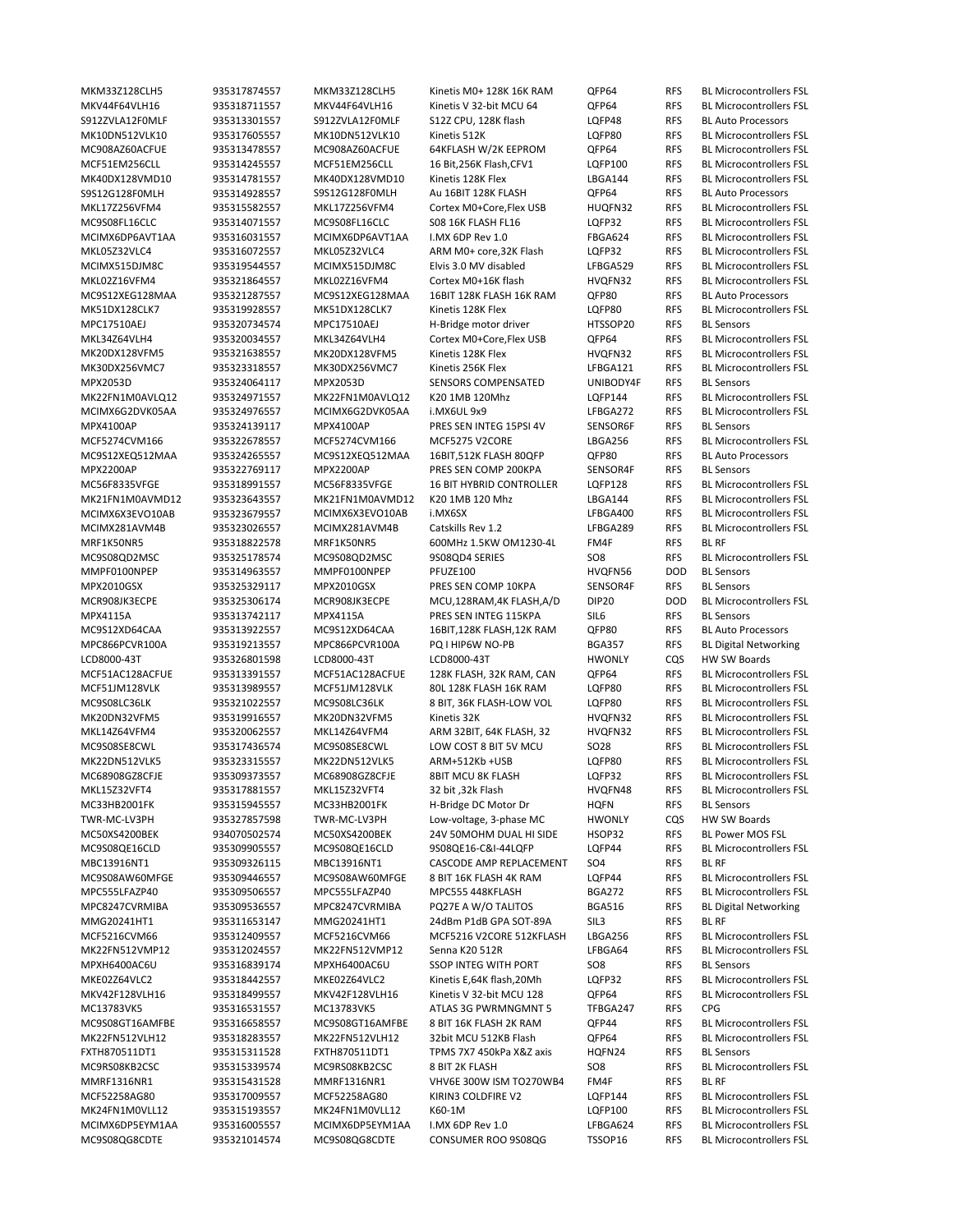MPX5700ASX 935321172117 MPX5700ASX 6‐PIN UNIBODY WITH PORT SENSOR4F RFS BL Sensors MC9S12XEP100CVL 935321428557 MC9S12XEP100CVL 1M FLASH, 64K RAM BGA208 RFS BL Auto Processors MPXA6115AC6U 935324129174 MPXA6115AC6U SENSORS INTEGRATED SOP SO8 RFS BL Sensors MPXV5010GC6T1 935324133128 MPXV5010GC6T1 PRES SEN INTEG 10KPA SO8 RFS BL Sensors MPX5050GP 935319242117 MPX5050GP PRES SEN INTEG 50KPA SENSOR6F RFS S9KEAZN8AMTG 935315402574 S9KEAZN8AMTG KINETIS E SERIES 8K FLAS TSSOP16 RFS BL Auto Processors MCIMX6SLEVK 935327724598 MCIMX6SLEVK MCIMX6SLEVK HWONLY CQS HW SW Boards S12Z core,32K Flash,64LO HLOFP64 RFS BL Auto Processors S912ZVCA19F0MKH 935317743557 S912ZVCA19F0MKH S12Z.64LOFP-EP.192K FLAS HLOFP64 RFS BL Auto Processors MM912G634DC2AP 935321942557 MM912G634DC2AP 48KS12 LIN2xLS/HS Isense LQFP48 CQS BL Auto Processors TWR‐KV46F150M 935326506598 TWR‐KV46F150M Twr Sys,Kinetis MCU KV46 HWONLY CQS HW SW Boards MPXM2010GS 935309665174 MPXM2010GS M‐PAK PORTED unknown RFS BL Sensors MC33SB0400ES 935312674557 MC33SB0400ES BM14‐2W HVQFN48 RFS BL Sensors MRFE6VP5600HR5 935310538178 MRFE6VP5600HR5 VHV6 600W 50V NI1230H CFM4F RFS BL RF MC33887APVW 935317171574 MC33887APVW H‐BRIDGE W/LD CURNT FDBK HSOP20 RFS BL Sensors MMRF1004NR1 935315358528 MMRF1004NR1 HV6 2GHZ 10W TO270‐2 FM2F RFS BL RF MMA7660FCT 935317038557 MMA7660FCT 3X3 DIGITAL OUTPUT SIGNA VSON10 RFS BL Sensors S9S08SG32E1MTG 935312906574 S9S08SG32E1MTG S08 32K FLASH TSSOP16 RFS BL Auto Processors FXTH8715117T1 935315927528 FXTH8715117T1 TPMS 7x7 1500kPa XZ Axis HQFN24 RFS BL Sensors MMA2202KEGR2 935319569518 MMA2202KEGR2 SMT LN X SOIC 16 SO16 RFS BL Sensors MP3V5050GP 935321331117 MP3V5050GP SOP TOP PORT 3V SO8 RFS BL Sensors MC13852EPR2 935321541547 MC13852EPR2 Piccolo LB‐Sing Band LNA HUSON8 DOD BL RF MCF5272VF66 935324025557 MCF5272VF66 MCF5272 V2CORE 4KSRAM LBGA196 RFS BL Microcontrollers FSL

MC908AP8CFBE 935321031557 MC908AP8CFBE MCU,8K FLASH,10 BIT ADC QFP44 RFS BL Microcontrollers FSL MC9S08AW16MFGE 935321055557 MC9S08AW16MFGE 8 BIT 16K FLASH 4K RAM LQFP44 RFS BL Microcontrollers FSL MK20DN64VFM5 935319885557 MK20DN64VFM5 Kinetis 64K HVQFN32 RFS BL Microcontrollers FSL MKV30F64VLH10 935321999557 MKV30F64VLH10 KV30F 128L Senna QFP64 RFS BL Microcontrollers FSL MK10FX512VLQ12 935321736557 MK10FX512VLQ12 Kinetis Base 1MB LQFP144 RFS BL Microcontrollers FSL MK70FN1M0VMJ15 935323155557 MK70FN1M0VMJ15 Kinetis 256MAPBGA LBGA256 RFS BL Microcontrollers FSL MKV30F128VFM10 935324791557 MKV30F128VFM10 KV30F 128L Senna HVQFN32 RFS BL Microcontrollers FSL MK60FN1M0VLQ15 935323254557 MK60FN1M0VLQ15 Kinetis 1MB Ethnet USB LQFP144 RFS BL Microcontrollers FSL MPC8270CVVUPEA 935324069557 MPC8270CVVUPEA PQ II HIP 7 REV A NO-PB LBGA480 RFS BL Digital Networking MKV10Z16VLF7 935323401557 MKV10Z16VLF7 Cortex M0 Torq Cu 48LQFP LQFP48 RFS BL Microcontrollers FSL<br>MK11DX128AVMC5 935323519557 MK11DX128AVMC5 ARM+128Kb +Drylce LFBGA121 RFS BL Microcontrollers FSL MK11DX128AVMC5 935323519557 MK11DX128AVMC5 ARM+128Kb +DryIce LFBGA121 RFS BL Microcontrollers FSL MC68EN360AI33L 935318985557 MC68EN360AI33L QUICC, ETHRN QFP240 RFS BL Digital Networking MC908MR16CFUE 935319006557 MC908MR16CFUE 8 BIT MCU W/16K FLASH QFP64 RFS BL Microcontrollers FSL MCF51QE128CLH 935322825557 MCF51QE128CLH 32 BIT ‐ 128K FLASH QFP64 RFS BL Microcontrollers FSL MCIMX535DVV2C2 935323583557 MCIMX535DVV2C2 iMX53 Rev 2.1 Comm FBGA529 RFS BL Microcontrollers FSL MK21DX128VMC5 935324611557 MK21DX128VMC5 ARM+128Kb +USB +DryIce LFBGA121 RFS BL Microcontrollers FSL<br>MPX5050GP 935319242117 MPX5050GP PRES SEN INTEG 50KPA SENSOR6F RFS BL Sensors P1010NXE5HHA 935325505557 P1010NXE5HHA P1010 Ind ExtEnc 800/800 FBGA425 DOD BL Digital Networking MC68LC302AF16CT 935325167557 MC68LC302AF16CT 68K INTGR COM PROC, DMA LQFP100 RFS BL Digital Networking MPC555LFCZP40 935325251557 MPC555LFCZP40 MPC555 448KFLASH BGA272 RFS BL Microcontrollers FSL MPC8270VVUPEA 935325292557 MPC8270VVUPEA PQ II HIP 7 REV A NO‐PB LBGA480 RFS BL Digital Networking MK10DN32VLH5 935325662557 MK10DN32VLH5 Kinetis 32K QFP64 RFS BL Microcontrollers FSL MKL25Z64VLK4 935325719557 MKL25Z64VLK4 32 BIT 64k FLASH LQFP80 RFS BL Microcontrollers FSL MKL27Z64VLH4 935311573557 MKL27Z64VLH4 32‐bit, 64K FLASH QFP64 RFS BL Microcontrollers FSL MK12DX128VLF5 935321769557 MK12DX128VLF5 ARM+128Kb LQFP48 RFS BL Microcontrollers FSL MK20DN64VLF5 935317638557 MK20DN64VLF5 Kinetis 64K LOFP48 RFS BL Microcontrollers FSL MC9S08LL16CLH 935310013557 MC9S08LL16CLH 8BIT, 16KFLASH, 2KRAM QFP64 RFS BL Microcontrollers FSL<br>S912ZVML31F1WKH 935312981557 S912ZVML31F1WKH S12Z core,32K Flash,64LQ HLQFP64 RFS BL Auto Processors T2080NXE8MQB 935325968557 T2080NXE8MQB T2080E w/ SEC 1.2G w/Lid FBGA896 RFS BL Digital Networking MC13211 935309323557 MC13211 SIP 802.15.4 2.4GHZ 16KB HVLGA71 RFS BL Microcontrollers FSL MPC8347VVALFB 935309554557 MPC8347VVALFB 8349 TBGA NO‐PB W/O ENC LBGA672 RFS BL Digital Networking MPC855TVR50D4 935309564557 MPC855TVR50D4 POWER QUICC BGA357 RFS BL Digital Networking MKV31F128VLL10 935311645557 MKV31F128VLL10 32‐bit MCU, 128KB Flash LQFP100 RFS BL Microcontrollers FSL MKL03Z16VFK4 935311782557 MKL03Z16VFK4 24QFN 16K FLASH HUQFN24 RFS BL Microcontrollers FSL MKE04Z64VLH4 935311826557 MKE04Z64VLH4 Kinetis MT64 QFP64 RFS BL Microcontrollers FSL MK22FX512AVLL12 935318638557 MK22FX512AVLL12 K20 1MB LQFP100 RFS BL Microcontrollers FSL MKV11Z128VLF7 935318651557 MKV11Z128VLF7 Kinetis V 32‐bit MCU LQFP48 RFS BL Microcontrollers FSL MC908MR32CFUE 935313486557 MC908MR32CFUE 8 BIT MCU W/32K FLASH QFP64 RFS BL Microcontrollers FSL MC9RS08KA1CSCR 935316666518 MC9RS08KA1CSCR 1K FLASH W/ ACMP 62 RAM SO8 RFS BL Microcontrollers FSL MC9S08AW32CFUE 935313556557 MC9S08AW32CFUE 8 BIT 16K FLASH 4K RAM QFP64 RFS BL Microcontrollers FSL MK10DX128VFM5 935314722557 MK10DX128VFM5 Kinetis 128K Flex HVQFN32 RFS BL Microcontrollers FSL MK21FN1M0VMC12 935315051557 MK21FN1M0VMC12 K20 1MB 120Mhz LFBGA121 RFS BL Microcontrollers FSL MKE06Z128VLK4 935315176557 MKE06Z128VLK4 Kinetis MT128 LQFP80 RFS BL Microcontrollers FSL MCHC908GR8CFAE 935321026557 MCHC908GR8CFAE 8BIT MCU, 7.5K FLASH LQFP32 RFS BL Microcontrollers FSL MK22FX512VLH12 935321867557 MK22FX512VLH12 K20 1MB 120Mhz QFP64 RFS BL Microcontrollers FSL MK11DX128VLK5 935319974557 MK11DX128VLK5 ARM+128Kb +DryIce LQFP80 RFS BL Microcontrollers FSL MK12DN512VLK5 935319978557 MK12DN512VLK5 ARM+512Kb LQFP80 RFS BL Microcontrollers FSL MK26FN2M0VLQ18 935320696557 MK26FN2M0VLQ18 Kinetis K 32‐bit MCU LQFP144 RFS BL Microcontrollers FSL MKL25Z64VLH4 935320016557 MKL25Z64VLH4 32 BIT, 64K FLASH QFP64 RFS BL Microcontrollers FSL MPC8314VRAGDA 935319424557 MPC8314VRAGDA 8314 NO‐PB NON‐ENCRYPT HBGA620 RFS BL Digital Networking DSP56F803BU80E 935320947557 DSP56F803BU80E 16 BIT HYBRID CONTROLLER LQFP100 RFS BL Microcontrollers FSL MK64FX512VMD12 935324731557 MK64FX512VMD12 K60‐1M LBGA144 RFS BL Microcontrollers FSL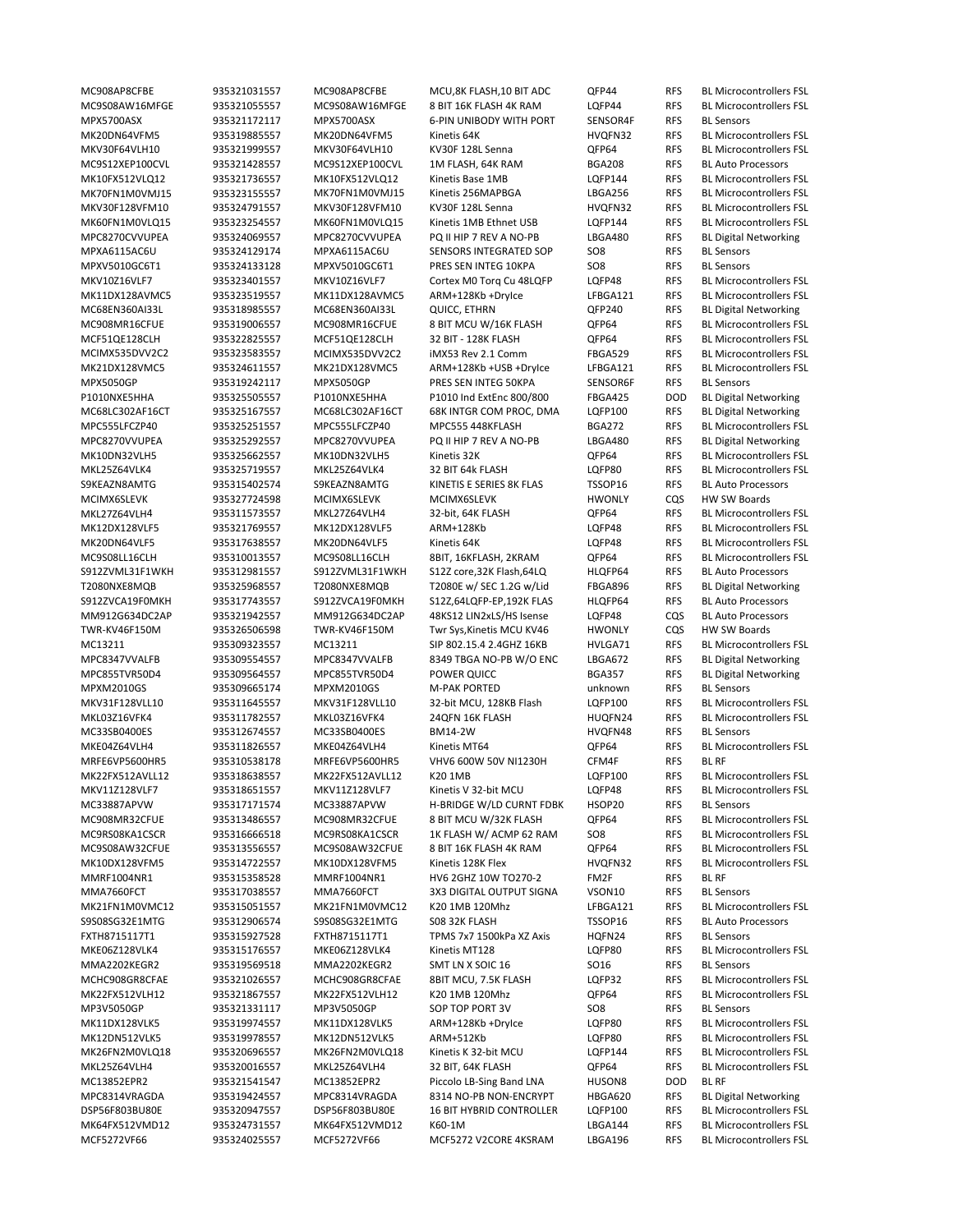MKL46Z128VLH4 935323348557 MKL46Z128VLH4 Cortex M0+Core,Flex USB QFP64 RFS BL Microcontrollers FSL MPC565CZP56 935319135557 MPC565CZP56 MPC565 1024KFLASH BGA388 RFS BL Auto Processors MPXA4115AC6U 935319229174 MPXA4115AC6U PRES SEN BAP AXL PORT SO8 RFS BL Sensors MPC8308CVMAFD 935314152557 MPC8308CVMAFD E300 MP EXT TMP 333 LFBGA473 DOD BL Digital Networking MC56F8345VFGE 935325161557 MC56F8345VFGE 16 BIT HYBRID CONTROLLER LQFP128 RFS BL Microcontrollers FSL MPC8308CVMADD 935317154557 MPC8308CVMADD E300 MP EXT TMP 266 LFBGA473 DOD BL Digital Networking MPXV5004GVP 935325338117 MPXV5004GVP SOP BOTTOM PORT SO8 RFS BL Sensors 8 BIT 16K FLASH 4K RAM MKL16Z32VFT4 935318334557 MKL16Z32VFT4 Cortex M0+ 32K Flash HVQFN48 RFS BL Microcontrollers FSL MPX5050DP 935324135117 MPX5050DP PRES SEN INTEG 50KPA SENSOR4F RFS BL Sensors MK82FN256VDC15 935316084557 MK82FN256VDC15 K80‐256 XFBGA121 RFS BL Microcontrollers FSL MPC8536ECVTAQGA 935310461557 MPC8536ECVTAQGA 8536 R1.2 ENC ExT 1000 BGA783 DOD BL Digital Networking MC9S08JM32CLD 935309934557 MC9S08JM32CLD 9S08JM32 44LQFP FG LQFP44 RFS BL Microcontrollers FSL P2020NXN2MHC 935317942557 P2020NXN2MHC P2020 ET 1200/800 R2.1 HBGA689 RFS BL Digital Networking S912ZVMC25F1WKK 935318742557 S912ZVMC25F1WKK Carcass 80LQFP‐EP 256kb HLQFP80 CQS BL Auto Processors KIT33887EKEVBE 935329036598 KIT33887EKEVBE 33887DWB FIESTA EVAL KIT HWONLY CQS HW SW Boards FRDM‐KW41Z 935326317598 FRDM‐KW41Z FRDM‐KW41Z HWONLY CQS HW SW Boards 935309465557 MC9S12XA512CAG 512K FLASH HCS12X MCU LQFP144 RFS MC34709VK 935310974557 MC34709VK PMIC 5S 6LDO BST 10BtADC LFBGA130 RFS BL Sensors MK10DX64VFT5 935311039557 MK10DX64VFT5 Kinetis 64K Flex HVQFN48 RFS BL Microcontrollers FSL MCIMX357DJQ5C 935310182557 MCIMX357DJQ5C RINGO MX35 TO2.1 LFBGA400 RFS BL Microcontrollers FSL LS1012ASN7HKA 935318754557 LS1012ASN7HKA LS1012A ST 800mhz VFLGA211 RFS BL Digital Networking MCF51AC256BCLKE 935313384557 MCF51AC256BCLKE 256KFLASH,32K RAM,NO CAN LQFP80 RFS BL Microcontrollers FSL<br>MC56F8322VFAE 935316577557 MC56F8322VFAE 16 BIT HYBRID CONTROLLER LQFP48 RFS BL Microcontrollers FSL MC68360ZQ33L 935316581557 MC68360ZQ33L QUICC, SIM, 4SCC BGA357 RFS BL Digital Networking MPC8377VRAGDA 935317525557 MPC8377VRAGDA 8377 PBGA ST PbFr No ENC HBGA689 RFS BL Digital Networking MC32PF3000A0EP 935315453557 MC32PF3000A0EP Power Management IC HVQFN48 RFS BL Sensors MKL02Z8VFG4 935314892557 MKL02Z8VFG4 Cortex M0+8K flash HUQFN16 RFS BL Microcontrollers FSL SPC5777CK2MMO3 935315708557 SPC5777CK2MMO3 Power Arch cores, 8MB Fl BGA516 DOD BL Auto Processors MKV10Z32VFM7 935315252557 MKV10Z32VFM7 Cortex M0 Torq Cu 32QFN HVQFN32 RFS BL Microcontrollers FSL S9KEAZN8AMFK 935320278557 S9KEAZN8AMFK KINETIS E SERIES 8K FLAS HVQFN24 RFS BL Auto Processors MKL46Z128VLL4 935321829557 MKL46Z128VLL4 Cortex M0+Core,Flex USB LQFP100 RFS BL Microcontrollers FSL MPC8250ACVRIHBC 935321117557 MPC8250ACVRIHBC POWER QUICC II HIP4CVR BGA516 RFS BL Digital Networking MPC8306VMADDCA 935321519557 MPC8306VMADDCA E300 MP 266 LFBGA369 RFS BL Digital Networking MKE02Z32VQH4 935324725557 MKE02Z32VQH4 Kinetis E,32K flash,40Mh QFP64 RFS BL Microcontrollers FSL MC34673AEPR2 935318976147 MC34673AEPR2 SINGLE CELL BATTERY CHG HUSON8 RFS BL Sensors MC34717EP 935318977557 MC34717EP 5.0A 1.0MHZ DUAL SWITCH HVQFN32 RFS BL Sensors MPC8378CVRANGA 935324485557 MPC8378CVRANGA 8378 PBGA XT PbFr No ENC HBGA689 RFS BL Digital Networking MPC8247VRTIEA 935319154557 MPC8247VRTIEA PQ27E A W/O TALITOS BGA516 RFS BL Digital Networking

MK21DX256VMC5 935323325557 MK21DX256VMC5 ARM+256Kb +USB +DryIce LFBGA121 RFS BL Microcontrollers FSL MKL46Z128VMC4 935323351557 MKL46Z128VMC4 Cortex M0+Core,Flex USB LFBGA121 RFS BL Microcontrollers FSL MK10DX128VLH7 935324888557 MK10DX128VLH7 Kinetis 128K Flex QFP64 RFS BL Microcontrollers FSL MCIMX6L3DVN10AB 935323421557 MCIMX6L3DVN10AB i.MX6 Megrez TFBGA432 RFS BL Microcontrollers FSL MCIMX512DJM8C 935324331557 MCIMX512DJM8C Elvis 3.0 LFBGA529 RFS BL Microcontrollers FSL MCF54415CMJ250 935324396557 MCF54415CMJ250 ColdFireV4m core, C90LP LBGA256 RFS BL Microcontrollers FSL MC908GP32CFBE 935319054557 MC908GP32CFBE I/C HC908 FLASH QFP44 RFS BL Microcontrollers FSL MC908GP32CFBER 935319054528 MC908GP32CFBER I/C HC908 FLASH QFP44 RFS BL Microcontrollers FSL MK20DN512ZVMC10 935324524557 MK20DN512ZVMC10 KINETIS 512K USB LFBGA121 RFS BL Microcontrollers FSL MK20DN64VLH5 935324561557 MK20DN64VLH5 Kinetis 64K QFP64 RFS BL Microcontrollers FSL MC56F8366VFVE 935325163557 MC56F8366VFVE 16 BIT HYBRID CONTROLLER LQFP144 RFS BL Microcontrollers FSL MK10DX64VFM5 935325661557 MK10DX64VFM5 Kinetis 64K Flex HVQFN32 RFS BL Microcontrollers FSL MK40DX64VLH7 935325677557 MK40DX64VLH7 Kinetis 64K Flex QFP64 RFS BL Microcontrollers FSL<br>MC9S08AC16CBE 935325134174 MC9S08AC16CBE 8 BIT 16K FLASH 4K RAM SDIP42 DOD BL Microcontrollers FSL MC9S08SH4CWJR 935316505518 MC9S08SH4CWJR 9S08 UC W/ 4K 0.25UM SGF SO20 RFS BL Microcontrollers FSL MC9S08QG8CDNE 935309459574 MC9S08QG8CDNE CONSUMER ROO 9S08QG SO8 RFS BL Microcontrollers FSL FRDM‐K22F 935328564598 FRDM‐K22F FRDM‐K22F,120 MHz,512 kb HWONLY CQS HW SW Boards<br>MC9S12XA512CAG 935309465557 MC9S12XA512CAG 512K FLASH HCS12X MCU LQFP144 RFS BL Microcontrollers FSL MC34CM0902WEF 935311663574 MC34CM0902WEF Dual CAN HS SO14 RFS Secure Car Access & Netw FSL MCIMX251AJM4A 935311276557 MCIMX251AJM4A iMX25 1.2 Auto LFBGA400 RFS BL Microcontrollers FSL MKL04Z32VLC4 935311626557 MKL04Z32VLC4 ARM M0+ core,32K Flash LQFP32 RFS BL Microcontrollers FSL MC9S12XDP512CAL 935313587557 MC9S12XDP512CAL 9S12XDP512 TSMC3 GENERAL LQFP112 RFS BL Microcontrollers FSL MKL15Z128VFT4 935317861557 MKL15Z128VFT4 32 bit ,128k Flash HVQFN48 RFS BL Microcontrollers FSL MCIMX6G3DVM05AA 935316313557 MCIMX6G3DVM05AA i.MX6UL LFBGA289 RFS BL Microcontrollers FSL MC56F8322VFAE 935316577557 MC56F8322VFAE 16 BIT HYBRID CONTROLLER LQFP48 RFS BL Microcontrollers FSL MK20DX32VLH5 935314741557 MK20DX32VLH5 Kinetis 32K Flex QFP64 RFS BL Microcontrollers FSL MKE02Z32VLC2 935315854557 MKE02Z32VLC2 Kinetis E,32K flash,20Mh LQFP32 RFS BL Microcontrollers FSL MCIMX6X1AVK08AB 935315934557 MCIMX6X1AVK08AB i.MX6SX LFBGA400 RFS BL Microcontrollers FSL MCF52232CAF50 935321034557 MCF52232CAF50 32BIT,128K FLASH,16KSRAM LQFP80 RFS BL Microcontrollers FSL MCF52233CAF60 935321035557 MCF52233CAF60 KIRIN2E EPP LQFP80 RFS BL Microcontrollers FSL MK21DX256AVLK5 935320347557 MK21DX256AVLK5 ARM+256Kb +USB +DryIce LQFP80 RFS BL Microcontrollers FSL MK40DN512VLL10 935319895557 MK40DN512VLL10 Kinetis 512K USB LCD LQFP100 RFS BL Microcontrollers FSL MK20DX256VMC10 935319977557 MK20DX256VMC10 Kinetis 2.x 256K LFBGA121 RFS BL Microcontrollers FSL MK22FN1M0AVMD12 935320723557 MK22FN1M0AVMD12 K20 1MB 120Mhz LBGA144 RFS BL Microcontrollers FSL MK24FN256VDC12 935322172557 MK24FN256VDC12 K24S 256K General Market XFBGA121 RFS BL Microcontrollers FSL MC68332ACEH25 935320976557 MC68332ACEH25 32BIT MCU,2KRAM,TPU,QSM QFP132 RFS BL Microcontrollers FSL MC9S08QE64CLH 935319384557 MC9S08QE64CLH 8 BIT, 64K FLASH QFP64 RFS BL Microcontrollers FSL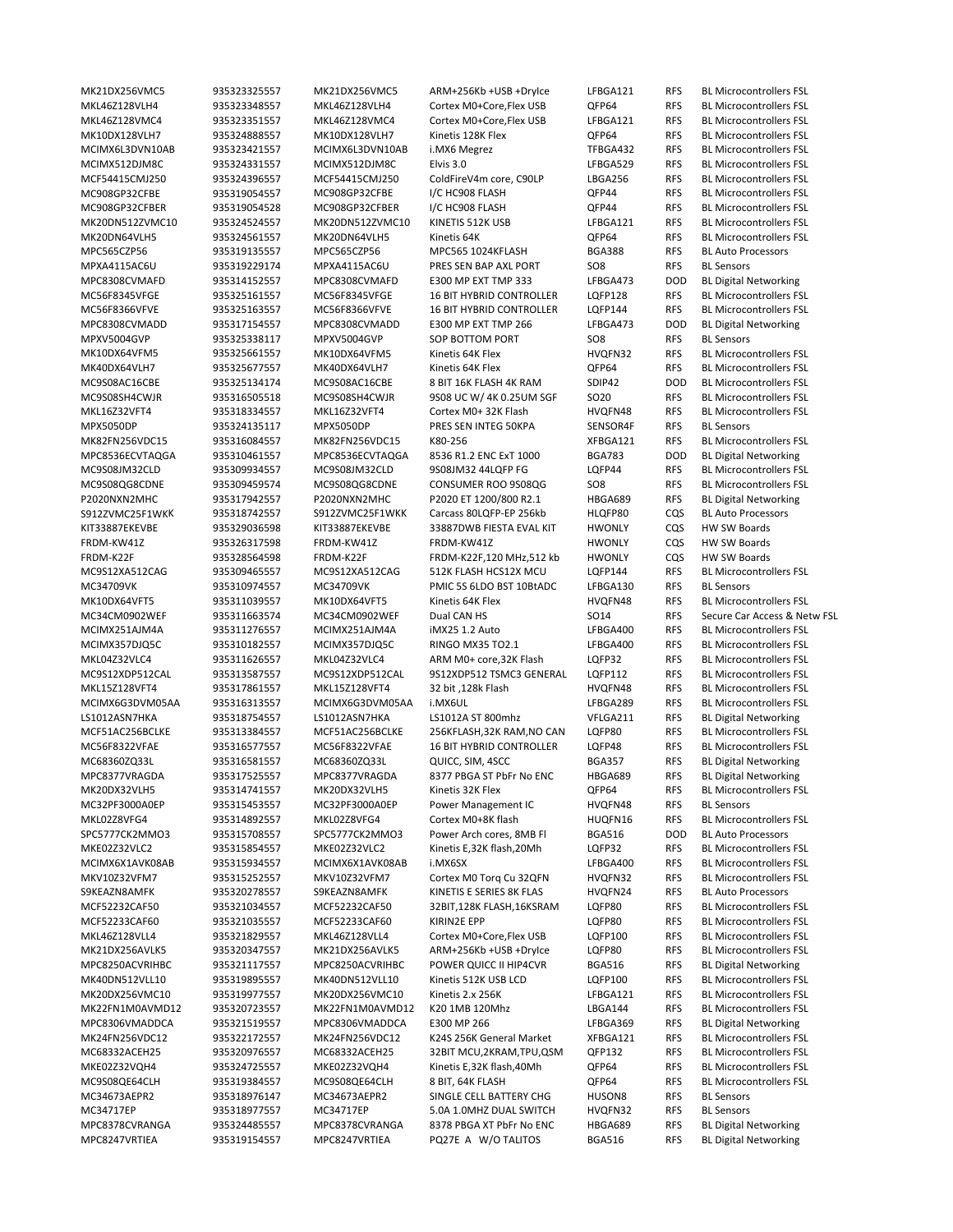MRF7S19100NR1 935322766528 MRF7S19100NR1 1990MHZ 29W TO270WB4N FM4F DOD BL RF CYCLONEMAX 935327052598 CYCLONEMAX CYCLONE MAX FLASH PROGRA HWONLY RFS HW SW Boards MPX5100GP 935325342117 MPX5100GP PRES SEN INTEG 100KPA SENSOR6F RFS BL Sensors MPXHZ6400AC6T1 935313749128 MPXHZ6400AC6T1 SSOP INTEG W/PORT/SIFEL SO8 RFS BL Sensors MPC8314EVRAGDA 935317015557 MPC8314EVRAGDA 8314 NO‐PB ENCRYPT HBGA620 RFS BL Digital Networking MRF6V2010NR1 935309669528 MRF6V2010NR1 VHV6 10W TO270‐2N FM2F RFS BL RF P1022NXN2HFB 935325529557 P1022NXN2HFB 800/400/667 ET NE r1.1 HBGA689 RFS BL Digital Networking MC40XSF500EK 934070523574 MC40XSF500EK Penta High Side Switch HSOP32 RFS BL Power MOS FSL MC10XS6225EK 934070655574 MC10XS6225EK Quad High Side Switch HSOP32 RFS BL Power MOS FSL<br>MC9S12C64MFUE 935309432557 MC9S12C64MFUE 9S12C64 (KOI) QFP80 RFS BL Microcontroller MC33883HEGR2 935311765518 MC33883HEGR2 FULL BRIDGE GATE DRIVER SO20 RFS BL Sensors FXTH8709226T1 935311609528 FXTH8709226T1 TPMS 7X7 900kPa XZ axis HQFN24 RFS BL Sensors MC68360AI25L 935316571557 MC68360AI25L QUICC, SIM, 4SCC QFP240 RFS BL Digital Networking MC9S12XEP768CAL 935313921557 MC9S12XEP768CAL 16 BIT‐768K FLASH‐64K RR LQFP112 RFS BL Auto Processors MC34PF3001A3EP 935315937557 MC34PF3001A3EP Power Management IC HVQFN48 RFS BL Sensors MPXH6300AC6U 935324162174 MPXH6300AC6U SSOP INTEG PORTED SO8 RFS BL Sensors MMZ25332B4T1 935325969147 MMZ25332B4T1 33dBm GaAs Amp QFN4X4‐24 HVQFN24 RFS BL RF MWIC930NR1 935319266528 MWIC930NR1 30W 900MHZ TO272WBN FM16F RFS BL RF MC34SB0410AE 935312481557 MC34SB0410AE VAPS 4 VALVES HLQFP48 RFS BL Sensors MPX4250D 935316814117 MPX4250D PRESS SEN INTEG 250KPA SIL6 RFS BL Sensors MC34978AES 935324939557 MC34978AES Std Mono Mult Sw Det HVQFN32 RFS BL Sensors MC32BC3770CSR2 935312796697 MC32BC3770CSR2 Battery Charger WLCSP25 DEV BL Sensors S9S08SG16E1CTL 935309943574 S9S08SG16E1CTL S08 16K FLASH TSSOP28 RFS BL Auto Processors MMG3003NT1 935316719147 MMG3003NT1 20DB 24DBM GEN PURP AMP SIL3 RFS BL RF<br>MPC57XXXMB 935326628598 MPC57XXXMB Qorivva 57XX Evaluation HWONLY CQS HW SW Boards MPC57XXXMB 935326628598 MPC57XXXMB Qorivva 57XX Evaluation HWONLY COS MC07XSG517EK 934070638574 MC07XSG517EK T07D17 qualified reel HSOP54 RFS BL Power MOS FSL MC17XS6400EK 934070669574 MC17XS6400EK Quad High Side Switch HSOP32 RFS BL Power MOS FSL MPC8247CVRTIEA 935309537557 MPC8247CVRTIEA PQ27E A W/O TALITOS BGA516 RFS BL Digital Networking MPL3115A2R1 935310992115 MPL3115A2R1 I 2 C VERSION TSON6 RFS BL Sensors MRF1517NT1 935310293515 MRF1517NT1 RF LDMOS FET PLD1.5N PLD4L RFS BL RF MC34844AEP 935311717557 MC34844AEP LED DRIVER W/10 CH SW HVQFN32 RFS BL Sensors MRFE6VP5300NR1 935312013528 MRFE6VP5300NR1 VHV6E 300W ISM TO270WB4 FM4F RFS BL RF

MC908AS60ACFNE 935313505574 MC908AS60ACFNE 64K FLASH W/2K EEPROM PLCC52 DOD BL Microcontrollers FSL MCIMX6DP4AVT1AA 935325982557 MCIMX6DP4AVT1AA I.MX 6DP Rev 1.0 FBGA624 RFS BL Microcontrollers FSL MC908QT4ACPE 935319062174 MC908QT4ACPE CI NITRON SOG DIP8 DOD BL Microcontrollers FSL MK61FX512VMJ15 935325667557 MK61FX512VMJ15 Kinetis 512K Ethnet USB LBGA256 RFS BL Microcontrollers FSL MK10DX64VLF5 935325671557 MK10DX64VLF5 Kinetis 64K Flex LQFP48 RFS BL Microcontrollers FSL MC912DG128AMPVE 935313489557 MC912DG128AMPVE 16 BIT MICROCONTR W/SGF LQFP112 RFS BL Microcontrollers FSL MKL36Z64VLL4 935314886557 MKL36Z64VLL4 Cortex M0+Core,Flex USB LQFP100 RFS BL Microcontrollers FSL MC908QT2ACDWE 935319013574 MC908QT2ACDWE CI NITRON SOG SO8 RFS BL Microcontrollers FSL MC9S08LG32CLH 935314083557 MC9S08LG32CLH LG32 64LQFP F/G QFP64 RFS BL Microcontrollers FSL MKE02Z32VLH4 935311558557 MKE02Z32VLH4 Kinetis E,32K flash,40Mh QFP64 RFS BL Microcontrollers FSL MKE15Z256VLH7 935324968557 MKE15Z256VLH7 MT256P 64LQFP QFP64 RFS BL Microcontrollers FSL RFS BL Microcontrollers FSL MC9S12DT256CPVE 935309449557 MC9S12DT256CPVE BARRACUDA4 MOS13 L01Y LQFP112 RFS BL Microcontrollers FSL MC9S12XD256CAA 935309479557 MC9S12XD256CAA 9S12XD256 TSMC3 GENERAL QFP80 RFS BL Microcontrollers FSL CWA‐BASIC‐R 939100003276 CWA‐BASIC‐R CW BASIC SUITE; ANNL SUB SUBSCRLIC CQS BL Microcontrollers FSL MCINA BASIC<br>MCIMX657CVM08AC 935311754557 MCIMX657CVM08AC i.MX6 Solo LEBGA624 RFS BL Microcontrollers FSL 935311754557 MCIMX6S7CVM08AC i.MX6 Solo LFBGA624 RFS BL Microcontrollers FSL MC9S08SH16CTJ 935310073574 MC9S08SH16CTJ S08 16K FLASH TSSOP20 RFS BL Microcontrollers FSL MK22FN1M0AVMC12 935318639557 MK22FN1M0AVMC12 K20 1MB 120Mhz LFBGA121 RFS BL Microcontrollers FSL MK10DX64VMP5 935317635557 MK10DX64VMP5 Kinetis 64K Flex LFBGA64 RFS BL Microcontrollers FSL MK53DX256CMD10 935317685557 MK53DX256CMD10 Kinetis 256K Flex LBGA144 RFS BL Microcontrollers FSL MK10DN512VMC10 935314793557 MK10DN512VMC10 Kinetis 2.x 512K LFBGA121 RFS BL Microcontrollers FSL<br>MK60DN512ZVMD10 935314566557 MK60DN512ZVMD10 Kinetis 512K enet LBGA144 RFS BL Microcontrollers FSL 935314566557 MK60DN512ZVMD10 Kinetis 512K enet LBGA144 RFS BL Microcontrollers FSL MCIMX258CJM4A 935315863557 MCIMX258CJM4A iMX25 1.2 Indust LFBGA400 RFS BL Microcontrollers FSL MC9S08PA4VTG 935315162574 MC9S08PA4VTG 8 BIT,low end Core,4k Fl TSSOP16 RFS BL Microcontrollers FSL MC9S08PA32VLC 935321744557 MC9S08PA32VLC 8 BIT,HCS08L Core, 32k F LQFP32 RFS BL Microcontrollers FSL MKL15Z128VLH4 935321764557 MKL15Z128VLH4 32 BIT,ARM M0+ core,128K QFP64 RFS BL Microcontrollers FSL MKL04Z32VFM4 935322122557 MKL04Z32VFM4 ARM M0+ core, 16k Flash HVQFN32 RFS BL Microcontrollers FSL MC56F8014VFAE 935320973557 MC56F8014VFAE 16 BIT DSPHC BAHAMAS LQFP32 RFS BL Microcontrollers FSL MK22FN256VLL12 935324736557 MK22FN256VLL12 32bit MCU 256KB Flash LQFP100 RFS BL Microcontrollers FSL MK20DX32VLF5 935323271557 MK20DX32VLF5 Kinetis 32K Flex LQFP48 RFS BL Microcontrollers FSL MC9S12GC32CFUE 935322722557 MC9S12GC32CFUE GOLDFISH QFP80 RFS BL Microcontrollers FSL MK20DX128VLH5 935324476557 MK20DX128VLH5 Kinetis 128K Flex QFP64 RFS BL Microcontrollers FSL MC9S08DZ32ACLC 935325452557 MC9S08DZ32ACLC 32K FLASH, 2K RAM, EEPRO LQFP32 RFS BL Microcontrollers FSL MCF5307AI90B 935322739557 MCF5307AI90B MCF5307 V3CORE 4KSRAM QFP208 RFS BL Microcontrollers FSL MCHC908QY2CDWE 935319031574 MCHC908QY2CDWE 1.5K FLASH W/ADC SO16 RFS BL Microcontrollers FSL MKV31F512VLH12 935320261557 MKV31F512VLH12 32bit MCU 512KB Flash QFP64 RFS BL Microcontrollers FSL MC14489BDWER2 935309337518 MC14489BDWER2 5 CHANNEL LED DRIVER SO20 RFS BL Microcontrollers FSL<br>S9S08SG16E1CTL 935309943574 S9S08SG16E1CTL S0816K FLASH TSSOP28 RFS BL Auto Processors MK20DN32VLH5 935311046557 MK20DN32VLH5 Kinetis 32K QFP64 RFS BL Microcontrollers FSL MK21DX128VLK5 935311123557 MK21DX128VLK5 ARM+128Kb +USB +DryIce LQFP80 RFS BL Microcontrollers FSL MKV30F128VLH10 935311771557 MKV30F128VLH10 KV30F 128L Senna QFP64 RFS BL Microcontrollers FSL MKL15Z64VFT4 935311184557 MKL15Z64VFT4 32 bit ,64k Flash HVQFN48 RFS BL Microcontrollers FSL MKE02Z32VLD4 935311563557 MKE02Z32VLD4 Kinetis E,32K flash,40Mh LQFP44 RFS BL Microcontrollers FSL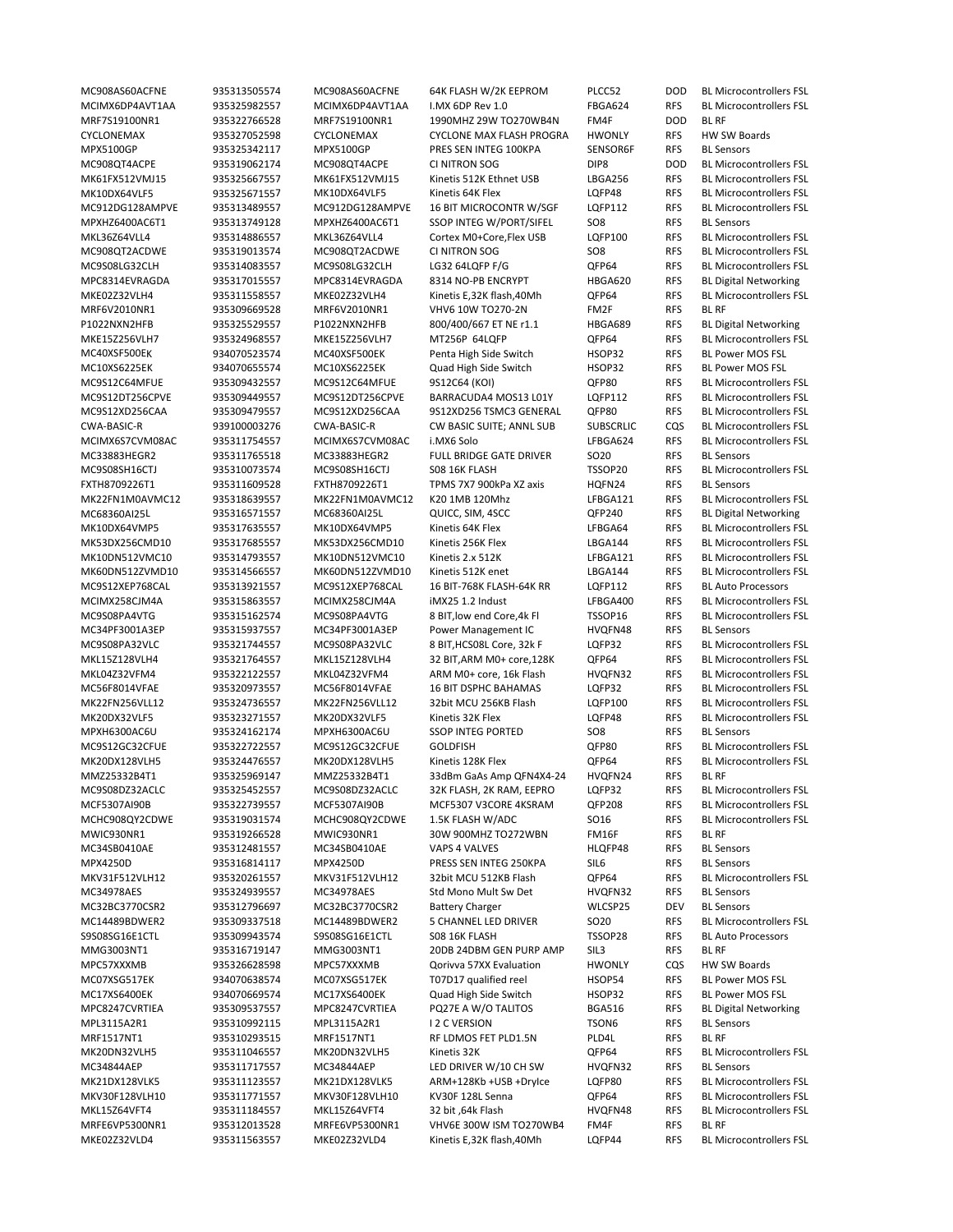MC34931SEK 935318327574 MC34931SEK 5A H‐BRIDGE HSOP32 RFS BL Sensors MC33879APEK 935317184574 MC33879APEK CONFIG OCTAL SERIAL SW HSOP32 RFS BL Sensors MPC8313VRAFFC 935317239557 MPC8313VRAFFC 8313 REV2.2 NO ENC HBGA516 RFS BL Digital Networking S9S12G192F0VLF 935313357557 S9S12G192F0VLF 16BIT 192KB FLASH LQFP48 RFS BL Auto Processors MC34VR500V3ES 935315337557 MC34VR500V3ES Quad Buck Reg HVQFN56 RFS BL Sensors MRFE6VS25GNR1 935314771528 MRFE6VS25GNR1 VHV6E 25W50V TO270‐2G FM2 RFS BL RF SPC5674FF3MVY3 935314555557 SPC5674FF3MVY3 4MB, 516BGA PF, 264mhz BGA516 RFS BL Auto Processors S9S08SG16E1MTL 935321281574 S9S08SG16E1MTL S08 16K FLASH TSSOP28 RFS BL Auto Processors MC34PF3001A2EP 935320654557 MC34PF3001A2EP Power Management IC HVQFN48 RFS BL Sensors MPL115A2T1 935319485115 MPL115A2T1 12C VERSION TSON8 RFS BL Sensors MPX5100AP 935324136117 MPX5100AP PRES SEN INTEG 100KPA SENSOR6F RFS BL Sensors<br>SPC5744PGK1AMMM9 935325066557 SPC5744PGK1AMMM9 2.5MB, 384K RAM, FlexRay LFBGA257 RFS BL Auto Processors 2.5MB, 384K RAM, FlexRay LFBGA257 RFS MPXV7002GP 935322695117 MPXV7002GP SOP W/TOP SIDED PORT SO8 RFS BL Sensors B4420NSE7QQMD 935323499557 B4420NSE7QQMD B4860 BGA1020 RFS BL Digital Networking MMRF1315NR1 935323557528 MMRF1315NR1 HV6E 60W TO270‐2N FET FM2F RFS BL RF MC33HB2001EK 935318112574 MC33HB2001EK H-Bridge DC Motor Dr HSOP32 RFS BL Sensors<br>MKE02Z64VLH4 935318162557 MKE02Z64VLH4 Kinetis E,64K flash,40Mh QFP64 RFS BL Microco MC68EN360AI25L 935309353557 MC68EN360AI25L QUICC, ETHRN QFP240 RFS BL Digital Networking SPC5746CSK1MMH6 935316141557 SPC5746CSK1MMH6 32 BIT,3M FLASH,384 RAM LBGA100 RFS BL Auto Processors P2020NSN2MFC 935321553557 P2020NSN2MFC P2020 ST 1200/667 R2.1 HBGA689 RFS BL Digital Networking SPC5777CK3MME3 935320923557 SPC5777CK3MME3 Power Arch cores, 8MB Fl BGA416 RFS BL Auto Processors TWR‐VF65GS10‐PRO 935328322598 TWR‐VF65GS10‐PRO TWR‐VF65GS10‐PRO HWONLY CQS HW SW Boards MPC875VR66 935309535557 MPC875VR66 PQ I HIP6W DUET BGA256 RFS BL Digital Networking P1011NXN2HFB 935310413557 P1011NXN2HFB 800/400/667 ET NE r1.1 HBGA689 RFS BL Digital Networking MMRF1008HR5 935311773178 MMRF1008HR5 VHV6 250W 50V NI780H CFM2F RFS BL RF FXTH8715116T1 935311818528 FXTH8715116T1 TPMS 7x7 1500kPa XZ Axis HQFN24 RFS BL Sensors FXLN8371QR1 935311397147 FXLN8371QR1 Analog 2 / 8g 3 Axis Acc VQFN12 RFS BL Sensors FXTH870912DT1 935311944528 FXTH870912DT1 TPMS 7X7 900kPa XZ axis HQFN24 RFS BL Sensors MPX5700DP 935313712117 MPX5700DP PRES SEN INTEG 700KPA SENSOR4F RFS BL Sensors MC34VR500V2ES 935318158557 MC34VR500V2ES Quad Buck Reg HVQFN56 RFS BL Sensors MPX2050GP 935321103117 MPX2050GP PRES SEN COMP 50KPA SENSOR4F RFS BL Sensors

MK12DX256VLH5 935317695557 MK12DX256VLH5 ARM+256Kb QFP64 RFS BL Microcontrollers FSL MK21DX256VLK5 935317699557 MK21DX256VLK5 ARM+256Kb +USB +DryIce LQFP80 RFS BL Microcontrollers FSL MK26FN2M0VMD18 935318556557 MK26FN2M0VMD18 Kinetis K 32-bit MCU LBGA144 RFS BL Microcontrollers FSL MCF51JM128VLH 935314467557 MCF51JM128VLH 64L 128K FLASH 16K RAM QFP64 RFS BL Microcontrollers FSL MK53DN512ZCLQ10 935319842557 MK53DN512ZCLQ10 KINETIS 512K SLCD+Ethnet LQFP144 RFS BL Microcontrollers FSL MK20DX64VLH5 935319903557 MK20DX64VLH5 Kinetis 64K Flex QFP64 RFS BL Microcontrollers FSL MKM14Z128CHH5 935320003557 MKM14Z128CHH5 Kinetis 128K 16K RAM HVQFN44R RFS BL Microcontrollers FSL MK60DN512ZVLL10 935323171557 MK60DN512ZVLL10 Kinetis 512K USB ENET LQFP100 RFS BL Microcontrollers FSL MK20DX128VLK7 935323284557 MK20DX128VLK7 Kinetis 128K Flex LQFP80 RFS BL Microcontrollers FSL MC9S12C64CFUE 935319043557 MC9S12C64CFUE 9S12C64 (KOI) ‐PB FREE QFP80 RFS BL Microcontrollers FSL MC9S12DP512CPVE 935319073557 MC9S12DP512CPVE 512K FLASH HCS12 MCU LQFP112 RFS BL Microcontrollers FSL MC9S08DZ32AMLH 935322883557 MC9S08DZ32AMLH 32K FLASH, 2K RAM, EEPRO QFP64 RFS BL Microcontrollers FSL MPC8270CVRMIBA 935319155557 MPC8270CVRMIBA PQ II HIP 7 REV A VR BGA516 RFS BL Digital Networking MC68HC908GR4CFAE 935325174557 MC68HC908GR4CFAE 8 BIT MCU 4K FLASH LQFP32 RFS BL Microcontrollers FSL MC908QY4ACPE 935319064174 MC908QY4ACPE NITRON SOG DIP16 DOD BL Microcontrollers FSL MK10DX64VLH7 935325669557 MK10DX64VLH7 Kinetis 64K Flex QFP64 RFS BL Microcontrollers FSL MC33660EFR2 935312402518 MC33660EFR2 ISOLINKII SO8 DOD Secure Car Access & Netw FSL MKE02Z64VLH4 935318162557 MKE02Z64VLH4 Kinetis E,64K flash,40Mh QFP64 RFS BL Microcontrollers FSL MKV10Z64VLH7 935315996557 MKV10Z64VLH7 Kinetis V 32‐bit MCU QFP64 RFS BL Microcontrollers FSL MK64FN1M0VLL12 935315207557 MK64FN1M0VLL12 K60‐1M LQFP100 RFS BL Microcontrollers FSL MC9S08PA8AVTG 935312416574 MC9S08PA8AVTG 8 BIT,HCS08L Core, 8k F TSSOP16 RFS BL Microcontrollers FSL MCIMX6S5DVM10AC 935320221557 MCIMX6S5DVM10AC i.MX6 Solo LFBGA624 RFS BL Microcontrollers FSL MC9S08SH32CTL 935309917574 MC9S08SH32CTL S08 32K FLASH TSSOP28 RFS BL Microcontrollers FSL MC9S08AW60CPUE 935309445557 MC9S08AW60CPUE 8 BIT 60K FLASH 4K RAM QFP64 RFS BL Microcontrollers FSL MCIMX6Y1CVM05AA 935320915699 MCIMX6Y1CVM05AA i.MX6ULL LFBGA289 RFS BL Microcontrollers FSL MCF51QE64CLH 935309908557 MCF51QE64CLH 32 BIT, 64K FLASH QFP64 RFS BL Microcontrollers FSL<br>MCF52254AF80 935309316557 MCF52254AF80 KIRIN3 COLDFIRE V2 LQFP100 RFS BL Microcontrollers FSL MCF52254AF80 935309316557 MCF52254AF80 KIRIN3 COLDFIRE V2 LQFP100 RFS BL Microcontrollers FSL MC9S12E256MPVE 935309421557 MC9S12E256MPVE M9S12E256 112LQFP LQFP112 RFS BL Microcontrollers FSL MK10DX256VLK7 935311026557 MK10DX256VLK7 Kinetis 256K Flex LQFP80 RFS BL Microcontrollers FSL MKE06Z128VLH4 935311879557 MKE06Z128VLH4 Kinetis MT128 QFP64 RFS BL Microcontrollers FSL MCF5484CVR200 935313617557 MCF5484CVR200 MCF548X V4ECORE MMU, FPU BGA388 RFS BL Microcontrollers FSL MK50DX128CMC7 935317818557 MK50DX128CMC7 Kinetis 128K Flex LFBGA121 RFS BL Microcontrollers FSL MC13213 935313422557 MC13213 SIP 802.15.4 2.4GHZ 60KB HVLGA71 RFS BL Microcontrollers FSL MK20FX512VLQ12 935317626557 MK20FX512VLQ12 Kinetis 512K USB LQFP144 RFS BL Microcontrollers FSL MCF5235CVM150 935316669557 MCF5235CVM150 MCF5235 V2CORE 64KSRAM LBGA256 RFS BL Microcontrollers FSL MK60FN1M0VLQ12 935318272557 MK60FN1M0VLQ12 Kinetis 1MB Ethnet USB LQFP144 RFS BL Microcontrollers FSL MK11DX128VMC5 935314827557 MK11DX128VMC5 ARM+128Kb +DryIce LFBGA121 RFS BL Microcontrollers FSL MC9S08QB4CTG 935317005574 MC9S08QB4CTG S08 4K FLASH QB4 TSSOP16 TSSOP16 RFS BL Microcontrollers FSL MKL26Z128VLL4 935315073557 MKL26Z128VLL4 Cortex M0+Core,Flex USB LQFP100 RFS BL Microcontrollers FSL MCF51JM32VLD 935313965557 MCF51JM32VLD 44LQFP 32K FLASH 16K RAM LQFP44 RFS BL Microcontrollers FSL MK64FX512VLL12 935315192557 MK64FX512VLL12 K60‐1M LQFP100 RFS BL Microcontrollers FSL MK81FN256VLL15 935316085557 MK81FN256VLL15 K80‐256 LQFP100 RFS BL Microcontrollers FSL MCIMX6D7CVT08AD 935315236557 MCIMX6D7CVT08AD i.MX6D FM FBGA624 RFS BL Microcontrollers FSL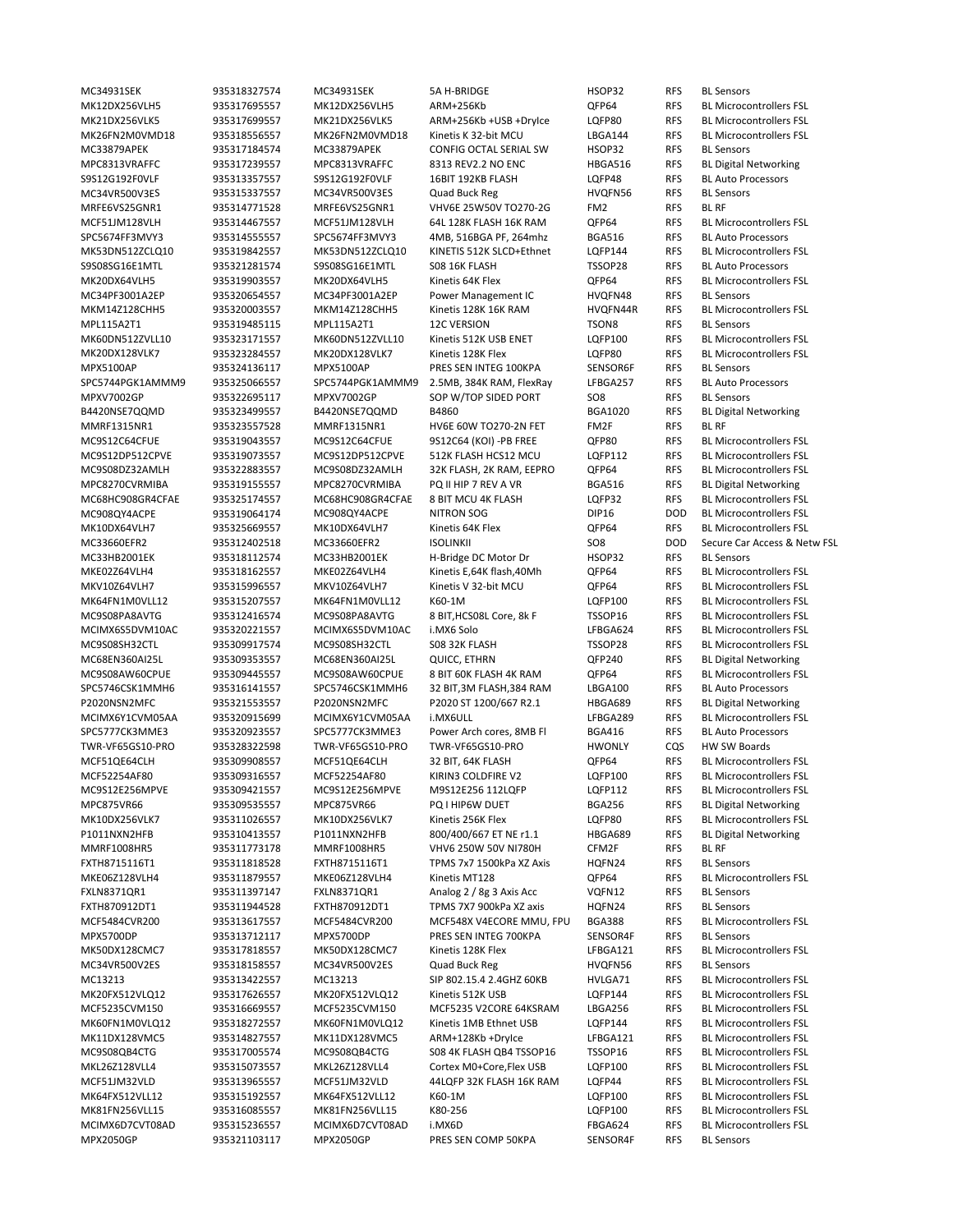MPC8248VRTIEA 935321116557 MPC8248VRTIEA PQ27E A W/ TALITOS BGA516 RFS BL Digital Networking S9S12VR32F0VLC 935322099557 S9S12VR32F0VLC 32K FLASH 2K RAM 128B EE LQFP32 RFS BL Auto Processors MPXH6101A6U 935322703174 MPXH6101A6U SSOP INTEGRATED SO8 RFS BL Sensors MML09211HT1 935324474147 MML09211HT1 21dBm GaAs Amp DFN2X2‐8 HVSON8 RFS BL RF MPL115A1 935322928157 MPL115A1 SPI VERSION OF PEGASUS TSON8 RFS BL Sensors<br>MK11DX256VLK5 935324588557 MK11DX256VLK5 ARM+256Kb +DryIce LQFP80 RFS BL Microco P1010NXE5KHA 935321931557 P1010NXE5KHA P1010 Ind XT Enc1000/800 FBGA425 DOD BL Digital Networking MPC17510EJ 935309668115 MPC17510EJ H‐Bridge motor driver TSSOP24 DOD BL Sensors MCIMX28LCD 935328563598 MCIMX28LCD MCIMX28LCD HWONLY RFS HW SW Boards MPXV5010GC6U 935313728174 MPXV5010GC6U PRESS SEN INTEG 10KPA SO8 RFS BL Sensors MPX5050D 935321183117 MPX5050D PRES SEN INTEG 50KPA SIL6 RFS BL Sensors<br>MK10DX128VLK7 935314757557 MK10DX128VLK7 Kinetis 128K Flex LQFP80 RFS BL Microco MC50XSD200BEK 934070504574 MC50XSD200BEK 36V 50MOHM DUAL HI SIDE HSOP32 RFS BL Power MOS FSL MPXM2053GS 935309666174 MPXM2053GS COMPENSATED MINI‐PAK unknown RFS BL Sensors MRF1535NT1 935317208528 MRF1535NT1 RF LDMOS FET TO‐272N FM6 RFS BL RF MRFE6VP6300HR3 935317343128 MRFE6VP6300HR3 VHV6 300W50VISM NI780H‐4 CFM4F RFS BL RF MMG3H21NT1 935316511147 MMG3H21NT1 20.5DBM 19.5DB GPA SOT89 SIL3 RFS BL RF MC908AZ32AMFUE 935316628557 MC908AZ32AMFUE 8BIT,FLASH,EEPROM/CAN QFP64 RFS BL Auto Processors MPX2100A 935316704117 MPX2100A PRES SEN COMP 100KPA UNIBODY4F RFS BL Sensors S9S08SG16E1MTJ 935317093574 S9S08SG16E1MTJ S08 16K FLASH TSSOP20 RFS BL Auto Processors MPC860TVR50D4 935321167557 MPC860TVR50D4 POWER QUICC BGA357 RFS BL Digital Networking MPXV2053DP 935321178117 MPXV2053DP SOP DUAL PORT SO8 RFS BL Sensors MC34VR500V4ES 935320767557 MC34VR500V4ES Quad Buck Reg HVQFN56 RFS BL Sensors DSP56303AG100 935320944557 DSP56303AG100 24 BIT DSP PB FREE LQFP144 RFS BL Digital Networking MPX2100DP 935324059117 MPX2100DP PRES SEN COMP 100KPA SENSOR4F RFS BL Sensors MP3H6115A6U 935322714174 MP3H6115A6U SSOP INTEG 3 VOLT SO8 RFS BL Sensors MPC8247ZQTIEA 935322724557 MPC8247ZQTIEA PQ27E A W/O TALITOS BGA516 RFS BL Digital Networking MPX5010DP 935322771117 MPX5010DP PRES SEN INTEG 10KPA SENSOR4F RFS BL Sensors

MCIMX6L2DVN10AB 935321896557 MCIMX6L2DVN10AB i.MX6 Megrez TFBGA432 RFS BL Microcontrollers FSL MCIMX6G2CVK05AA 935322295557 MCIMX6G2CVK05AA i.MX6UL 9X9 LFBGA272 RFS BL Microcontrollers FSL MK50DX128CLK7 935319927557 MK50DX128CLK7 Kinetis 128K Flex LQFP80 RFS BL Microcontrollers FSL MK30DN512VLQ10 935319964557 MK30DN512VLQ10 KINETIS 512K LQFP144 RFS BL Microcontrollers FSL<br>MC9S08SE8CTG 935321474574 MC9S08SE8CTG I OW COST 8 RIT SV MCI TSSOP16 RFS BL Microcontrollers FSL MC9S08SE8CTG 935321474574 MC9S08SE8CTG LOW COST 8 BIT 5V MCU TSSOP16 RFS BL Microcontrollers FSL MK70FX512VMJ12 935321719557 MK70FX512VMJ12 Kinetis 512K Ethnet LCD LBGA256 RFS BL Microcontrollers FSL MK02FN128VLH10 935324768557 MK02FN128VLH10 K02 128L Senna‐64LQFP QFP64 RFS BL Microcontrollers FSL MCIMX6DP4AVT8AA 935322521557 MCIMX6DP4AVT8AA I.MX 6DP Rev 1.0 FBGA624 RFS BL Microcontrollers FSL MCF5211CAE66 935323989557 MCF5211CAE66 MCF5211 KIRIN QFP64 RFS BL Microcontrollers FSL MK61FN1M0VMD15 935323276557 MK61FN1M0VMD15 Kinetis 1MB Ethnet USB LBGA144 RFS BL Microcontrollers FSL MCIMX6QP4AVT1AA 935324954557 MCIMX6QP4AVT1AA i.MX 6QP Rev 1.0 FBGA624 RFS BL Microcontrollers FSL MK64FX512VDC12 935323475557 MK64FX512VDC12 K60‐1M XFBGA121 RFS BL Microcontrollers FSL MC9S08DZ60AMLH 935324263557 MC9S08DZ60AMLH 60K FLASH, 4K RAM, EEPRO QFP64 RFS BL Microcontrollers FSL MC9S08AC60CFUE 935322857557 MC9S08AC60CFUE 60K FLASH, 8K RAM QFP64 RFS BL Microcontrollers FSL MC9S08SH8MTJ 935319119574 MC9S08SH8MTJ 9S08 UC W/ 8K 0.25UM SGF TSSOP20 RFS BL Microcontrollers FSL ARM+256Kb +DryIce LQFP80 RFS BL Microcontrollers FSL MKL27Z32VFM4 935323717557 MKL27Z32VFM4 32‐bit, 32K FLASH QFN 32 HUQFN32 RFS BL Microcontrollers FSL MC9S08AC16MBE 935322877174 MC9S08AC16MBE 8 BIT 16K FLASH 4K RAM SDIP42 DOD BL Microcontrollers FSL MC9S08SH16CTL 935325427574 MC9S08SH16CTL S08 16K FLASH TSSOP28 RFS BL Microcontrollers FSL MC9S08PT32VLD 935325668557 MC9S08PT32VLD 8BIT,HCS08LCore,32k Flas LQFP44 RFS BL Microcontrollers FSL MKE02Z32VLC4 935312988557 MKE02Z32VLC4 Kinetis E,32K flash,40Mh LQFP32 RFS BL Microcontrollers FSL MK10DX32VFM5 935324534557 MK10DX32VFM5 Kinetis 32K Flex HVQFN32 RFS BL Microcontrollers FSL MKL82Z128VMC7 935316055557 MKL82Z128VMC7 KL80 121 MAPBGA LFBGA121 RFS BL Microcontrollers FSL 935314757557 MK10DX128VLK7 Kinetis 128K Flex LQFP80 RFS BL Microcontrollers FSL MWCT1003AVLH 935311741557 MWCT1003AVLH 32bit,256k Flash,IFR pgm QFP64 RFS BL Microcontrollers FSL DSP56F805FV80E 935309313557 DSP56F805FV80E 16 BIT HYBRID CONTROLLER LQFP144 RFS BL Microcontrollers FSL MC9S08PT60VLH 935311008557 MC9S08PT60VLH 8BIT,HCS08LCore,60k Flas QFP64 RFS BL Microcontrollers FSL MK60DN512VMD10 935311025557 MK60DN512VMD10 Kinetis 512K enet LBGA144 RFS BL Microcontrollers FSL MK21DN512AVMC5 935311752557 MK21DN512AVMC5 ARM+512Kb +USB +DryIce LFBGA121 RFS BL Microcontrollers FSL MKL02Z16VFK4 935317783557 MKL02Z16VFK4 Cortex M0+16K flash HVQFN24 RFS BL Microcontrollers FSL MKL05Z32VLF4 935317844557 MKL05Z32VLF4 ARM M0+ core,32k Flash LQFP48 RFS BL Microcontrollers FSL MCIMX6U5DVM10AB 935317963557 MCIMX6U5DVM10AB i.MX6 DualLite LFBGA624 RFS BL Microcontrollers FSL MCF5206EAB40 935316679557 MCF5206EAB40 MCF5206E V2CORE 8KSRAM QFP160 RFS BL Microcontrollers FSL MK10DX128VLQ10 935317671557 MK10DX128VLQ10 KINETIS 128K FLEX LQFP144 RFS BL Microcontrollers FSL MK10DN32VLF5 935314735557 MK10DN32VLF5 Kinetis 32K LQFP48 RFS BL Microcontrollers FSL MCIMX285AVM4B 935314284557 MCIMX285AVM4B Catskills Rev 1.2 LFBGA289 RFS BL Microcontrollers FSL MKL02Z32VFG4 935314869557 MKL02Z32VFG4 Cortex M0+32K flash HUQFN16 RFS BL Microcontrollers FSL MC56F8356MFVE 935320986557 MC56F8356MFVE 16 BIT HYBRID CONTROLLER LQFP144 RFS BL Microcontrollers FSL MK22FN1M0AVLH12 935322302557 MK22FN1M0AVLH12 K20 1MB 120Mhz QFP64 RFS BL Microcontrollers FSL MC9RS08KA4CWJ 935321401574 MC9RS08KA4CWJ 9RS08KA8 20SOIC SO20 RFS BL Microcontrollers FSL MKL03Z32VFG4 935322136557 MKL03Z32VFG4 16QFN 32K FLASH HUQFN16 RFS BL Microcontrollers FSL MC9S08PT32VLC 935320045557 MC9S08PT32VLC 8 BIT,HCS08L Core, 32k F LQFP32 RFS BL Microcontrollers FSL MC9S08QD4CPC 935323981174 MC9S08QD4CPC 9S08QD4 SERIES DIP8 RFS BL Microcontrollers FSL MK12DX256VLF5 935323299557 MK12DX256VLF5 ARM+256Kb LQFP48 RFS BL Microcontrollers FSL MMC2114CFCAG33 935322688557 MMC2114CFCAG33 MMC2114 256KFLASH 32KRAM LQFP144 RFS BL Microcontrollers FSL MC9S08AW60CFDE 935319072557 MC9S08AW60CFDE 8 BIT 60K FLASH 4K RAM HVQFN48 RFS BL Microcontrollers FSL MC9S08AC32CFUE 935322866557 MC9S08AC32CFUE 8 BIT, 32K FLASH, 8K RAM QFP64 RFS BL Microcontrollers FSL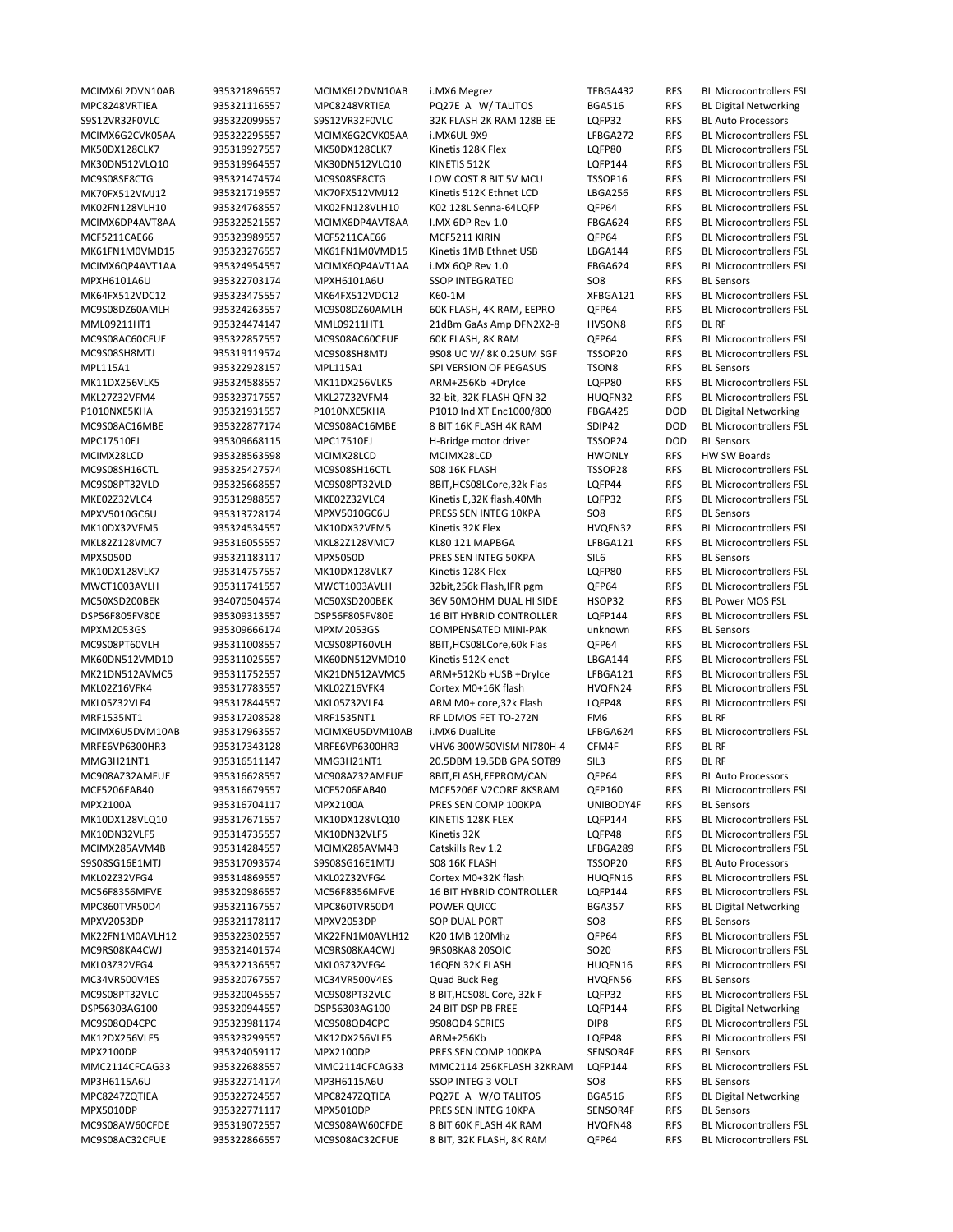MC34978EK 935315731574 MC34978EK Std Mono Mult Sw Det HSOP32 DOD BL Sensors MC33926PNBR2 935311694528 MC33926PNBR2 TTHROTTLE CONTROL H‐BRI HQFN RFS BL Sensors MC68LC302AF20CT 935309377557 MC68LC302AF20CT 68K INTGR COM PROC, DMA LQFP100 RFS MPXM2010D 935309643174 MPXM2010D M‐PAK unknown RFS BL Sensors SPC5634MF1MLQ80 935311667557 SPC5634MF1MLQ80 1.5M Flash,94K RAM LQFP144 RFS BL Auto Processors MPVZ5010GW7U 935316791174 MPVZ5010GW7U SOP DIP SIFEL W/M PRT SO8 RFS BL Sensors MPX4080D 935316822117 MPX4080D PRESS SEN INTEG 80KPA SIL6 RFS BL Sensors ARM 32BIT, 32K FLASH, 32 HVQFN32 RFS MC34704BEPR2 935315635528 MC34704BEPR2 5CH DC‐DC PWR MANGMNET I HVQFN56 RFS BL Sensors MCZ33810EK 935315289574 MCZ33810EK Ignition Injector Driver HSOP32 RFS BL Sensors MPX2200DP 935321184117 MPX2200DP PRES SEN COMP 200KPA SENSOR4F RFS BL Sensors SPC5777MK0MVU8 935320541557 SPC5777MK0MVU8 QUAD CORE 8M FLASH BGA416 RFS BL Auto Processors MPX4250A 935319241117 MPX4250A PRES SEN INTEG 250KPA SIL6 RFS BL Sensors MPC17531ATEV 935319617808 MPC17531ATEV 2CH H BRIDGES SSOP20 DOD BL Sensors

MK22FN1M0AVLK12 935323834557 MK22FN1M0AVLK12 K20 1MB LQFP80 RFS BL Microcontrollers FSL MPC8250AVVPIBC 935319256557 MPC8250AVVPIBC PQ 2 HIP4 REV-C NO-PB LBGA480 RFS BL Digital Networking MKV31F256VLH12P 935326015557 MKV31F256VLH12P 32bit MCU 256KB Flash QFP64 RFS BL Microcontrollers FSL MPC8245TVV333D 935325262557 MPC8245TVV333D INTEGRATED HOST PROC LBGA352 RFS BL Digital Networking MPXV2102GP 935325337117 MPXV2102GP SOP TOP SIDE PORT SO8 RFS BL Sensors<br>MC9S08OE16CWI 935325414574 MC9S08OE16CWI 9S08OE16-C&I-28SOICW SO28 RFS BL Microcontrollers ESI MC9S08QE16CWL 935325414574 MC9S08QE16CWL 9S08QE16‐C&I‐28SOICW SO28 RFS BL Microcontrollers FSL MK61FN1M0VMJ15 935325658557 MK61FN1M0VMJ15 Kinetis 1M Ethnet USB LBGA256 RFS BL Microcontrollers FSL MK20DX256VMC7 935325708557 MK20DX256VMC7 Kinetis 256K Flex LFBGA121 RFS BL Microcontrollers FSL MCIMX6QP6AVT8AA 935325995557 MCIMX6QP6AVT8AA i.MX 6QP Rev 1.0 FBGA624 RFS BL Microcontrollers FSL MPC8347VRAGDB 935322719557 MPC8347VRAGDB 8347 PBGA NO‐PB W/O ENC HBGA620 RFS BL Digital Networking MC68302AG33C 935323939557 MC68302AG33C 68K INTGR COM PROC, DMA LQFP144 RFS BL Digital Networking P2041NXE7PNC 935324704557 P2041NXE7PNC P2041-1500MHZ XT WE R2 FBGA780 RFS BL Digital Networking MC9S08AW60CFUE 935316647557 MC9S08AW60CFUE 8 BIT 60K FLASH 4K RAM QFP64 RFS BL Microcontrollers FSL DSP56F801FA60E 935320945557 DSP56F801FA60E 16 BIT HYBRID CONTROLLER LQFP48 RFS BL Microcontrollers FSL MCF5274LVM166 935321085557 MCF5274LVM166 MCF5274L V2CORE 64KSRAM LBGA196 RFS BL Microcontrollers FSL MK22DX128VLF5 935317697557 MK22DX128VLF5 ARM+128Kb +USB LQFP48 RFS BL Microcontrollers FSL MCF51AC256ACPUE 935309283557 MCF51AC256ACPUE 256K FLASH, 32K RAM, CAN QFP64 RFS BL Microcontrollers FSL TWRPI-MMA845XQ 935328659598 TWRPI-MMA845XQ Accel TWRPI HWONLY CQS HW SW Boards<br>MC68LC302AF20CT 935309377557 MC68LC302AF20CT 68K INTGR COM PROC, DMA LQFP100 RFS BL Digital Networking MK20DX64VFM5 935311034557 MK20DX64VFM5 Kinetis 64K Flex HVQFN32 RFS BL Microcontrollers FSL MK10DX128VLL7 935311062557 MK10DX128VLL7 Kinetis 128K Flex LQFP100 RFS BL Microcontrollers FSL MK22FX512VLK12 935311526557 MK22FX512VLK12 K20 1MB LQFP80 RFS BL Microcontrollers FSL MKE02Z64VLD2 935317775557 MKE02Z64VLD2 Kinetis E,64K flash,20Mh LQFP44 RFS BL Microcontrollers FSL MC908JB8FBE 935316862557 MC908JB8FBE 908JB FAMILY QFP44 RFS BL Microcontrollers FSL MK22FN1M0VMD12 935317791557 MK22FN1M0VMD12 K20 1MB 120Mhz LBGA144 RFS BL Microcontrollers FSL MCF5328CVM240 935313716557 MCF5328CVM240 MCF5329 V3CORE LBGA256 RFS BL Microcontrollers FSL MPXV4006DP 935313725117 MPXV4006DP SOP DUAL PORT SO8 RFS BL Sensors MC9S08QD4MSC 935313502574 MC9S08QD4MSC 9S08QD4 SERIES SO8 RFS BL Microcontrollers FSL MC9S08GB60ACFUE 935316655557 MC9S08GB60ACFUE 8BIT 60K FLASH 4K RAM QFP64 RFS BL Microcontrollers FSL MK70FX512VMJ15 935317627557 MK70FX512VMJ15 Kinetis 512K Ethnet LCD LBGA256 RFS BL Microcontrollers FSL MK11DX128AVLK5 935315398557 MK11DX128AVLK5 ARM+128Kb +DryIce LQFP80 RFS BL Microcontrollers FSL MC9S08SH8CTG 935316989574 MC9S08SH8CTG 9S08 UC W/ 8K 0.25UM SGF TSSOP16 RFS BL Microcontrollers FSL MCIMX6G2AVM05AA 935313145557 MCIMX6G2AVM05AA i.MX6UL LFBGA289 RFS BL Microcontrollers FSL MKL17Z256VMP4 935316113557 MKL17Z256VMP4 Cortex M0+Core,Flex USB LFBGA64 RFS BL Microcontrollers FSL MKL14Z32VLH4 935321863557 MKL14Z32VLH4 ARM 32BIT, 32K FLASH, 64 QFP64 RFS BL Microcontrollers FSL MCIMX507CVM8B 935319785557 MCIMX507CVM8B i.MX50 LFBGA400 RFS BL Microcontrollers FSL MKL36Z64VLH4 935322124557 MKL36Z64VLH4 Cortex M0+Core,Flex USB QFP64 RFS BL Microcontrollers FSL MC9S08SE8VWL 935321432574 MC9S08SE8VWL LOW COST 8 BIT 5V MCU SO28 RFS BL Microcontrollers FSL MCF52236AF50 935323992557 MCF52236AF50 32BIT,256K FLASH,32KSRAM LQFP80 RFS BL Microcontrollers FSL MK22FN256VLH12 935324839557 MK22FN256VLH12 32bit MCU 256KB Flash QFP64 RFS BL Microcontrollers FSL MKL26Z256VLH4 935323344557 MKL26Z256VLH4 Cortex M0+Core,Flex USB QFP64 RFS BL Microcontrollers FSL MPC852TVR66A 935322738557 MPC852TVR66A POWER QUICC II HIP6W BGA256 RFS BL Digital Networking MC9S08AC96CFGE 935324216557 MC9S08AC96CFGE 96K FLASH, 8K RAM LQFP44 RFS BL Microcontrollers FSL MC9S08QE32CWL 935324225574 MC9S08QE32CWL 9S08QE32‐C&I‐28SOICW SO28 RFS BL Microcontrollers FSL MC9S08AC16CFJE 935319386557 MC9S08AC16CFJE 8 BIT 16K FLASH 4K RAM LQFP32 RFS BL Microcontrollers FSL MPC885VR133 935322756557 MPC885VR133 PQ I HIP6W DUET BGA357 RFS BL Digital Networking MCHC908QY4CDWE 935319032574 MCHC908QY4CDWE 4K FLASH W/ADC SO16 RFS BL Microcontrollers FSL MC9S08DZ128CLH 935322849557 MC9S08DZ128CLH 8 BIT 128K FLS/2K EEP CA QFP64 RFS BL Microcontrollers FSL MK22DX128VMC5 935324592557 MK22DX128VMC5 ARM+128Kb +USB LFBGA121 RFS BL Microcontrollers FSL MCIMX283CVM4B 935323027557 MCIMX283CVM4B Catskills Rev1.2 LFBGA289 RFS BL Microcontrollers FSL MKL24Z64VFT4 935324643557 MKL24Z64VFT4 ARM 32BIT, 64K FLASH, 48 HVQFN48 RFS BL Microcontrollers FSL MC9S12DG128CPVE 935323046557 MC9S12DG128CPVE 128K FLASH HCS12 MCU LQFP112 RFS BL Microcontrollers FSL MC68306EH16B 935316561557 MC68306EH16B INTEGRATED EC000 MPU QFP132 DOD BL Microcontrollers FSL MC908JK8CDWE 935324008574 MC908JK8CDWE MCU,8K FLASH,8 BIT ADC SO20 DOD BL Microcontrollers FSL MKL26Z32VFM4 935325729557 MKL26Z32VFM4 Cortex M0+ 32K Flash HVQFN32 RFS BL Microcontrollers FSL MK50DN512CMD10 935317965557 MK50DN512CMD10 Kinetis 512K LBGA144 RFS BL Microcontrollers FSL MPC555LFCVR40 935313622557 MPC555LFCVR40 MPC555 448K FLASH BGA272 RFS BL Microcontrollers FSL MKL04Z32VLF4 935317933557 MKL04Z32VLF4 ARM M0+ core,16k Flash LQFP48 RFS BL Microcontrollers FSL MC14489BPE 935315222174 MC14489BPE LCD DRIVER; LED DRIVER DIP20 RFS BL Microcontrollers FSL MPC5121VY400B 935323911557 MPC5121VY400B TELEMATICS PROCESSOR BGA516 DOD BL Microcontrollers FSL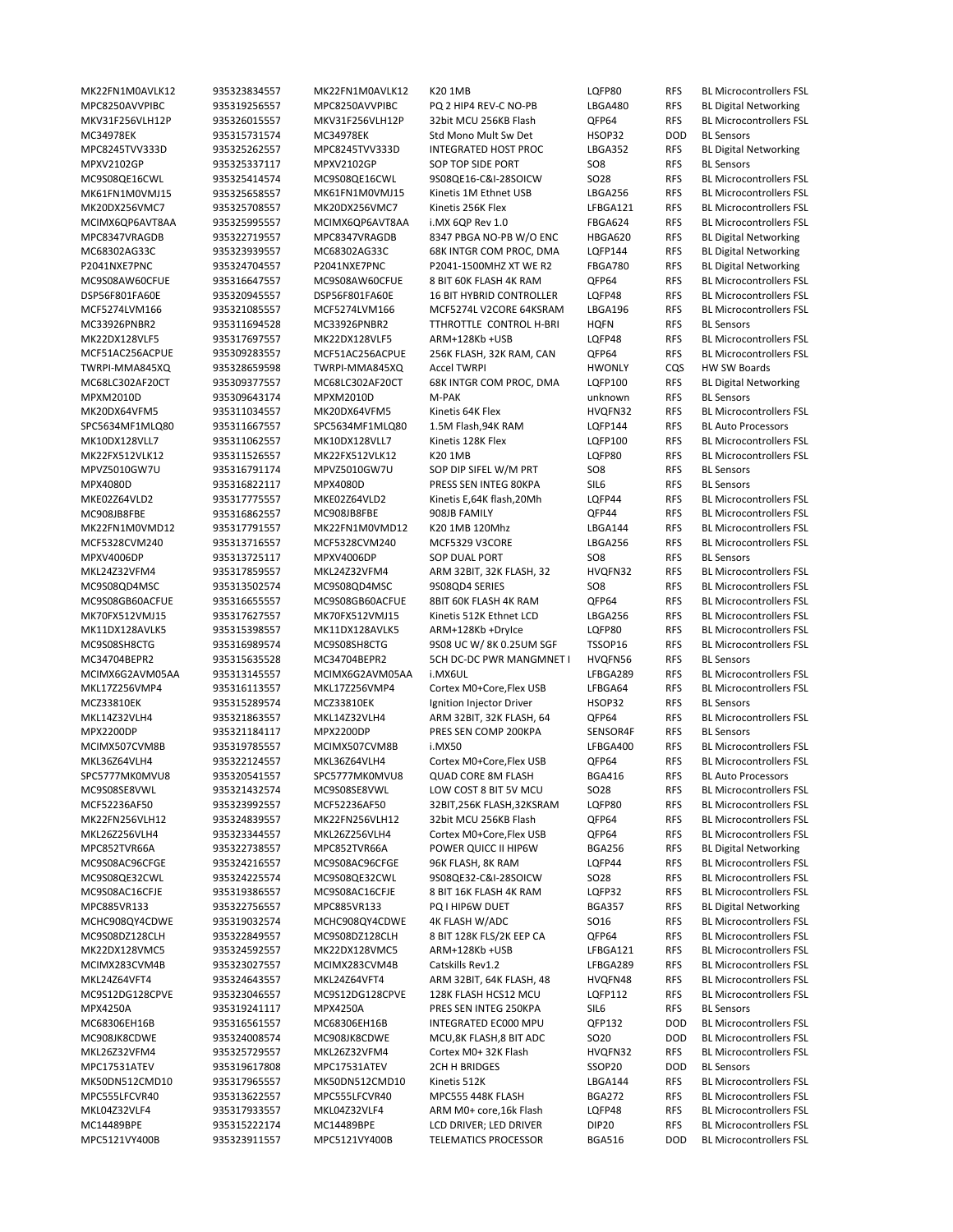MC34PF3001A7EP 935315951557 MC34PF3001A7EP Power Management IC HVQFN48 RFS BL Sensors MW6S004NT1 935320257515 MW6S004NT1 HV6 1950MHZ 2W PLD1.5N PLD4L RFS BL RF MPC860TCZQ50D4 935325331557 MPC860TCZQ50D4 POWER QUICC BGA357 RFS BL Digital Networking P2010NSE2HFC 935325554557 P2010NSE2HFC P2010E ST 800/667 R2.1 HBGA689 RFS BL Digital Networking MPC8245ARVV400D 935322716557 MPC8245ARVV400D INTEGRATED HOST PROC LBGA352 DOD BL Digital Networking MPC5777M‐512DS 935328019598 MPC5777M‐512DS Qorivva MPC5777M MCU EVL HWONLY CQS HW SW Boards P1013NSE2HFB 935317302557 P1013NSE2HFB 800/400/667 ST WE r1.1 HBGA689 RFS BL Digital Networking MC25XS6300EK 934070517574 MC25XS6300EK Triple High Side Switch HSOP32 RFS BL Power MOS FSL MC33972ATEW 935310479574 MC33972ATEW MULT SW DET SUP-WKUP SSOP32 RFS MPC8309CVMAGDCA 935311292557 MPC8309CVMAGDCA E300 MP EXT TMP 400 LFBGA489 RFS BL Digital Networking SGTL5000XNAA3R2 935310058518 SGTL5000XNAA3R2 Audio Codex HVQFN32 RFS BL Sensors MPC866PVR133A 935316777557 MPC866PVR133A PQ I HIP6W NO‐PB BGA357 RFS BL Digital Networking MPXM2102A 935313775174 MPXM2102A FINISH GOOD unknown RFS BL Sensors MMRF1306HR5 935315328178 MMRF1306HR5 VHV6 1.25KW ISM NI1230H CFM4F RFS BL RF MPXA4250A6U 935321174174 MPXA4250A6U INTEGRATED PRESSURE SENS SO8 RFS BL Sensors P1021NXE2HFB 935321506557 P1021NXE2HFB 800/400/667 ETWE QE r1.1 HBGA689 RFS BL Digital Networking MPL115A2 935319485157 MPL115A2 12C VERSION TSON8 RFS BL Sensors MPC8548ECVJAQGD 935324845557 MPC8548ECVJAQGD PQ38 R3.0 XT WE 1000 BGA783 RFS BL Digital Networking DEMO9S08DZ60 935328366598 DEMO9S08DZ60 9S08DZ60 DEMO BOARD HWONLY RFS HW SW Boards MPC8265ACZUMIBC 935325352557 MPC8265ACZUMIBC POWER QUICC II HIP4C LBGA480 RFS BL Digital Networking MPC8548CVTAQGD 935317577557 MPC8548CVTAQGD PQ38 XT NE 1000 r3.0 BGA783 DOD BL Digital Networking MPC755CVT350LE 935324086557 MPC755CVT350LE GF RV2.8,4A,105C,6W BGA360 DOD BL Digital Networking MMPF0200F4AEP 935318205557 MMPF0200F4AEP PFUZE200 HVQFN56 RFS BL Sensors S9S08LG16J0CLH 935315076557 S9S08LG16J0CLH LG16 AUTO 64LQFP F/G QFP64 RFS BL Auto Processors P2040NSN1MMB 935314667557 P2040NSN1MMB P2040 0-105C NE 1200 FBGA780 DOD BL Digital Networking MPC8308VMADDA 935325641557 MPC8308VMADDA E300 MP 266 LFBGA473 RFS BL Digital Networking

MK20DN64VMP5 935324554557 MK20DN64VMP5 Kinetis 64K LFBGA64 RFS BL Microcontrollers FSL MC9S08GT16ACFCE 935321065557 MC9S08GT16ACFCE 8 BIT 16K FLASH 2K RAM HVQFN32 RFS BL Microcontrollers FSL MKL16Z64VLH4 935311435557 MKL16Z64VLH4 Cortex M0+Core,Flex USB QFP64 RFS BL Microcontrollers FSL CWA‐PRO‐R 939100002064 CWA‐PRO‐R CW PRO SUITE; ANNL SUB R SUBSCRLIC CQS BL Microcontrollers FSL MC9S08QD2CSC 935309403574 MC9S08QD2CSC 9S08QD4 SERIES SO8 RFS BL Microcontrollers FSL MCF52235CAL60 935325193557 MCF52235CAL60 KIRIN2E EPP LQFP112 RFS BL Microcontrollers FSL MKL15Z32VFM4 935323554557 MKL15Z32VFM4 ARM 32BIT, 32K FLASH, HVQFN32 RFS BL Microcontrollers FSL MCIMX6U5EVM10AB 935317882557 MCIMX6U5EVM10AB i.MX6 DualLite LFBGA624 RFS BL Microcontrollers FSL MC33908AE 935324644557 MC33908AE 5V SBC 1.5A VCORE CAN HLQFP48 DOD Secure Car Access & Netw FSL MKW21Z512VHT4 935313293557 MKW21Z512VHT4 32‐bit MCU, 512KB FLASH VQFN63R RFS BL Microcontrollers FSL CWA‐BASIC‐FL 939100001742 CWA‐BASIC‐FL CW BASIC SUITE; ANNL SUB SUBSCRLIC CQS BL Microcontrollers FSL MC33CM0902WEF 935311799574 MC33CM0902WEF Dual CAN HS SO14 RFS Secure Car Access & Netw FSL<br>MC33972ATEW 935310479574 MC33972ATEW MULT SW DET SUP-WKUP SSOP32 RFS BL Sensors MCIMX353DJQ5C 935310163557 MCIMX353DJQ5C RINGO MX35 TO2.1 LFBGA400 RFS BL Microcontrollers FSL MC9S08PA16VLC 935317749557 MC9S08PA16VLC 8 BIT,HCS08L Core, 8k F LQFP32 RFS BL Microcontrollers FSL MPC5200VR400 935313697557 MPC5200VR400 NO‐PB COMM 5200 400MHZ BGA272 RFS BL Microcontrollers FSL MC9S08QE8CTG 935313817574 MC9S08QE8CTG 8KB FLASH;512RAM TSSOP16 RFS BL Microcontrollers FSL MKV10Z64VLF7 935318582557 MKV10Z64VLF7 Kinetis V 32‐bit MCU LQFP48 RFS BL Microcontrollers FSL MK22FN256VMP12 935318179557 MK22FN256VMP12 32bit MCU 256KB Flash LFBGA64 RFS BL Microcontrollers FSL MCIMX287CVM4B 935314282557 MCIMX287CVM4B Catskills Rev 1.2 LFBGA289 RFS BL Microcontrollers FSL<br>MK20DX128VLQ10 935314779557 MK20DX128VLQ10 KINETIS 128K FLEX LQFP144 RFS BL Microcontrollers FSL LOFP144 RFS BL Microcontrollers FSL MK22DX256VLH5 935314823557 MK22DX256VLH5 ARM+256Kb +USB QFP64 RFS BL Microcontrollers FSL MK30DX128VLL7 935314896557 MK30DX128VLL7 Kinetis 128K SLCD LQFP100 RFS BL Microcontrollers FSL MK22FN128VDC10 935320274557 MK22FN128VDC10 K22F 128R Senna XFBGA121 RFS BL Microcontrollers FSL MC9S08SL8CTJ 935321278574 MC9S08SL8CTJ 9S08 UC W/ 32K 0.25UM SG TSSOP20 RFS BL Microcontrollers FSL MK10DX128VMD10 935319971557 MK10DX128VMD10 Kinetis 128K Flex LBGA144 RFS BL Microcontrollers FSL MC33661PEFR2 935321444518 MC33661PEFR2 ENHANCED LIN INTERFACE SO8 RFS Secure Car Access & Netw FSL MKL02Z32VFK4 935320086557 MKL02Z32VFK4 Cortex M0+32K flash HVQFN24 RFS BL Microcontrollers FSL MK20DX256VLH7 935321664557 MK20DX256VLH7 Kinetis 256K QFP64 RFS BL Microcontrollers FSL MK20DN128VLH5 935323175557 MK20DN128VLH5 Kinetis 128K QFP64 RFS BL Microcontrollers FSL MC9S08AW16CPUE 935324006557 MC9S08AW16CPUE 8 BIT 16K FLASH 4K RAM QFP64 RFS BL Microcontrollers FSL MCF52254CAF66 935322567557 MCF52254CAF66 KIRIN3 COLDFIRE V2 LQFP100 RFS BL Microcontrollers FSL MK20DN32VLF5 935323272557 MK20DN32VLF5 Kinetis 32K LQFP48 RFS BL Microcontrollers FSL MK50DX128CLL7 935323287557 MK50DX128CLL7 Kinetis 128K Flex LQFP100 RFS BL Microcontrollers FSL MC9S08QD4VSC 935322632574 MC9S08QD4VSC 9S08QD4 SERIES SO8 RFS BL Microcontrollers FSL MKL05Z8VLC4 935323398557 MKL05Z8VLC4 ARM M0+ core,8k Flash LQFP32 RFS BL Microcontrollers FSL MC68HC11E1CFNE3 935318971574 MC68HC11E1CFNE3 8 BIT MCU, 512 BYTES EE PLCC52 RFS BL Microcontrollers FSL MC9S08QD4MPC 935319024174 MC9S08QD4MPC 9S08QD4 SERIES DIP8 RFS BL Microcontrollers FSL MCF52233CAL60 935319096557 MCF52233CAL60 KIRIN2E EPP LQFP112 RFS BL Microcontrollers FSL MC9S08GT8ACFBE 935319108557 MC9S08GT8ACFBE 8 BIT 8K FLASH 1K RAM QFP44 RFS BL Microcontrollers FSL MK51DX128CMC7 935324608557 MK51DX128CMC7 Kinetis 128K Flex LFBGA121 RFS BL Microcontrollers FSL MKL05Z16VFM4 935324615557 MKL05Z16VFM4 ARM M0+ core, 16k Flash HVQFN32 RFS BL Microcontrollers FSL MKV30F128VLF10P 935325999557 MKV30F128VLF10P KV30F 128K ReadyPlay LQFP48 RFS BL Microcontrollers FSL MC9S12DG256MPVE 935325203557 MC9S12DG256MPVE 256K FLASH HCS12 MCU EPP LQFP112 RFS BL Microcontrollers FSL MC9S08QE32CLD 935325408557 MC9S08QE32CLD 9S08QE32‐C&I‐44LQFP LQFP44 RFS BL Microcontrollers FSL MC68332GCEH16 935318986557 MC68332GCEH16 32BIT MCU,2KRAM,TPU,QSM QFP132 RFS BL Microcontrollers FSL MCIMX6X4AVM08AB 935311956557 MCIMX6X4AVM08AB I.MX6SX AUTO LFBGA529 RFS BL Microcontrollers FSL MC9S08SH4CTG 935309398574 MC9S08SH4CTG 9S08 UC W/ 8K 0.25UM SGF TSSOP16 RFS BL Microcontrollers FSL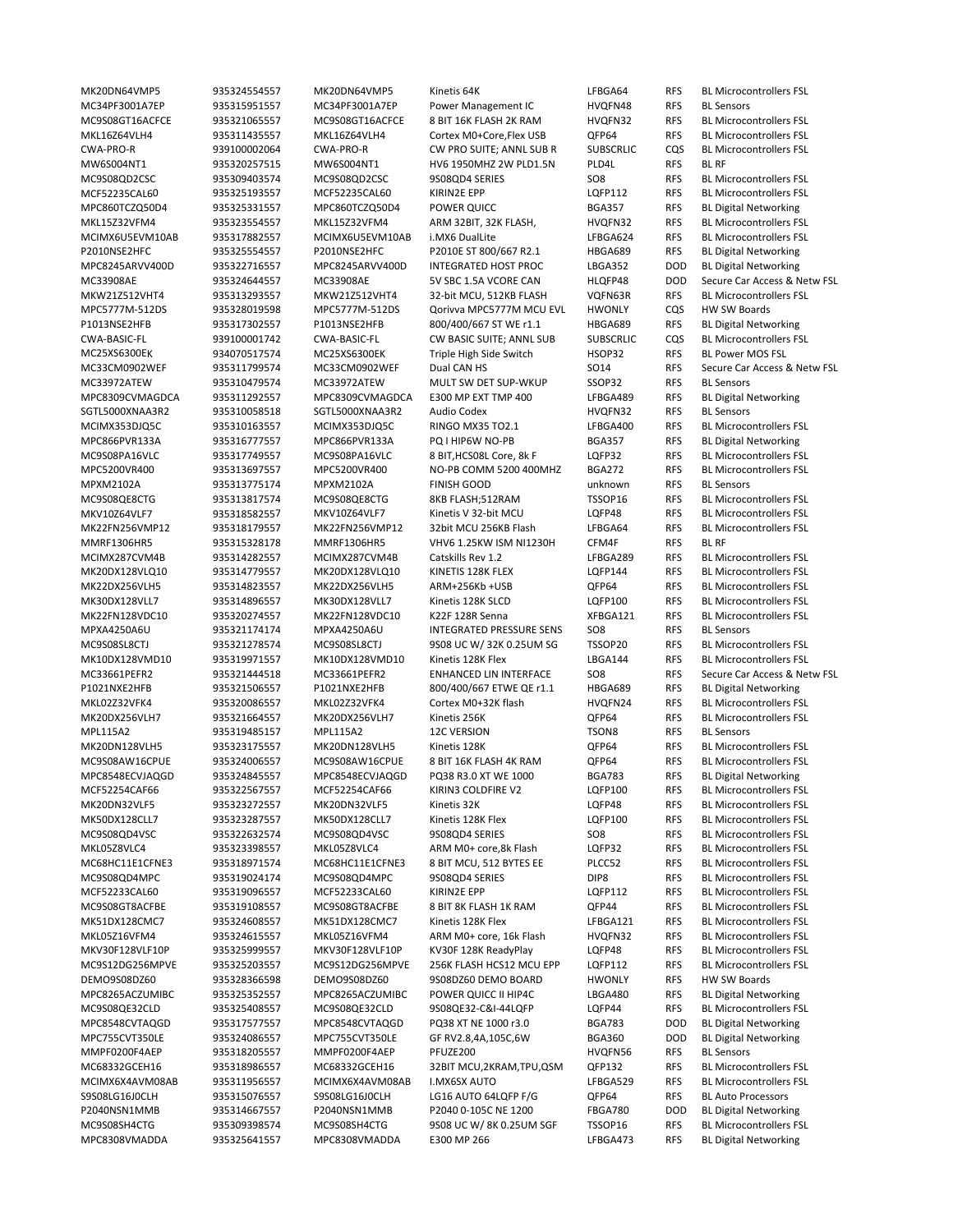MPXY8510DK016T1 935324646528 MPXY8510DK016T1 TPMS OHT P+Zcell+MCU HQFN32 DOD BL Sensors MCIMX6UL‐EVKB 935328353598 MCIMX6UL‐EVKB MCIMX6UL‐EVKB HWONLY CQS HW SW Boards RDMMA865X 935326976598 RDMMA865X Combo kit HWONLY CQS HW SW Boards FXTH870911DT1 935311936528 FXTH870911DT1 TPMS 7X7 900kPa X&Z axis HQFN24 RFS BL Sensors MPC8280CVVUPEA 935313638557 MPC8280CVVUPEA PQ II HIP 7 REV A NO-PB LBGA480 RFS BL Digital Networking SAC57D54HCVLT 935316435557 SAC57D54HCVLT ARM 32-bit MCU, Triple c HLOFP208 RFS BL Auto Processors MPC870VR66 935316694557 MPC870VR66 PQ I HIP6W DUET BGA256 RFS BL Digital Networking<br>SPC5744PFK1AMLQ9 935316242557 SPC5744PFK1AMLQ9 C55G-PANTHER (Cut 2.2B) LQFP144 RFS BL Auto Processors 935316242557 SPC5744PFK1AMLO9 C55G-PANTHER (Cut 2.2B) LOFP144 RFS BL Auto Processors SPC5777MK0MVA8 935315463557 SPC5777MK0MVA8 QUAD CORE 8M FLASH 404K FBGA512 RFS BL Auto Processors MPX4250AP 935321182117 MPX4250AP PRES SEN INTEG 250KPA SENSOR6F RFS BL Sensors MRFE6VS25NR1 935319933528 MRFE6VS25NR1 VHV6E 25W50V TO270‐2 FM2F RFS BL RF P2010NXN2KFC 935321555557 P2010NXN2KFC P2010 ET 1000/667 R2.1 HBGA689 RFS BL Digital Networking MMRF1308HR5 935323564178 MMRF1308HR5 VHV6 600W 50V NI1230H CFM4F RFS BL RF MPXV5010DP 935319235117 MPXV5010DP SOP DUAL PORT SO8 RFS BL Sensors MPC8247VRMIBA 935325276557 MPC8247VRMIBA PQ27E A W/O TALITOS BGA516 RFS BL Digital Networking MPC8306CVMADDCA 935325537557 MPC8306CVMADDCA E300 MP ext tmp 266 LFBGA369 RFS BL Digital Networking MPC860DPZQ80D4 935316749557 MPC860DPZQ80D4 POWER QUICC BGA357 RFS BL Digital Networking MRF6V2300NBR1 935309671528 MRF6V2300NBR1 VHV6 300W TO272WB4N FM4F RFS BL RF MPC7410VS500LE 935309527157 MPC7410VS500LE NITRO R1.4,105C,PB FREE CLGA360 RFS BL Digital Networking MM912G634DC1AE 935323445557 MM912G634DC1AE 48KS12 LIN2xLS/HS Isense HLQFP48 CQS BL Auto Processors MMG3007NT1 935309541147 MMG3007NT1 15DBM 20DBGAIN GPA SOT89 SIL3 RFS BL RF P2020NXE2KFC 935319659557 P2020NXE2KFC P2020E ET 1000/667 R2.1 HBGA689 RFS BL Digital Networking MCIMX6DL‐SDP 935327129598 MCIMX6DL‐SDP MCIMX6DL‐SDP HWONLY CQS HW SW Boards LFBGARBW1AO 935327295598 LFBGARBW1AO 422 PIN 1.0MM PITCH BGA HWONLY CQS HW SW Boards MPXA4115AP 935309624117 MPXA4115AP SOP SIDE PORT SO8 RFS BL Sensors MC9S12P128MQK 935310082557 MC9S12P128MQK 16 BIT 128K FLASH QFP80 RFS BL Auto Processors MPXV7002DP 935316824117 MPXV7002DP SOP DUAL 2KPA SO8 RFS BL Sensors MRF6V2150NR1 935316842528 MRF6V2150NR1 VHV6 150W TO‐270WB‐4N FM4F RFS BL RF

MKW41Z256VHT4 935313259557 MKW41Z256VHT4 BLE+802.15.4+All modes VQFN63R RFS BL Microcontrollers FSL MC9S08JS8CWJ 935309866574 MC9S08JS8CWJ 8 BIT,8K FLASH,2.0 USB SO20 RFS BL Microcontrollers FSL MC908QT1ACDWE 935309385574 MC908QT1ACDWE CI NITRON SOG SO8 RFS BL Microcontrollers FSL MC912D60ACPVE8 935312315557 MC912D60ACPVE8 16BIT MICROCONTR W/SGF LQFP112 RFS BL Microcontrollers FSL MK20DX64VLF5 935311035557 MK20DX64VLF5 Kinetis 64K Flex LQFP48 RFS BL Microcontrollers FSL MCIMX6QP4AVT8AA 935312724557 MCIMX6QP4AVT8AA i.MX 6QP Rev 1.0 FBGA624 RFS BL Microcontrollers FSL MKL16Z128VLH4 935311433557 MKL16Z128VLH4 Cortex M0+Core,Flex USB QFP64 RFS BL Microcontrollers FSL MC9RS08KA2CPC 935313592174 MC9RS08KA2CPC 2K FLASH W/ ACMP 62 RAM DIP8 RFS BL Microcontrollers FSL MC9S12A256CFUE 935316629557 MC9S12A256CFUE BARRACUDA4 MOS13 L01Y QFP80 RFS BL Microcontrollers FSL MCIMX6D5EYM10AD 935315182557 MCIMX6D5EYM10AD i.MX6D LFBGA624 RFS BL Microcontrollers FSL MC9RS08KB4CTG 935314115574 MC9RS08KB4CTG 8 BIT 4K FLASH TSSOP16 RFS BL Microcontrollers FSL<br>MCIMX357CJQ5C 935314143557 MCIMX357CJQ5C RINGO MX35 TO2.1 LFBGA400 RFS BL Microcontrollers FSL RFS BL Microcontrollers FSL MK22DX128VLK5 935321791557 MK22DX128VLK5 ARM+128Kb +USB LQFP80 RFS BL Microcontrollers FSL MKE02Z32VLD2 935321812557 MKE02Z32VLD2 Kinetis E,32K flash,20Mh LQFP44 RFS BL Microcontrollers FSL MK22FN1M0AVLL12 935322249557 MK22FN1M0AVLL12 K201MB LQFP100 RFS BL Microcontrollers FSL MCIMX6Q5EYM10AD 935321953557 MCIMX6Q5EYM10AD i.MX6Q LFBGA624 RFS BL Microcontrollers FSL MCF5213CAF66 935322318557 MCF5213CAF66 MCF5213 KIRIN LQFP100 RFS BL Microcontrollers FSL MC9S08DZ60ACLH 935321344557 MC9S08DZ60ACLH 60K FLASH, 4K RAM, EEPRO QFP64 RFS BL Microcontrollers FSL MK20DN128VFT5 935319918557 MK20DN128VFT5 Kinetis 128K HVQFN48 RFS BL Microcontrollers FSL MKL17Z128VMP4 935320724557 MKL17Z128VMP4 Cortex M0+Core,Flex USB LFBGA64 RFS BL Microcontrollers FSL MWCT1000CFM 935320081557 MWCT1000CFM 5W Single-coil, QFN 32 HVQFN32 RFS BL Microcontrollers FSL<br>MC68HC908QY4CDTE 935322627574 MC68HC908QY4CDTE 4K FLASH W/ADC 7SSOP16 RFS BL Microcontrollers FSL 935322627574 MC68HC908QY4CDTE 4K FLASH W/ADC TSSOP16 RFS BL Microcontrollers FSL MKL16Z64VFM4 935323414557 MKL16Z64VFM4 Cortex M0+ 64K Flash HVQFN32 RFS BL Microcontrollers FSL MC9S08DV32ACLF 935324256557 MC9S08DV32ACLF 32K FLASH, 2K RAM LQFP48 RFS BL Microcontrollers FSL MC9S08JS16CFK 935319363557 MC9S08JS16CFK 8 BIT,16K FLASH,2.0 USB HVQFN24 RFS BL Microcontrollers FSL MC9S12DG256CPVE 935319061557 MC9S12DG256CPVE 256K FLASH HCS12 MCU LQFP112 RFS BL Microcontrollers FSL MKL15Z128VLK4 935324609557 MKL15Z128VLK4 32 BIT,ARM M0+ CORE,128K LQFP80 RFS BL Microcontrollers FSL MC705C8ACPE 935318962174 MC705C8ACPE HC05 CORE + 8K RAM + EPR DIP40 DOD BL Microcontrollers FSL MC13202FCR2 935318586528 MC13202FCR2 G2 802.15.4 2.4GHZ HVQFN32 RFS BL Microcontrollers FSL MC56F8037VLH 935323055557 MC56F8037VLH 16 BIT DSPHC QFP64 RFS BL Microcontrollers FSL MCF5282CVM80 935321091557 MCF5282CVM80 MCF5282 V2CORE 512KFLASH LBGA256 RFS BL Microcontrollers FSL MC9S08SH8CWJ 935321398574 MC9S08SH8CWJ 9S08 UC W/ 8K 0.25UM SGF SO20 RFS BL Microcontrollers FSL MKL05Z8VFM4 935320112557 MKL05Z8VFM4 ARM M0+ core, 8k Flash HVQFN32 RFS BL Microcontrollers FSL MK11DX256AVMC5 935320182557 MK11DX256AVMC5 ARM+256Kb +DryIce LFBGA121 RFS BL Microcontrollers FSL MK50DX256CMC10 935321901557 MK50DX256CMC10 Kinetis 256K USB LCD LFBGA121 RFS BL Microcontrollers FSL MC33908NAE 935313228557 MC33908NAE POWER SBC LIN HLQFP48 RFS Secure Car Access & Netw FSL MC9S08JM16CLC 935309857557 MC9S08JM16CLC 8BIT,16K FLASH.1024 RAM LQFP32 RFS BL Microcontrollers FSL MPC5200CBV400 935309839557 MPC5200CBV400 MPC5200 FGDS BGA272 RFS BL Microcontrollers FSL CWA‐LS‐DVLPR‐NL 939100002955 CWA‐LS‐DVLPR‐NL CW QorIQ LS, Dvlpr, Node SUBSCRLIC CQS BL Microcontrollers FSL MC9S12XDP512CAG 935309469557 MC9S12XDP512CAG 512K FLASH HCS12X MCU LQFP144 RFS BL Microcontrollers FSL MC9S08GT32ACFBE 935309478557 MC9S08GT32ACFBE 8 BIT 32K FLASH 4K RAM QFP44 RFS BL Microcontrollers FSL MPC5200CVR400B 935309513557 MPC5200CVR400B HABANERO INDUS ‐ PBFREE BGA272 RFS BL Microcontrollers FSL MK22FN1M0VMC12 935311877557 MK22FN1M0VMC12 K20 1MB 120Mhz LFBGA121 RFS BL Microcontrollers FSL MKW20Z160VHT4 935312046557 MKW20Z160VHT4 802.15.4/ZigBee VQFN63R RFS BL Microcontrollers FSL MCF5307CAI66B 935316788557 MCF5307CAI66B MCF5307 V3CORE 4KSRAM QFP208 RFS BL Microcontrollers FSL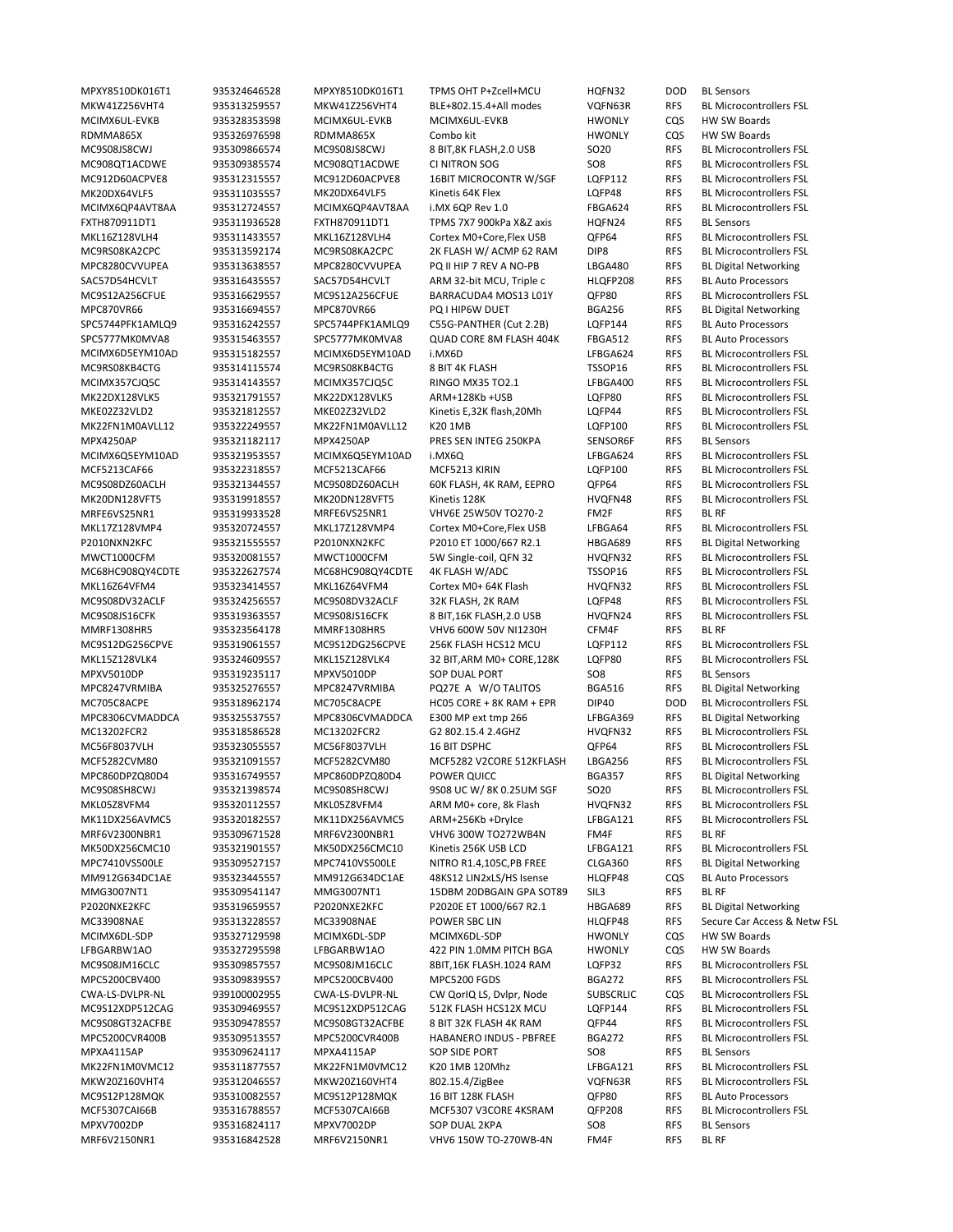S9S12P96J0MQK 935317125557 S9S12P96J0MQK 16 BIT 96K FLASH QFP80 RFS BL Auto Processors MMPF0200F0AEP 935317878557 MMPF0200F0AEP PFUZE200 HVQFN56 RFS BL Sensors AFT27S010NT1 935317972515 AFT27S010NT1 2.7GHZ 10W PLD1.5W PLD4L RFS BL RF MC9S08AW60MFUE 935316586557 MC9S08AW60MFUE 8 BIT 60K FLASH 4K RAM QFP64 RFS BL Microcontrollers FSL MC9S12DJ256MFUE 935316643557 MC9S12DJ256MFUE BARRACUDA4 L01Y EPP QFP80 RFS BL Microcontrollers FSL MC9S12C32CPBE25 935313523557 MC9S12C32CPBE25 GOLDFISH LQFP52 RFS BL Microcontrollers FSL MK40DX64VLK7 935317661557 MK40DX64VLK7 Kinetis 64K Flex LQFP80 RFS BL Microcontrollers FSL MK20DN512VLL10 935317684557 MK20DN512VLL10 Kinetis 512K LQFP100 RFS BL Microcontrollers FSL MK51DX256CLL10 935317686557 MK51DX256CLL10 Kinetis 256K Flex LQFP100 RFS BL Microcontrollers FSL MC9S08AW32CFGER 935313549528 MC9S08AW32CFGER 8 BIT 16K FLASH 4K RAM LQFP44 RFS BL Microcontrollers FSL MPC8248CVRTIEA 935316736557 MPC8248CVRTIEA PQ27E A W/ TALITOS BGA516 RFS BL Digital Networking MKV10Z32VLC7 935315329557 MKV10Z32VLC7 Cortex M0 Torq Cu 32LQFP LQFP32 RFS BL Microcontrollers FSL FXTH8715026T1 935315354528 FXTH8715026T1 TPMS 7x7 1500kPa Z Axis HQFN24 RFS BL Sensors MK30DX128VLH7 935314749557 MK30DX128VLH7 Kinetis 128K Flex QFP64 RFS BL Microcontrollers FSL MCIMX6Q5EYM10AC 935314761557 MCIMX6Q5EYM10AC i.MX6Q LFBGA624 RFS BL Microcontrollers FSL MMRF1020-04NR3 935315414528 MMRF1020-04NR3 VHV8 900MHz 95W OM780-4 FM4F RFS BLIRF<br>MKL16Z64VFT4 935315066557 MKL16Z64VFT4 Cortex M0+ 64K Flash HVQFN48 RFS BLI Mi MKL16Z64VFT4 935315066557 MKL16Z64VFT4 Cortex M0+ 64K Flash HVQFN48 RFS BL Microcontrollers FSL MC9RS08KA8CWJ 935313973574 MC9RS08KA8CWJ 9RS08KA8 20SOIC SO20 RFS BL Microcontrollers FSL MMRF1314HSR5 935313112178 MMRF1314HSR5 VHV8 1kW 50V NI1230S‐4S CFM4F RFS BL RF MK30DX64VLK7 935321747557 MK30DX64VLK7 Kinetis 64K Flex LQFP80 RFS BL Microcontrollers FSL 32 BIT,ARM M0+ core,128K QFP64 RFS MC68LK332ACEH16 935321013557 MC68LK332ACEH16 32BIT MCU,2KRAM,TPU,QSM QFP132 RFS BL Microcontrollers FSL MK30DN512VLL10 935319975557 MK30DN512VLL10 Kinetis 512K LQFP100 RFS BL Microcontrollers FSL MC68711E20CFNE3 935320989574 MC68711E20CFNE3 8BIT, 20K EPROM, 768RAM PLCC52 RFS BL Microcontrollers FSL MC68LC302AF16VCT 935323964557 MC68LC302AF16VCT 68K INTGR COM PROC, DMA LQFP100 RFS BL Digital Networking MC9S12XA256CAL 935324019557 MC9S12XA256CAL 9S12XA256 TSMC3 GENERAL LQFP112 RFS BL Microcontrollers FSL MK20DN512VLQ10 935323298557 MK20DN512VLQ10 KINETIS 512K LQFP144 RFS BL Microcontrollers FSL MPX2050DP 935322701117 MPX2050DP PRES SEN COMP 50KPA SENSOR4F RFS BL Sensors MC34PF3001A4EP 935324942557 MC34PF3001A4EP Power Management IC HVQFN48 RFS BL Sensors MPXV5100GP 935319366117 MPXV5100GP SOP 8PIN W/TOP PORT SO8 RFS BL Sensors MPXV5004GC7U 935322763174 MPXV5004GC7U IPS SOP SO8 RFS BL Sensors MC9S08QD4CSCR 935319021518 MC9S08QD4CSCR 9S08QD4 SERIES SO8 RFS BL Microcontrollers FSL MCF52234CAL60 935319036557 MCF52234CAL60 KIRIN2E EPP LQFP112 RFS BL Microcontrollers FSL<br>MPC8360VVAJDGA 935319188557 MPC8360VVAJDGA 8360TBGA NON-ENC NO-PB LBGA740 RFS BL Digital Networking MPC8360VVAJDGA 935319188557 MPC8360VVAJDGA 8360 TBGA NON‐ENC NO‐PB LBGA740 RFS BL Digital Networking MC9S12XD256CAG 935321079557 MC9S12XD256CAG 512K FLASH HCS12X MCU LQFP144 DOD BL Microcontrollers FSL MC908GZ60CFAE 935325172557 MC908GZ60CFAE 8 BIT MCU WITH 60K FLASH LQFP48 RFS BL Microcontrollers FSL MK10DN512ZVLQ10 935325603557 MK10DN512ZVLQ10 Kinetis 512K LQFP144 RFS BL Microcontrollers FSL MK60DX256VLL10 935325655557 MK60DX256VLL10 Kinetis 256K Flex Enet LQFP100 RFS BL Microcontrollers FSL MK20DX64VFT5 935325672557 MK20DX64VFT5 Kinetis 64K Flex HVQFN48 RFS BL Microcontrollers FSL MC9S08PA60VLH 935325674557 MC9S08PA60VLH 8BIT,HCS08LCore,60k Flas QFP64 RFS BL Microcontrollers FSL MPC8548ECPXAUJD 935310959557 MPC8548ECPXAUJD PQ38 Pb XT WE 1333 r3.0 BGA783 DOD BL Digital Networking MPXY8500DK016T1 935311236528 MPXY8500DK016T1 TPMS OHT P+Zcell+MCU HQFN32 DOD BL Sensors MK22DX256VLF5 935325699557 MK22DX256VLF5 ARM+256Kb +USB LQFP48 RFS BL Microcontrollers FSL MC9S12XA512VAA 935313579557 MC9S12XA512VAA 9S12XA512 TSMC3 GENERAL QFP80 RFS BL Microcontrollers FSL MC9S12DG256CFUE 935318476557 MC9S12DG256CFUE BARRACUDA4 MOS13 L01Y QFP80 RFS BL Microcontrollers FSL MPC561CVR40 935322747557 MPC561CVR40 MPC561 SILVEROAK BGA388 RFS BL Auto Processors MK60FN1M0VMD15 935321722557 MK60FN1M0VMD15 Kinetis 1MB Ethnet USB LBGA144 RFS BL Microcontrollers FSL MK60FX512VMD12 935325653557 MK60FX512VMD12 Kinetis 512K Ethnet USB LBGA144 RFS BL Microcontrollers FSL MC34PF3000A7EP 935316218557 MC34PF3000A7EP Power Management IC HVQFN48 RFS BL Sensors S912ZVMC25F1MKK 935320641557 S912ZVMC25F1MKK Carcass 80LQFP‐EP 256kb HLQFP80 CQS BL Auto Processors MPC5554MZP132 935309596557 MPC5554MZP132 MPC5554 COPPERHEAD BGA416 RFS BL Auto Processors BRKT‐STBC‐AGM01 935326729598 BRKT‐STBC‐AGM01 Breakout Board for Leon2 HWONLY CQS HW SW Boards T1024RDB‐PC 935327135598 T1024RDB‐PC T1024 development System HWONLY RFS HW SW Boards MC9S08JS16CWJ 935309847574 MC9S08JS16CWJ 8 BIT,16K FLASH,2.0 USB SO20 RFS BL Microcontrollers FSL MC908AB32CFUE 935309379557 MC908AB32CFUE 32K FLASH & 512 EE QFP64 RFS BL Microcontrollers FSL MC9S08AW48CFUE 935309444557 MC9S08AW48CFUE 8 BIT 16K FLASH 4K RAM QFP64 RFS BL Microcontrollers FSL CWA‐STANDARD‐R 939100003394 CWA‐STANDARD‐R CW STANDARD; ANNL SUB RE SUBSCRLIC CQS BL Microcontrollers FSL MPXHZ6115AC6U 935309664174 MPXHZ6115AC6U SSOP INTEG SIFEL W/PRT SO8 RFS BL Sensors MC13234CHT 935310615557 MC13234CHT 8BIT 128K NON ADC 8KB RA HVQFN48R RFS BL Microcontrollers FSL MKV10Z32VLF7 935311418557 MKV10Z32VLF7 Cortex M0 Torq Cu 48LQFP LQFP48 RFS BL Microcontrollers FSL MKE06Z64VQH4 935312086557 MKE06Z64VQH4 Kinetis MT64 QFP64 RFS BL Microcontrollers FSL MK20DX256VLL10 935311568557 MK20DX256VLL10 Kinetis 512K LQFP100 RFS BL Microcontrollers FSL MK63FN1M0VMD12 935311615557 MK63FN1M0VMD12 K60‐1M LBGA144 RFS BL Microcontrollers FSL MPX5700AP 935313711117 MPX5700AP INTEGRATED PRESSURE SENS SENSOR6F RFS BL Sensors MC9S08SH8CTJ 935316868574 MC9S08SH8CTJ 9S08 UC W/ 8K 0.25UM SGF TSSOP20 RFS BL Microcontrollers FSL MPXA6115A6U 935313715174 MPXA6115A6U SENSORS INTEGRATED SOP SO8 RFS BL Sensors MPC8377EVRALGA 935317522557 MPC8377EVRALGA 8377 PBGA ST PbFr W/ENC HBGA689 RFS BL Digital Networking MKE04Z64VLD4 935318189557 MKE04Z64VLD4 Kinetis MT64 LQFP44 RFS BL Microcontrollers FSL MC9S12XEP100MAG 935316665557 MC9S12XEP100MAG 1M FLASH, S12XEP, SAILFI LQFP144 RFS BL Auto Processors MC9S08AW32CPUE 935313552557 MC9S08AW32CPUE 8 BIT 32K FLASH 4K RAM C QFP64 RFS BL Microcontrollers FSL

MC33901SEF 935323468574 MC33901SEF CANHS SO8 RFS Secure Car Access & Netw FSL MC33907AE 935315165557 MC33907AE 5V SBC 800mA VCORE CAN HLQFP48 DOD Secure Car Access & Netw FSL MC34FS6408NAE 935324956557 MC34FS6408NAE POWER SBC LIN HLQFP48 RFS Secure Car Access & Netw FSL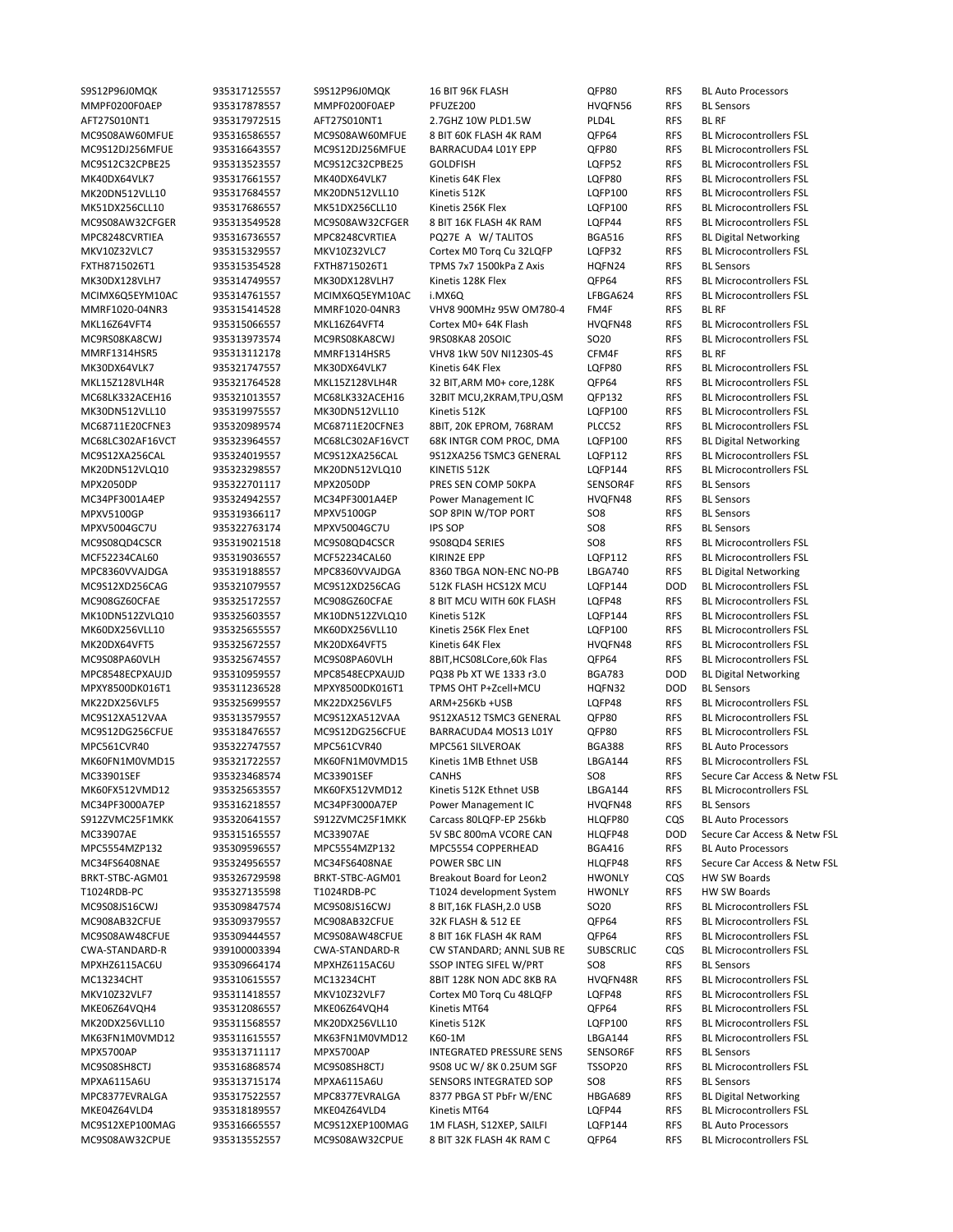A2I25D025NR1 935315964528 A2I25D025NR1 AF7IC 2.5GHZ12W TO270WB1 FM17F RFS BL RF MMRF2010GNR1 935323765528 MMRF2010GNR1 AF3IC TO270WB14G FM14F RFS BL RF MCIMX6ULL‐EVK 935331749598 MCIMX6ULL‐EVK MCIMX6ULL‐EVK HWONLY CQS HW SW Boards MPX2200A 935325341117 MPX2200A PRESS SEN COMP 200KPA UNIBODY4F RFS BL Sensors MPXAZ6115AC6U 935319232174 MPXAZ6115AC6U SOP W/SIFEL 827 GEL SO8 DOD BL Sensors TWR‐KV58F220M 935326674598 TWR‐KV58F220M TWR‐KV58F220M HWONLY CQS HW SW Boards S912ZVML31F1WKF 935318686557 S912ZVML31F1WKF Obidos 48LQFP-EP 32KB FBGA625 RFS BL Auto Processors SPC5748GK1MMN6 935316042557 SPC5748GK1MMN6 32 BIT,6MB FLASH,768 RAM LBGA324 CQS BL Auto Processors FRDM‐K64F‐AGM01 935328852598 FRDM‐K64F‐AGM01 FRDM‐K64F‐AGM01 HWONLY CQS HW SW Boards HVP‐KV10Z32 935328983598 HVP‐KV10Z32 HVP‐KV10Z32 HWONLY CQS HW SW Boards TWR‐K20D72M 935328952598 TWR‐K20D72M TWR‐K20D72M HWONLY CQS HW SW Boards FRDM‐MC‐LVBLDC 935328587598 FRDM‐MC‐LVBLDC FRDM BD for LVBLDC HWONLY CQS HW SW Boards MPXM2010GST1 935309665128 MPXM2010GST1 M‐PAK PORTED unknown RFS BL Sensors MC33797BPEWR2 935310211518 MC33797BPEWR2 Four Channel Squib Dr SSOP32 RFS BL Sensors AFT05MS006NT1 935311718515 AFT05MS006NT1 LANDMOBILE 6W 7.5V PLD1. PLD4L RFS BL RF MMA9551LR1 935310701531 MMA9551LR1 XYZ accel w/ MCU&Gesture VQFN16 RFS BL Sensors FXTH871511DT1 935312081528 FXTH871511DT1 TPMS 7x7 1500kPa XZ Axis HQFN24 RFS BL Sensors MMA6853BKWR2 935317598528 MMA6853BKWR2 X‐AXIS 50G QFN HQFN16 DOD BL Sensors MRFE6VP8600HR5 935321656178 MRFE6VP8600HR5 VHV6 600W 50V NI1230H CFM4F RFS BL RF

MKL27Z64VFM4 935316161557 MKL27Z64VFM4 32‐bit, 64K FLASH QFN 32 HUQFN32 RFS BL Microcontrollers FSL MK10DX32VMP5 935314734557 MK10DX32VMP5 Kinetis 32K Flex LFBGA64 RFS BL Microcontrollers FSL MCIMX233CJM4C 935314408557 MCIMX233CJM4C i.MX233 Industrial LFBGA169 RFS BL Microcontrollers FSL MC9S08DZ16ACLF 935317053557 MC9S08DZ16ACLF 16K FLASH, 1K RAM, EEPRO LQFP48 RFS BL Microcontrollers FSL MKM33Z64ACLH5 935315657557 MKM33Z64ACLH5 Kinetis M0+ 64K QFP64 RFS BL Microcontrollers FSL MC68HC98LJ12CFUE 935320992557 MC68HC98LJ12CFUE 8 BIT MCU ‐ LEADFREE QFP64 RFS BL Microcontrollers FSL MC912DG128ACPVER 935321008528 MC912DG128ACPVER 16 BIT MICROCONTR W/SGF LQFP112 RFS BL Microcontrollers FSL MC9S08QG8CDTER 935321014534 MC9S08QG8CDTER CONSUMER ROO 9S08QG TSSOP16 RFS BL Microcontrollers FSL MC9S12DG256MFUE 935321051557 MC9S12DG256MFUE BARRACUDA4 MOS13 L01Y QFP80 RFS BL Microcontrollers FSL MKL33Z64VLK4 935320407557 MKL33Z64VLK4 Kinetis 48MHz, LQFP 80 LQFP80 RFS BL Microcontrollers FSL MWCT1101CLH 935321974557 MWCT1101CLH 5W Premium, LQFP 64 QFP64 RFS BL Microcontrollers FSL MK40DX256VLH7 935319829557 MK40DX256VLH7 Kinetis 256K Flex QFP64 RFS BL Microcontrollers FSL MK30DX64VLH7 935319907557 MK30DX64VLH7 Kinetis 64KFlex QFP64 RFS BL Microcontrollers FSL MKL05Z32VFK4 935320104557 MKL05Z32VFK4 ARM M0+ core, 32k Flash HVQFN24 RFS BL Microcontrollers FSL MK64FN1M0VLO12 935324728557 MK64FN1M0VLO12 K60-1M LOFP144 RFS BL Microcontrollers FSL MC68SEC000AA20 935323959557 MC68SEC000AA20 8/16/32 BIT MPU, STATIC QFP64 RFS BL Microcontrollers FSL MC68HC705C8ACFNE 935322581574 MC68HC705C8ACFNE HC05 CORE + 8K RAM + EPR PLCC44 RFS BL Microcontrollers FSL MC68332ACEH16 935322584557 MC68332ACEH16 32BIT MCU,2KRAM,TPU,QSM QFP132 RFS BL Microcontrollers FSL MC9S08AW60CFGE 935322654557 MC9S08AW60CFGE 8 BIT 60K FLASH 4K RAM LQFP44 RFS BL Microcontrollers FSL<br>MC9S08JM32CGT 935324227557 MC9S08JM32CGT 9S08JM32 48QFN FG HVQFN48 RFS BL Microcontrollers FSL MC9S08JM32CGT 935324227557 MC9S08JM32CGT 9S08JM32 48QFN FG HVQFN48 RFS BL Microcontrollers FSL MC56F8006VLF 935324297557 MC56F8006VLF DSC 48LQFP 16K Flash LQFP48 RFS BL Microcontrollers FSL MCF51QE128CLK 935322826557 MCF51QE128CLK 32 BIT:128K FLASH LQFP80 RFS BL Microcontrollers FSL MK60DX256ZVLQ10 935325601557 MK60DX256ZVLQ10 KINETIS 256KFLEX ENET LQFP144 RFS BL Microcontrollers FSL MK20DN32VFT5 935325664557 MK20DN32VFT5 Kinetis 32K HVQFN48 RFS BL Microcontrollers FSL P1010NXN5HHA 935319563557 P1010NXN5HHA P1010 Ind Ext NE 800/800 FBGA425 DOD BL Digital Networking MC9S12XDP512VAG 935324029557 MC9S12XDP512VAG 512K FLASH HCS12X MCU LQFP144 RFS BL Microcontrollers FSL MK61FN1M0VMD12 935324538557 MK61FN1M0VMD12 Kinetis 1MB Ethnet USB LBGA144 RFS BL Microcontrollers FSL<br>MC9S08DZ60ACLF 935314029557 MC9S08DZ60ACLF 60K FLASH, 4K RAM, EEPRO LQFP48 RFS BL Microcontrollers FSL MC9S08DZ60ACLF 935314029557 MC9S08DZ60ACLF 60K FLASH, 4K RAM, EEPRO LQFP48 RFS BL Microcontrollers FSL MC9S08QE128CFT 935321299557 MC9S08QE128CFT 8 BIT, 128K FLASH HVQFN48 RFS BL Microcontrollers FSL MK20DX128VMC7 935314832557 MK20DX128VMC7 Kinetis 128K Flex LFBGA121 RFS BL Microcontrollers FSL MK10DN64VLH5 935321741557 MK10DN64VLH5 Kinetis 64K QFP64 RFS BL Microcontrollers FSL MKE02Z64VLD4 935314938557 MKE02Z64VLD4 Kinetis E,64K flash,40Mh LQFP44 RFS BL Microcontrollers FSL MC33908LAE 935311339557 MC33908LAE POWER SBC LIN HLQFP48 RFS Secure Car Access & Netw FSL MC33907LAE 935312346557 MC33907LAE POWER SBC LIN HLQFP48 RFS Secure Car Access & Netw FSL MCF5213CAF80 935309486557 MCF5213CAF80 MCF5213 KIRIN LQFP100 RFS BL Microcontrollers FSL MCHC11F1CFNE2 935309499574 MCHC11F1CFNE2 8‐BIT MCU,1KRAM,512EE,A/ PLCC68 RFS BL Microcontrollers FSL MPC8347ECZUAGDB 935309576557 MPC8347ECZUAGDB 8349 TBGA W/ ENCRYP LBGA672 RFS BL Digital Networking MK61FX512VMJ12 935310998557 MK61FX512VMJ12 Kinetis 512K Ethnet USB LBGA256 RFS BL Microcontrollers FSL MKL16Z128VFT4 935312306557 MKL16Z128VFT4 Cortex M0+ 128K Flash HVQFN48 RFS BL Microcontrollers FSL P1022NXN2LFB 935310406557 P1022NXN2LFB 1067/533/667 ET NE r1.1 HBGA689 RFS BL Digital Networking MK26FN2M0VMI18 935312699557 MK26FN2M0VMI18 Kinetis K 32‐bit MCU LFBGA169 RFS BL Microcontrollers FSL MC9S08PA32AVLH 935318427557 MC9S08PA32AVLH 8 BIT,HCS08L Core, 32k F QFP64 RFS BL Microcontrollers FSL MPC5200VR400B 935313695557 MPC5200VR400B HABANERO COMM ‐ PBFREE BGA272 RFS BL Microcontrollers FSL MK10DN64VFM5 935314745557 MK10DN64VFM5 Kinetis 64K HVQFN32 RFS BL Microcontrollers FSL MKL33Z256VMP4 935315694557 MKL33Z256VMP4 Cortex M0+Core,Flex USB LFBGA64 RFS BL Microcontrollers FSL MKL82Z128VLK7 935312957557 MKL82Z128VLK7 KL80 80LQFP LQFP80 RFS BL Microcontrollers FSL MK64FX512VLQ12 935315204557 MK64FX512VLQ12 K60‐1M LQFP144 RFS BL Microcontrollers FSL MC9S12C32CFAE16 935321025557 MC9S12C32CFAE16 GOLDFISH LQFP48 RFS BL Microcontrollers FSL MKW21D512VHA5 935321841557 MKW21D512VHA5 32 bit, 512K Flash no US HVQFN63R RFS BL Microcontrollers FSL MKL24Z32VLK4 935321875557 MKL24Z32VLK4 ARM 32BIT, 32K FLASH, 80 LQFP80 RFS BL Microcontrollers FSL MKL36Z256VLH4 935320014557 MKL36Z256VLH4 Cortex M0+Core,Flex USB QFP64 RFS BL Microcontrollers FSL MK50DX128CLH7R 935321669528 MK50DX128CLH7R Kinetis 128K Flex QFP64 RFS BL Microcontrollers FSL MK20DN128VMP5 935321711557 MK20DN128VMP5 Kinetis 128K LFBGA64 RFS BL Microcontrollers FSL MCF5207CVM166 935324032557 MCF5207CVM166 MCF5207 MINIME 144MAPBGA LBGA144 RFS BL Microcontrollers FSL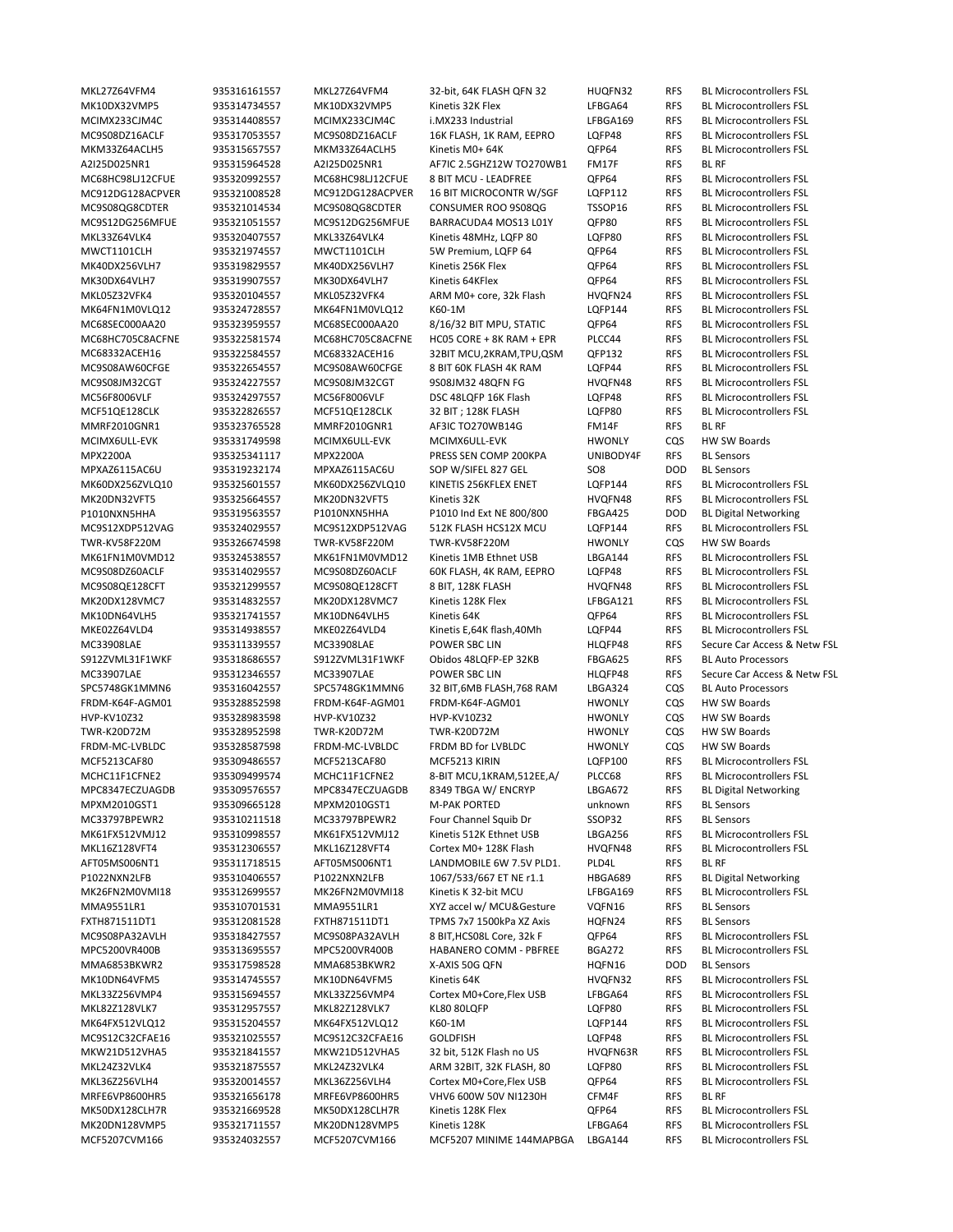MK60DX256VMC10 935323297557 MK60DX256VMC10 Kinetis 2.x 256K LFBGA121 RFS BL Microcontrollers FSL MK50DX256CLK10 935323311557 MK50DX256CLK10 Kinetis 256K Flex LQFP80 RFS BL Microcontrollers FSL MKL16Z128VFM4 935323334557 MKL16Z128VFM4 Cortex M0+ 128K Flash HVQFN32 RFS BL Microcontrollers FSL MK60DN512VLL10 935323339557 MK60DN512VLL10 Kinetis 512K enet LQFP100 RFS BL Microcontrollers FSL MPX2202GP 935324138117 MPX2202GP UNIBODY COMPENSATED SENSOR4F RFS BL Sensors MPC561MVR56 935322746557 MPC561MVR56 MPC561 SILVEROAK BGA388 RFS BL Auto Processors MCIMX6QP6AVT1AA 935318871557 MCIMX6QP6AVT1AA i.MX 6QP Rev 1.0 FBGA624 RFS BL Microcontrollers FSL MK10DN512VLQ10 935324542557 MK10DN512VLQ10 Kinetis 512K LQFP144 RFS BL Microcontrollers FSL MK61FX512VMD12 935324536557 MK61FX512VMD12 Kinetis 512K with DryIce LBGA144 RFS BL Microcontrollers FSL MCHC11F1CFNE3 935319098574 MCHC11F1CFNE3 8‐BIT MCU,1KRAM,512EE,A/ PLCC68 RFS BL Microcontrollers FSL MC9S08FL8CBM 935322922174 MC9S08FL8CBM S08 8K FLASH FL8 SDIP32 RFS BL Microcontrollers FSL MK21FN1M0AVMC12 935323739557 MK21FN1M0AVMC12 K20 1MB 120Mhz LFBGA121 RFS BL Microcontrollers FSL MKL17Z32VLH4 935323759557 MKL17Z32VLH4 32‐bit, 32K FLASH QFP64 RFS BL Microcontrollers FSL MK51DX256ZCMC10 935324654557 MK51DX256ZCMC10 KINETIS 256K SLCD LFBGA121 RFS BL Microcontrollers FSL MK22FX512AVMC12 935325988557 MK22FX512AVMC12 K20 1MB 120Mhz LFBGA121 RFS BL Microcontrollers FSL DSPB56725AF 935325378557 DSPB56725AF DSP56724 LQFP80 RFS BL Microcontrollers FSL MMG3006NT1 935325421118 MMG3006NT1 33DBM GPA QFN4X4‐16 HVQFN16 RFS BL RF MCIMX280DVM4B 935325577557 MCIMX280DVM4B Catskills Rev1.2 LFBGA289 RFS BL Microcontrollers FSL MMH3111NT1 935324245147 MMH3111NT1 22DBM 12DB GPA SOT‐89 SIL3 DOD BL RF MK21FN1M0VMD12 935325713557 MK21FN1M0VMD12 K20 1MB 120 Mhz LBGA144 RFS BL Microcontrollers FSL<br>MC34901WEF 935318089574 MC34901WEF CANHS CANHS SO8 RFS Secure Car Access & Ne MCF5206EAB54 935324031557 MCF5206EAB54 MCF5206E V2CORE 8KSRAM QFP160 RFS BL Microcontrollers FSL MC9S08SH32CWL 935315663574 MC9S08SH32CWL S08 32K FLASH SO28 RFS BL Microcontrollers FSL MRFE6VP61K25NR6 935316053528 MRFE6VP61K25NR6 600MHz 1.25W OM1230‐4L FM4F RFS BL RF MK20DN64VFT5 935311045557 MK20DN64VFT5 Kinetis 64K HVQFN48 RFS BL Microcontrollers FSL MPC860ENVR50D4 935316775557 MPC860ENVR50D4 POWER QUICC BGA357 RFS BL Digital Networking MPXM2202A 935316819174 MPXM2202A M‐PAK unknown RFS BL Sensors MC9S08EL32CTL 935321321574 MC9S08EL32CTL S08‐32K FLASH, EE, SLIC TSSOP28 RFS BL Microcontrollers FSL MKL15Z64VLH4 935320012557 MKL15Z64VLH4 ARM 32BIT, 64K FLASH, QFP64 RFS BL Microcontrollers FSL MC9S08QE4CLC 935317002557 MC9S08QE4CLC 4KB FLASH; 512 RAM LQFP32 RFS BL Microcontrollers FSL MK10DN128VFT5 935317632557 MK10DN128VFT5 Kinetis 128K HVQFN48 RFS BL Microcontrollers FSL MCIMX6X1CVK08AB 935316106557 MCIMX6X1CVK08AB i.MX6SX LFBGA400 RFS BL Microcontrollers FSL P2020NXN2KHC 935310694557 P2020NXN2KHC P2020 ET 1000/800 R2.1 HBGA689 RFS BL Digital Networking<br>P3041NXN7PNC 935325796557 P3041NXN7PNC P3041-1500MHZ XT r2.0 BGA1295 RFS BL Digital Networking P3041NXN7PNC 935325796557 P3041NXN7PNC P3041-1500MHZ XT r2.0 BGA1295 RFS P2020NSE2MHC 935319689557 P2020NSE2MHC P2020E ST 1200/800 R2.1 HBGA689 RFS BL Digital Networking FRDM‐KL43Z 935328993598 FRDM‐KL43Z FSL FRDM PLFM KL43 MCU HWONLY CQS HW SW Boards KEA128BLDCRD 935328596598 KEA128BLDCRD KEA128 motorcntrl HWONLY CQS HW SW Boards TWR‐ELEV 935328583598 TWR‐ELEV Tower Elevator boards HWONLY CQS HW SW Boards MC10XS6325EK 934070587574 MC10XS6325EK Quad High Side Switch HSOP32 RFS BL Power MOS FSL S9S08SG4E2MTJ 935309936574 S9S08SG4E2MTJ 9S08 UC W/ 4K 0.25UM SGF TSSOP20 RFS BL Auto Processors MC9S12DJ64CFUE 935309438557 MC9S12DJ64CFUE 64K FLASH HCS12 MCU QFP80 RFS BL Microcontrollers FSL MCF5281CVM80 935309494557 MCF5281CVM80 MCF5281 V2CORE 256KFLASH LBGA256 RFS BL Microcontrollers FSL CWA‐PRO‐FL 939100003393 CWA‐PRO‐FL CW PRO SUITE; ANNL SUB, SUBSCRLIC CQS BL Microcontrollers FSL MKL04Z8VLC4 935312403557 MKL04Z8VLC4 ARM M0+ core,8k Flash LQFP32 RFS BL Microcontrollers FSL MC56F82746VLF 935311192557 MC56F82746VLF 32bit core,64kB Flash LQFP48 RFS BL Microcontrollers FSL<br>MC33972ATEWR2 935310479518 MC33972ATEWR2 MULT SW DET SUP-WKUP SSOP32 RFS BL Sensors 935310479518 MC33972ATEWR2 MULT SW DET SUP-WKUP SSOP32 RFS BL Sensors MK22FX512AVLH12 935312548557 MK22FX512AVLH12 K20 1MB 120Mhz QFP64 RFS BL Microcontrollers FSL MMA8652FCR1 935310642115 MMA8652FCR1 3‐axis 2g/4g/8g 12 bit VSON10 RFS BL Sensors S9KEAZ128AMLK 935311898557 S9KEAZ128AMLK KINETIS E SERIES 128K FL LQFP80 RFS BL Auto Processors MC32PF3000A1EP 935312031557 MC32PF3000A1EP Power Management IC HVQFN48 RFS BL Sensors MK21FX512VMD12 935317717557 MK21FX512VMD12 K20 1MB 120 Mhz LBGA144 RFS BL Microcontrollers FSL MC33SB0401ES 935318481557 MC33SB0401ES BM14‐1W HVQFN48 RFS BL Sensors MPXV5004GC6U 935313726174 MPXV5004GC6U INTEGRATED PRESSURE SENS SO8 RFS BL Sensors MK64FN1M0VDC12 935318682557 MK64FN1M0VDC12 K60‐1M XFBGA121 RFS BL Microcontrollers FSL MMA3202KEG 935317265574 MMA3202KEG SMT LN XY SOIC‐20 SO20 RFS BL Sensors MCF51AC256ACLKE 935316506557 MCF51AC256ACLKE 256K FLASH, 32K RAM, CAN LQFP80 RFS BL Microcontrollers FSL MCIMX6X4EVM10AB 935318213557 MCIMX6X4EVM10AB I.MX6SX LFBGA529 RFS BL Microcontrollers FSL MC812A4CPVE8 935316635557 MC812A4CPVE8 16BITMCU,1KRAM,4K EEPROM LQFP112 RFS BL Microcontrollers FSL 935317625557 MK60FN1M0VMD12 Kinetis 1MB Ethnet USB LBGA144 RFS BL Microcontrollers FSL MK10DX32VLH5 935317634557 MK10DX32VLH5 Kinetis 32K Flex QFP64 RFS BL Microcontrollers FSL MC9S08QD2VSC 935314183574 MC9S08QD2VSC 9S08QD4 SERIES SO8 RFS BL Microcontrollers FSL S9S12ZVL32F0MLC 935316209557 S9S12ZVL32F0MLC S12Z CPU. 32K flash LQFP32 RFS BL Auto Processors MK20FN1M0VMD12 935314737557 MK20FN1M0VMD12 Kinetis 1MB USB LBGA144 RFS BL Microcontrollers FSL AFT09MS031NR1 935314747528 AFT09MS031NR1 MV9 800MHz 13.6V TO270‐2 FM2F RFS BL RF MCIMX6QP7CVT8AA 935312744557 MCIMX6QP7CVT8AA i.MX 6QP Rev 1.0 FBGA624 RFS BL Microcontrollers FSL MCIMX6X3CVN08AB 935315797557 MCIMX6X3CVN08AB I.MX6SX LFBGA400 RFS BL Microcontrollers FSL MKL17Z64VLH4 935315255557 MKL17Z64VLH4 32‐bit, 64K FLASH QFP64 RFS BL Microcontrollers FSL MKE04Z64VLK4 935315282557 MKE04Z64VLK4 Kinetis MT64 LQFP80 RFS BL Microcontrollers FSL<br>MK22DN512VLH5 935321793557 MK22DN512VLH5 ARM+512Kb+USB QFP64 RFS BL Microcontrollers FSL MK22DN512VLH5 935321793557 MK22DN512VLH5 ARM+512Kb +USB QFP64 RFS BL Microcontrollers FSL MC56F84769VLL 935319889557 MC56F84769VLL 32bit,128k Flash,2kB Fle LQFP100 RFS BL Microcontrollers FSL MK10DN32VMP5 935319901557 MK10DN32VMP5 Kinetis 32K LFBGA64 RFS BL Microcontrollers FSL MK20DX32VFM5 935319913557 MK20DX32VFM5 Kinetis 32K Flex HVQFN32 RFS BL Microcontrollers FSL MCF51CN128CLK 935321387557 MCF51CN128CLK LASKO 80LQFP LQFP80 RFS BL Microcontrollers FSL

RFS Secure Car Access & Netw FSL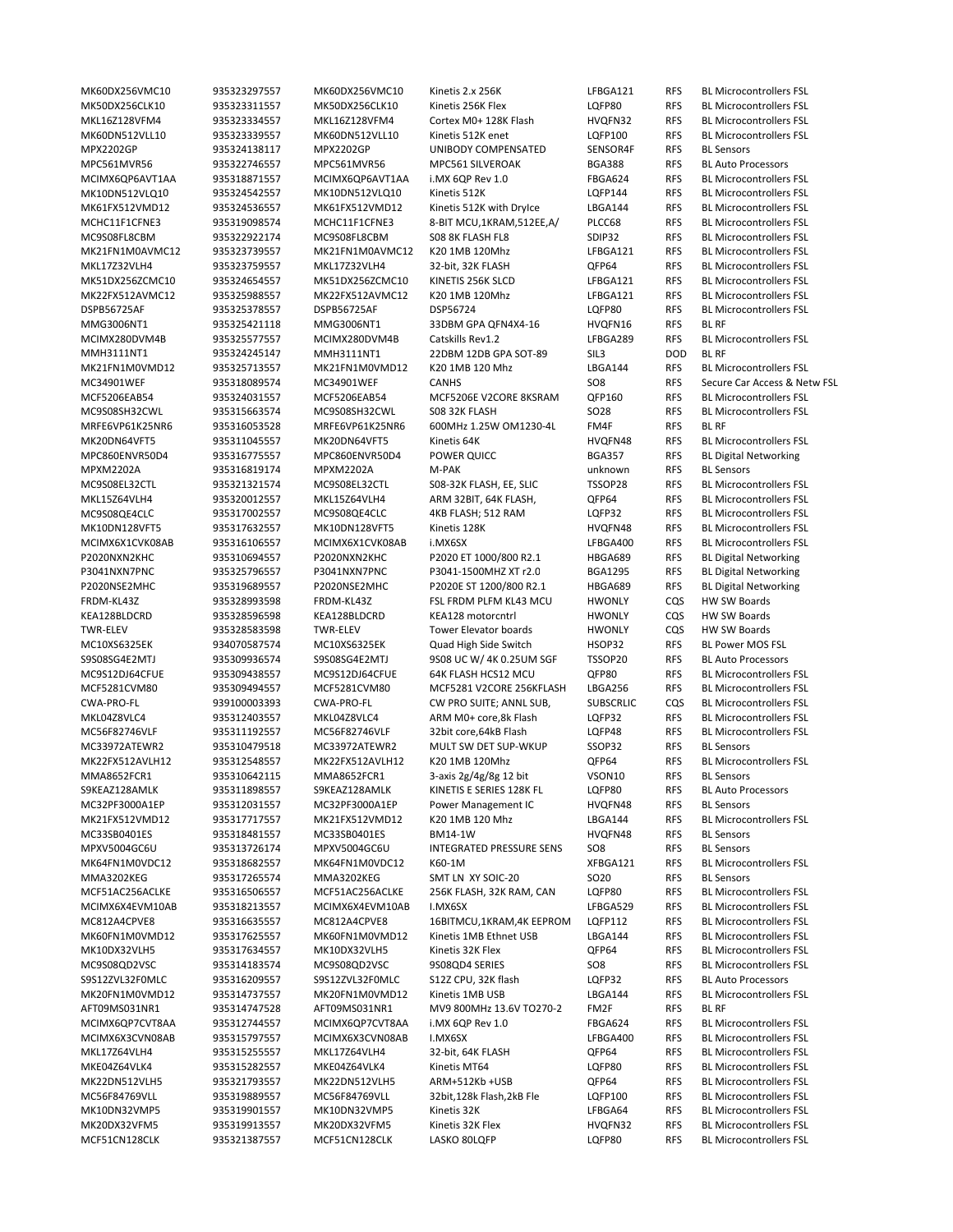S9KEAZN64AMLC 935322166557 S9KEAZN64AMLC KINETIS E SERIES 64K FLA LQFP32 RFS BL Auto Processors MPC8308CVMAGDA 935323242557 MPC8308CVMAGDA E300 MP EXT TMP 400 LFBGA473 RFS BL Digital Networking MPXV5050DP 935324143117 MPXV5050DP SOP DUAL PORT SO8 RFS BL Sensors MMRF1015NR1 935323518528 MMRF1015NR1 HV6 900MHZ 10W TO270‐2N FM2F RFS BL RF MPC8248VRMIBA 935325265557 MPC8248VRMIBA PQ27E A W/ TALITOS BGA516 RFS BL Digital Networking MPC8313ECVRAFFC 935323021557 MPC8313ECVRAFFC 8313 REV2.2 W/ENC EXT HBGA516 RFS BL Digital Networking LS1088A‐RDB 935328134598 LS1088A‐RDB X‐LS1088A‐RDB HWONLY CQS HW SW Boards MPC8308CVMAGD 935324467557 MPC8308CVMAGD E300 MP EXT TMP 400 LFBGA473 DOD BL Digital Networking AFT27S006NT1 935323362515 AFT27S006NT1 AF7 2.7GHz 6W PLD1.5W PLD4L RFS BL RF MPXH6250A6U 935321197174 MPXH6250A6U SSOP INTEGRATED SO8 RFS BL Sensors MPC885CZP133 935309619557 MPC885CZP133 PQ I HIP6W DUET BGA357 RFS BL Digital Networking MPXV5050GC6U 935309648174 MPXV5050GC6U SOP SMT W/PORT SO8 RFS BL Sensors MC22XS4200BEK 934070635574 MC22XS4200BEK 24V 22MOHM DUAL HI SIDE HSOP32 RFS BL Power MOS FSL MPC852TCVR66A 935316761557 MPC852TCVR66A POWER QUICC II HIP6W BGA256 RFS BL Digital Networking<br>P2020NXE2MHC 935315102557 P2020NXE2MHC P2020E 1200/800ETWE r2.1 HBGA689 RFS BL Digital Networking P2020NXE2MHC 935315102557 P2020NXE2MHC P2020E 1200/800ETWE r2.1 HBGA689 RFS MC34SB0800AER2 935318335528 MC34SB0800AER2 VAPS 8 VALVES HLQFP64 RFS BL Sensors SPC5777CK3MMO3 935318909557 SPC5777CK3MMO3 Power Arch cores, 8MB Fl BGA516 RFS BL Auto Processors FRDM‐KV10Z 935326625598 FRDM‐KV10Z FRDM BD for the KV10 HWONLY CQS HW SW Boards MP3V5004GP 935309544117 MP3V5004GP SOP W/TOP PORT 3V SO8 RFS BL Sensors FXOS8700CQR1 935311011547 FXOS8700CQR1 3‐Axis Mag 3‐Axis Accel TQFN16 RFS BL Sensors MRF1535FNT1 935310275528 MRF1535FNT1 RF LDMOS FET TO‐272N FM6F RFS BL RF T4160NXE7PQB 935311662557 T4160NXE7PQB T4160 R2 XT WE 1500 BGA1932 RFS BL Digital Networking MC33931VW 935309953574 MC33931VW 5A H-BRIDGE HSOP44 RFS BL Sensors MMPF0200NPAEP 935311454557 MMPF0200NPAEP PFUZE200 HVQFN56 RFS BL Sensors MMPF0200F3AEP 935312083557 MMPF0200F3AEP PFUZE200 HVQFN56 RFS BL Sensors MC33879APEKR2 935317184518 MC33879APEKR2 CONFIG OCTAL SERIAL SW HSOP32 RFS BL Sensors MPX2102ASX 935316711117 MPX2102ASX UNIBODY COMPENSATED SENSOR4F RFS BL Sensors MRFE6VP61K25HR5 935314411178 MRFE6VP61K25HR5 VHV6 1.25KW ISM NI1230H CFM4F RFS BL RF MM9Z1J638BM2EP 935315214557 MM9Z1J638BM2EP Precision Battery Sensor HVQFN48 RFS BL Sensors MC68EN360AI25VL 935320982557 MC68EN360AI25VL QUICC, ETHRN QFP240 RFS BL Digital Networking

MKL25Z32VLH4 935320015557 MKL25Z32VLH4 32 BIT, 32K FLASH QFP64 RFS BL Microcontrollers FSL MKE04Z128VLH4 935320756557 MKE04Z128VLH4 Kinetis MT128 QFP64 RFS BL Microcontrollers FSL MKE04Z128VQH4 935324775557 MKE04Z128VQH4 Kinetis MT128 QFP64 RFS BL Microcontrollers FSL MC9S12D64CPVE 935323998557 MC9S12D64CPVE 64K FLASH HCS12 MCU LQFP112 RFS BL Microcontrollers FSL MK40DX128VLL7 935323286557 MK40DX128VLL7 Kinetis 128K Flex LQFP100 RFS BL Microcontrollers FSL MK20DX256VLK10 935324541557 MK20DX256VLK10 KINETIS 256K Flex USB LQFP80 RFS BL Microcontrollers FSL MKL14Z64VLH4 935324634557 MKL14Z64VLH4 ARM 32BIT, 64K FLASH, 64 QFP64 RFS BL Microcontrollers FSL MC56F8037VLHR 935323055528 MC56F8037VLHR 16 BIT DSPHC QFP64 RFS BL Microcontrollers FSL MC9S12C32VFUE16 935325184557 MC9S12C32VFUE16 GOLDFISH QFP80 RFS BL Microcontrollers FSL MC9S08GT60ACFBER 935325219528 MC9S08GT60ACFBER 8 BIT 60K FLASH 4K RAM QFP44 RFS BL Microcontrollers FSL MC68040RC33A 935323977157 MC68040RC33A 32BIT W/ CACHE, MMU, FPU PGA179 DOD BL Microcontrollers FSL MC9S08AC128CLKE 935322839557 MC9S08AC128CLKE 128K FLASH, 8K RAM LQFP80 RFS BL Microcontrollers FSL MC9S08QE8CLC 935319077557 MC9S08QE8CLC 8 BIT. 8K FLASH LQFP32 RFS BL Microcontrollers FSL MCIMX280CVM4B 935323113557 MCIMX280CVM4B Catskills Rev1.2 LFBGA289 RFS BL Microcontrollers FSL<br>MK65FN2M0VMI18 935316011557 MK65FN2M0VMI18 Kinetis K 32-bit MCU LFBGA169 RFS BL Microcontrollers FSL RFS BL Microcontrollers FSL MK20DX64VMP5 935319904557 MK20DX64VMP5 Kinetis 64K Flex LFBGA64 RFS BL Microcontrollers FSL MKV31F512VLL12 935320286557 MKV31F512VLL12 32Bit MCU 512KB Flash LQFP100 RFS BL Microcontrollers FSL MC9RS08KA2CSCR 935309474518 MC9RS08KA2CSCR 2K FLASH W/ ACMP 62 RAM SO8 RFS BL Microcontrollers FSL MK22FX512AVMD12 935323801557 MK22FX512AVMD12 K20 1MB 120Mhz LBGA144 RFS BL Microcontrollers FSL MC9S08JM16CGT 935309853557 MC9S08JM16CGT 8BIT, 16K FLASH.1024 HVQFN48 RFS BL Microcontrollers FSL MC908LJ24CFUE 935309418557 MC908LJ24CFUE 8 BIT MCU ‐ LEADFREE QFP64 RFS BL Microcontrollers FSL MC9S12DJ64VFUE 935309439557 MC9S12DJ64VFUE 64K FLASH HCS12 MCU QFP80 RFS BL Microcontrollers FSL MC9S12XDT256CAL 935309481557 MC9S12XDT256CAL 9S12XDT256TSMC3 GENERAL LQFP112 RFS BL Microcontrollers FSL CRTOUCHB10VFM 935310978557 CRTOUCHB10VFM SDA HVQFN32 RFS BL Microcontrollers FSL MKE06Z64VLD4 935311823557 MKE06Z64VLD4 Kinetis MT64 LQFP44 RFS BL Microcontrollers FSL MCIMX6S6AVM08AC 935311372557 MCIMX6S6AVM08AC i.MX6 Solo LFBGA624 RFS BL Microcontrollers FSL MC9S08DZ16AMLF 935310017557 MC9S08DZ16AMLF 16K FLASH, 1K RAM, EEPRO LQFP48 RFS BL Microcontrollers FSL MKL04Z16VFM4 935312059557 MKL04Z16VFM4 ARM M0+ core, 16k Flash HVQFN32 RFS BL Microcontrollers FSL MK30DX256VLL7 935310895557 MK30DX256VLL7 Kinetis 256K SLCD LQFP100 RFS BL Microcontrollers FSL MKL03Z16VFG4 935317978557 MKL03Z16VFG4 16QFN 16K FLASH HUQFN16 RFS BL Microcontrollers FSL MC68332ACEH20 935316563557 MC68332ACEH20 32BIT MCU,2KRAM,TPU,QSM QFP132 RFS BL Microcontrollers FSL MK11DN512AVMC5 935318159557 MK11DN512AVMC5 ARM+512Kb +DryIce LFBGA121 RFS BL Microcontrollers FSL MC56F8346VFVE 935313459557 MC56F8346VFVE 16 BIT HYBRID CONTROLLER LQFP144 RFS BL Microcontrollers FSL 935317669557 MK20DN512VMD10 Kinetis 512K LBGA144 RFS BL Microcontrollers FSL MC33742PEGR2 935316178518 MC33742PEGR2 SBC‐E‐HS‐CAN SO28 RFS Secure Car Access & Netw FSL MK20DX64VLK7 935314758557 MK20DX64VLK7 Kinetis 64K Flex LQFP80 RFS BL Microcontrollers FSL MK30DX256VLQ10 935314794557 MK30DX256VLQ10 KINETIS 256K Flex LQFP144 RFS BL Microcontrollers FSL MC9S08QE32CLC 935316984557 MC9S08QE32CLC 9S08QE32‐C&I‐32LQFP LQFP32 RFS BL Microcontrollers FSL MC9S08SH8CTGR 935316989534 MC9S08SH8CTGR 9S08 UC W/ 8K 0.25UM SGF TSSOP16 RFS BL Microcontrollers FSL MC33662LEF 935314388574 MC33662LEF LINcell SO8 RFS Secure Car Access & Netw FSL MK12DX256VLK5 935314825557 MK12DX256VLK5 ARM+256Kb LQFP80 RFS BL Microcontrollers FSL MKE06Z64VLK4 935315509557 MKE06Z64VLK4 Kinetis MT64 LQFP80 RFS BL Microcontrollers FSL MK20DN512VLK10 935313065557 MK20DN512VLK10 Kinetis 512K USB LQFP80 RFS BL Microcontrollers FSL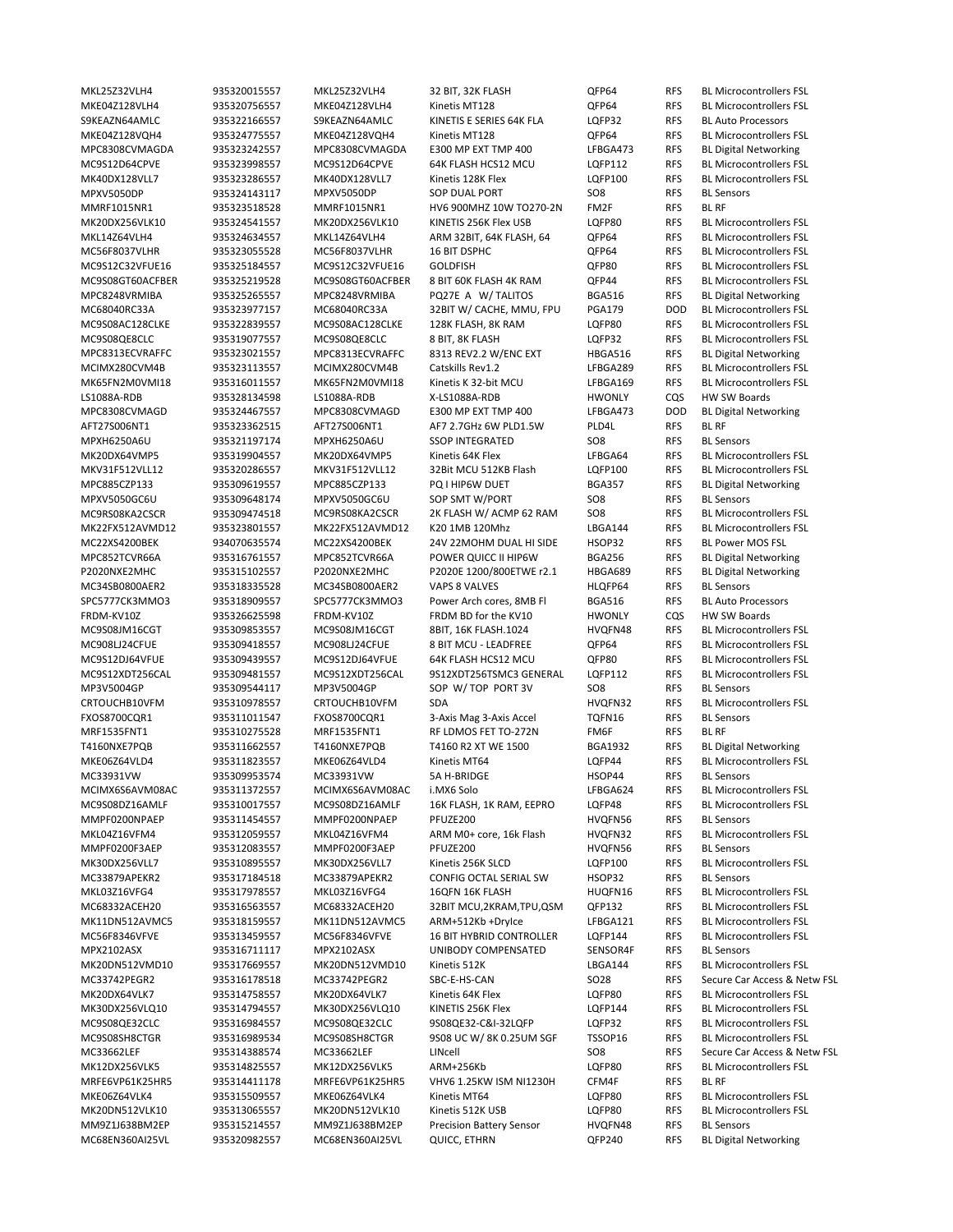MM9Z1I638BM2EP 935321951557 MM9Z1I638BM2EP Precision Battery Sensor HVQFN48 RFS BL Sensors P1020NXE2HFB 935321507557 P1020NXE2HFB 800/400/667 ET WE r1.1 HBGA689 RFS BL Digital Networking SPC5743RK1MLQ5 935324937557 SPC5743RK1MLQ5 32 BIT, 2M FLASH,200MHz LQFP144 RFS BL Auto Processors MPC855TVR66D4 935322728557 MPC855TVR66D4 POWER QUICC ‐ NO LEAD BGA357 RFS BL Digital Networking MPX5700D 935322758117 MPX5700D PRES SEN INTEG 700KPA SIL6 RFS BL Sensors XC56309VF100A 935322816557 XC56309VF100A 24‐BIT DSP LBGA196 DOD BL Digital Networking MMRF1304NR1 935318138528 MMRF1304NR1 VHV6E 25W50V TO270‐2 FM2F RFS BL RF MCIMX6Q‐SDB 935326424598 MCIMX6Q‐SDB MCIMX6Q‐SDB HWONLY CQS HW SW Boards BRKTSTBC-A8471 935327219598 BRKTSTBC-A8471 BRKTSTBC-A8471 HWONLY CQS HW SW Boards MC34671AEPR2 935320968147 MC34671AEPR2 SINGLE CELL BATTERY CHG HUSON8 RFS BL Sensors MPC8315CVRAGDA 935325395557 MPC8315CVRAGDA 8315 NO‐PB NON‐ENCRYPT HBGA620 RFS BL Digital Networking MMG3012NT1 935313509147 MMG3012NT1 18DBM 20DBGAIN GPA SOT89 SIL3 RFS BL RF MMA8451QT 935322975157 MMA8451QT low g 3‐Axis 14bt ex vlt VQFN16 RFS BL Sensors MPC870CVR133 935309613557 MPC870CVR133 PQ I HIP6W DUET BGA256 RFS BL Digital Networking MMA2301KEG 935310233574 MMA2301KEG X-AXIS 200G NOMINAL SO16 RFS BL Sensors<br>MMA1220KEGR2 935310246518 MMA1220KEGR2 LOW G Z-AXIS SO16 RFS BL Sensors MMA1220KEGR2 935310246518 MMA1220KEGR2 LOW G Z-AXIS SO16 RFS BL Sensors MPC8313CVRAFFC 935310344557 MPC8313CVRAFFC 8313 REV2.2 NO ENC EXT HBGA516 RFS BL Digital Networking MC34708VM 935310717557 MC34708VM PMIC 5S 6LDO BST 10BtADC LFBGA206 RFS BL Sensors MMPF0100F6AZES 935312026557 MMPF0100F6AZES PFUZE100 HVQFN56 RFS BL Sensors MC34PF3000A1EP 935318395557 MC34PF3000A1EP Power Management IC HVQFN48 RFS BL Sensors MPXH6300A6U 935316837174 MPXH6300A6U SSOP INTEGRATED SO8 RFS BL Sensors MPC885CVR133 935313704557 MPC885CVR133 PQ I HIP6W DUET BGA357 RFS BL Digital Networking MPXV5004GP 935313727117 MPXV5004GP SOP TOP PORT SO8 RFS BL Sensors S9S12VR32F0MLC 935315345557 S9S12VR32F0MLC 32K FLASH 2K RAM 128B EE LQFP32 RFS BL Auto Processors MPC860PZQ80D4 935321165557 MPC860PZQ80D4 POWER QUICC BGA357 RFS BL Digital Networking MPX2102DP 935324065117 MPX2102DP UNIBODY COMPENSATED SENSOR4F RFS BL Sensors MPC860SRVR50D4 935324118557 MPC860SRVR50D4 POWER QUICC BGA357 RFS BL Digital Networking

MC9S12DJ128CFUE 935321052557 MC9S12DJ128CFUE 128K FLASH HCS12 MCU QFP80 RFS BL Microcontrollers FSL MK40DX256VMD10 935319899557 MK40DX256VMD10 KINETIS 256KFLEX USB LCD LBGA144 RFS BL Microcontrollers FSL MC33661PEF 935321444574 MC33661PEF ENHANCED LIN INTERFACE SO8 RFS Secure Car Access & Netw FSL MC9RS08KA4CWG 935319033574 MC9RS08KA4CWG 9RS08KA8 16SOIC SO16 RFS BL Microcontrollers FSL MC9S12XDT512MAA 935319111557 MC9S12XDT512MAA 9S12XDT512 TSMC3 GENERAL QFP80 RFS BL Microcontrollers FSL MC9S08PT60VLC 935324563557 MC9S08PT60VLC 8BIT,HCS08LCore,60k Flas LQFP32 RFS BL Microcontrollers FSL MCIMX353CJQ5C 935325487557 MCIMX353CJQ5C RINGO MX35 TO2.1 LFBGA400 RFS BL Microcontrollers FSL MCIMX6X3CVO08AB 935318479557 MCIMX6X3CVO08AB i.MX6SX LFBGA400 RFS BL Microcontrollers FSL MC9S12GC32CFAE 935324091557 MC9S12GC32CFAE GOLDFISH LOFP48 RFS BL Microcontrollers FSL MKW30Z160VHM4 935312095557 MKW30Z160VHM4 BLE only VQFN41R RFS BL Microcontrollers FSL MK11DN512VMC5 935311134557 MK11DN512VMC5 ARM+512Kb+DryIce LFBGA121 RFS BL Microcontrollers FSL<br>MCHC908QT1CDWE 935316611574 MCHC908QT1CDWE 1.5KFLASHW/OADC 508 RFS BL Microcontrollers FSL RFS BL Microcontrollers FSL MC56F82743VLC 935311194557 MC56F82743VLC 32bit core,64kB Flash LQFP32 RFS BL Microcontrollers FSL MKE06Z128VLD4 935314881557 MKE06Z128VLD4 Kinetis MT128 LQFP44 RFS BL Microcontrollers FSL MC33907NAE 935312441557 MC33907NAE POWER SBC LIN HLQFP48 RFS Secure Car Access & Netw FSL CWA‐BASIC‐NL 939100002861 CWA‐BASIC‐NL CW BASIC SUITE; ANNL SUB SUBSCRLIC CQS BL Microcontrollers FSL MPC555LFAVR40 935309597557 MPC555LFAVR40 MPC555 448K FLASH BGA272 RFS BL Microcontrollers FSL MKL16Z256VMP4 935312291557 MKL16Z256VMP4 Cortex M0+Core,Flex USB LFBGA64 RFS BL Microcontrollers FSL MCIMX253CJM4A 935310306557 MCIMX253CJM4A iMX25 1.2 Indust LFBGA400 RFS BL Microcontrollers FSL MKL15Z128VFM4 935312681557 MKL15Z128VFM4 32 bit ,128k Flash HVQFN32 RFS BL Microcontrollers FSL MC56F8256VLF 935310528557 MC56F8256VLF DSC 48 LQFP 64K FLASH LQFP48 RFS BL Microcontrollers FSL MK22FN512VLL12 935312058557 MK22FN512VLL12 32bit MCU 512KB Flash LQFP100 RFS BL Microcontrollers FSL MK21DX128AVLK5 935312075557 MK21DX128AVLK5 ARM+128Kb +USB +DryIce LQFP80 RFS BL Microcontrollers FSL MK80FN256VDC15 935318696557 MK80FN256VDC15 K80‐256 XFBGA121 RFS BL Microcontrollers FSL MCIMX6Q6AVT10AC 935316342557 MCIMX6Q6AVT10AC i.MX6Q FBGA624 RFS BL Microcontrollers FSL MKV58F1M0VLL24 935316425557 MKV58F1M0VLL24 32‐bit MCU, ARM Cortex LQFP100 RFS BL Microcontrollers FSL MK21DX256AVMC5 935318123557 MK21DX256AVMC5 ARM+256Kb +USB +DryIce LFBGA121 RFS BL Microcontrollers FSL MC56F8345MFGE 935316573557 MC56F8345MFGE 16 BIT HYBRID CONTROLLER LQFP128 RFS BL Microcontrollers FSL MC56F8323MFBE 935313457557 MC56F8323MFBE 16 BIT HYBRID CONTROLLER QFP64 RFS BL Microcontrollers FSL MK60FX512VLQ12 935317615557 MK60FX512VLQ12 Kinetis 512K Ethnet USB LQFP144 RFS BL Microcontrollers FSL MC9S08QE16CLC 935316983557 MC9S08QE16CLC 9S08QE16 C&I-32LQFP LQFP32 RFS BL Microcontrollers FSL MCIMX6X3EVK10AB 935315799557 MCIMX6X3EVK10AB i.MX6SX LFBGA400 RFS BL Microcontrollers FSL MCIMX6D6AVT10AD 935315187557 MCIMX6D6AVT10AD i.MX6D FBGA624 RFS BL Microcontrollers FSL MC68711E20CFNE2 935320996574 MC68711E20CFNE2 8BIT, 20K EPROM, 768RAM PLCC52 RFS BL Microcontrollers FSL MC68HC908QT1CPE 935320995174 MC68HC908QT1CPE 1.5K FLASH W/O ADC DIP8 RFS BL Microcontrollers FSL MCF5280CVM66 935321089557 MCF5280CVM66 MCF5280 V2CORE NOFLASH LBGA256 RFS BL Microcontrollers FSL MKL14Z32VFT4 935321888557 MKL14Z32VFT4 ARM 32BIT, 32K FLASH, 48 HVQFN48 RFS BL Microcontrollers FSL MK22FN512VDC12 935321978557 MK22FN512VDC12 Senna K20 512R XFBGA121 RFS BL Microcontrollers FSL MCF51QE32CLH 935321265557 MCF51QE32CLH 32 BIT ‐ 32K FLASH QFP64 RFS BL Microcontrollers FSL MC9S08SE4CTG 935319882574 MC9S08SE4CTG LOW COST 8 BIT 5V MCU TSSOP16 RFS BL Microcontrollers FSL MK51DN512CMD10 935319957557 MK51DN512CMD10 Kinetis 512K LBGA144 RFS BL Microcontrollers FSL MKL26Z32VLH4 935320201557 MKL26Z32VLH4 Cortex M0+ 32 Mhz 64K QFP64 RFS BL Microcontrollers FSL MK66FN2M0VLQ18 935322446557 MK66FN2M0VLQ18 Kinetis K 32-bit MCU LQFP144 RFS BL Microcontrollers FSL MC68HC16Z1VEH16 935322579557 MC68HC16Z1VEH16 16 BIT MCU, 1K RAM QFP132 RFS BL Microcontrollers FSL MK10DX128VLF5 935323268557 MK10DX128VLF5 Kinetis 128K Flex LQFP48 RFS BL Microcontrollers FSL MC9S12C32CFAE25 935322635557 MC9S12C32CFAE25 GOLDFISH LQFP48 RFS BL Microcontrollers FSL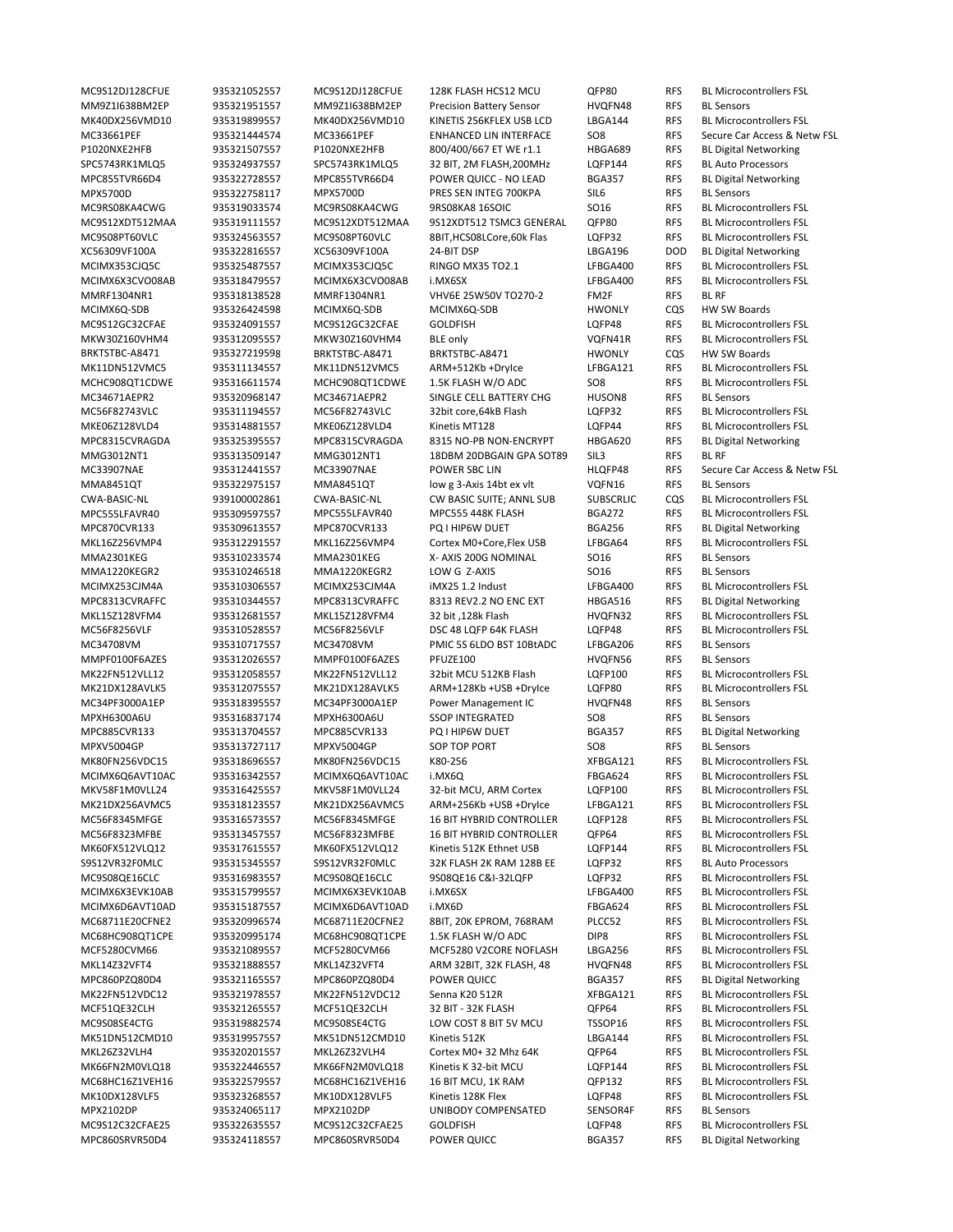MPXC2011DT1 935324144128 MPXC2011DT1 CHIP PAK 1/3 GEL FILL SIL4 RFS BL Sensors MPXV5050GP 935322778117 MPXV5050GP SOP TOP PORT SO8 RFS BL Sensors MPX2200D 935322773117 MPX2200D PRESS SEN COMP 200KPA UNIBODY4F RFS BL Sensors MPVZ5004GW7U 935319222174 MPVZ5004GW7U SOP DIP SIFEL W/M PRT SO8 RFS BL Sensors MPXHZ6250AC6T1 935319252128 MPXHZ6250AC6T1 SSOP INTEG W/PORT/SIFEL SO8 RFS BL Sensors MW6S010NR1 935319268528 MW6S010NR1 HV6 900MHZ 10W TO270‐2N FM2F RFS BL RF MW7IC2725NBR1 935313975528 MW7IC2725NBR1 HV7 2700MHZ 4W TO272WB16 FM16F DOD BL RF MPXV7007GP 935325246117 MPXV7007GP SOP TOPSIDED PORT SO8 RFS BL Sensors MMA7455LT 935325426808 MMA7455LT 3‐AXIS DIGITAL 2,4,8G TSON14 DOD BL Sensors MC34PF3000A2EP 935312304557 MC34PF3000A2EP Power Management IC HVQFN48 RFS BL Sensors MC13892CJVL 935317536557 MC13892CJVL 5/28V BCK/BST PMUIC LFBGA186 RFS BL Sensors HVP‐KV11Z75M 935327939598 HVP‐KV11Z75M HVP‐KV11Z75M HWONLY CQS HW SW Boards RD‐KL25‐AGMP01 935328005598 RD‐KL25‐AGMP01 RD‐KL25‐AGMP01 HWONLY CQS HW SW Boards EVBCRTOUCH 935328337598 EVBCRTOUCH DevCRTouch Play Sol HWONLY CQS HW SW Boards MPX5010GP 935309638117 MPX5010GP PRES SEN INTEG 10KPA SENSOR6F RFS BL Sensors FRDMSTBC‐P3115 935329163598 FRDMSTBC‐P3115 FRDMSTBC‐P3115 HWONLY CQS HW SW Boards FXLC95000CLR1 935311359515 FXLC95000CLR1 3‐axis, Coldfire v1 core TQFN24 RFS BL Sensors MC9S12XEQ512CAA 935310012557 MC9S12XEQ512CAA 16BIT,512K FLASH 80QFP QFP80 RFS BL Auto Processors S9S08SC4E0MTG 935310062574 S9S08SC4E0MTG 8BIT 4K FLASH, 256 RAM TSSOP16 RFS BL Auto Processors MPX53DP 935316817117 MPX53DP UNCOMPENSATED SENSOR4F RFS BL Sensors MPX4115AP 935313743117 MPX4115AP PRES SEN INTEG 115KPA SENSOR6F RFS BL Sensors S9S12G128F0MLL 935318114557 S9S12G128F0MLL 16BIT 128K FLASH LQFP100 RFS BL Auto Processors AFT05MS004NT1 935315307147 AFT05MS004NT1 4W 7.5V LANDMOBILESOT89A SIL3 RFS BL RF MC33932VW 935316946574 MC33932VW DUAL 5A THROTTLE CONTROL HSOP44 RFS BL Sensors MP3V5050DP 935317039117 MP3V5050DP SOP DUAL PORT 3V SO8 RFS BL Sensors MW7IC2040NBR1 935314052528 MW7IC2040NBR1 HV7 1990MHZ TO272WB16 FM16F RFS BL RF MMRF5014HR5 935320584128 MMRF5014HR5 GaN 100W 50V NI360H‐2SB CFM2F RFS BL RF MC33978AEK 935320644574 MC33978AEK Std Mono Mult Sw Det HSOP32 RFS BL Sensors A2T23H300‐24SR6 935322359128 A2T23H300‐24SR6 2.3GHZ NI1230S‐4L2L CFM6F RFS BL RF MPXM2102GS 935319286174 MPXM2102GS M‐PAK unknown RFS BL Sensors MPXV7002GC6U 935322742174 MPXV7002GC6U SOP WITH AXIAL PORT SO8 RFS BL Sensors

MC9S12E128CFUE 935322674557 MC9S12E128CFUE MORAY EEL QFP80 RFS BL Microcontrollers FSL MKL25Z32VLK4 935323406557 MKL25Z32VLK4 32 BIT 32k FLASH LQFP80 RFS BL Microcontrollers FSL MKL02Z16VFG4 935323424557 MKL02Z16VFG4 Cortex M0+8K flash HUQFN16 RFS BL Microcontrollers FSL MCF51JM128EVLK 935324236557 MCF51JM128EVLK 80CAU 128K FLASH 16K RAM LQFP80 RFS BL Microcontrollers FSL MK20DN512ZVMD10 935324492557 MK20DN512ZVMD10 Kinetis 256Kflex USB LBGA144 RFS BL Microcontrollers FSL MC908JK1ECDWE 935319045574 MC908JK1ECDWE MCU,128RAM,4K FLASH,A/D SO20 RFS BL Microcontrollers FSL MC9S12E64MFUE 935319075557 MC9S12E64MFUE MORAY EEL QFP80 RFS BL Microcontrollers FSL MK66FN2M0VMD18 935323716557 MK66FN2M0VMD18 Kinetis K 32‐bit MCU LBGA144 RFS BL Microcontrollers FSL MCIMX6X1AVO08AB 935323753557 MCIMX6X1AVO08AB I.MX6SX AUTO LFBGA400 RFS BL Microcontrollers FSL MKL26Z128VFT4 935324624557 MKL26Z128VFT4 Cortex M0+ 128K Flash HVQFN48 RFS BL Microcontrollers FSL MPC8314ECVRAGDA 935325401557 MPC8314ECVRAGDA 8314 NO‐PB ENCRYPT HBGA620 RFS BL Digital Networking MC9S08SH32CTJ 935325428574 MC9S08SH32CTJ S08 32K FLASH TSSOP20 RFS BL Microcontrollers FSL<br>1935309829557 XPC823EVR66B2 PB-FREE 823E 66MHZ BGA256 DOD BL Microcontrollers FSL XPC823EVR66B2 935309829557 XPC823EVR66B2 PB‐FREE 823E 66MHZ BGA256 DOD BL Microcontrollers FSL P1020NXN2HFB 935310441557 P1020NXN2HFB 800/400/667 ET NE r1.1 HBGA689 RFS BL Digital Networking MC9S08QG4CDNE 935316651574 MC9S08QG4CDNE CONSUMER ROO 9S08QG SO8 RFS BL Microcontrollers FSL MK22DX256VLK5 935321792557 MK22DX256VLK5 ARM+256Kb +USB LQFP80 RFS BL Microcontrollers FSL MKL04Z8VFM4 935317846557 MKL04Z8VFM4 ARM M0+ core, 8k Flash HVQFN32 RFS BL Microcontrollers FSL T1040NSN7PQB 935315562557 T1040NSN7PQB 1400/1600 ST NE WS R1.1 FBGA780 RFS BL Digital Networking MCF5329CVM240 935309626557 MCF5329CVM240 MCF5329 V3CORE LBGA256 RFS BL Microcontrollers FSL<br>MPX5010GP 935309638117 MPX5010GP PRES SEN INTEG 10KPA SENSOR6F RFS BL Sensors MKL25Z128VFM4 935311163557 MKL25Z128VFM4 32 bit ,128k Flash HVQFN32 RFS BL Microcontrollers FSL MC9S12A32CFUE 935313615557 MC9S12A32CFUE 32K FLASH HCS12 MCU QFP80 RFS BL Microcontrollers FSL MKL04Z32VFK4 935317867557 MKL04Z32VFK4 ARM M0+ core, 32k Flash HVQFN24 RFS BL Microcontrollers FSL MC56F82748VLH 935318054557 MC56F82748VLH 32bit core, 256kB Flash QFP64 RFS BL Microcontrollers FSL MK20DX128VMP5 935317593557 MK20DX128VMP5 Kinetis 128K Flex LFBGA64 RFS BL Microcontrollers FSL MK22FN1M0VLK12 935318176557 MK22FN1M0VLK12 K20 1MB LQFP80 RFS BL Microcontrollers FSL MK40DX256VLK7 935317617557 MK40DX256VLK7 Kinetis 256K USB+SLCD LQFP80 RFS BL Microcontrollers FSL MK51DX128CLH7 935317633557 MK51DX128CLH7 Kinetis 128K Flex QFP64 RFS BL Microcontrollers FSL MC9S08AW16CFGER 935313519528 MC9S08AW16CFGER 8 BIT 16K FLASH 4K RAM LQFP44 RFS BL Microcontrollers FSL MC9RS08KA1CSC 935316666574 MC9RS08KA1CSC 1K FLASH W/ ACMP 62 RAM SO8 RFS BL Microcontrollers FSL MPC8241LVR200D 935316713557 MPC8241LVR200D INTEGRATED HOST PROC BGA357 RFS BL Digital Networking MK20DX32VFT5 935314729557 MK20DX32VFT5 Kinetis 32K Flex HVQFN48 RFS BL Microcontrollers FSL MK11DN512AVLK5 935316235557 MK11DN512AVLK5 ARM+512Kb +DryIce LQFP80 RFS BL Microcontrollers FSL MC9S08QA4CDNE 935316994574 MC9S08QA4CDNE 9S08QA4 - CI SO8 RFS BL Microcontrollers FSL MCIMX6U7CVM08AC 935314935557 MCIMX6U7CVM08AC i.MX6 DualLite LFBGA624 RFS BL Microcontrollers FSL MCHC908QT4VDWE 935321078574 MCHC908QT4VDWE 4K FLASH W/ADC SO8 RFS BL Microcontrollers FSL MC56F8023VLC 935320974557 MC56F8023VLC 16 BIT DSPHC LQFP32 RFS BL Microcontrollers FSL MC9S08PA32VLD 935324751557 MC9S08PA32VLD 8BIT,HCS08LCore,32k Flas LQFP44 RFS BL Microcontrollers FSL MC12311CHN 935323222557 MC12311CHN NAVAJO IC VFLGA RFS BL Microcontrollers FSL MC68331CEH16 935322589557 MC68331CEH16 32BIT MCU,GPT,SIM,QSM QFP132 RFS BL Microcontrollers FSL MKL25Z128VLK4 935323324557 MKL25Z128VLK4 32 BIT 128k FLASH LQFP80 RFS BL Microcontrollers FSL MCHC908QY1CDWE 935319123574 MCHC908QY1CDWE 1.5K FLASH W/O ADC SO16 RFS BL Microcontrollers FSL MC9S12C128CFAE 935319148557 MC9S12C128CFAE 9S12C128 (KOI) - EPP LQFP48 RFS BL Microcontrollers FSL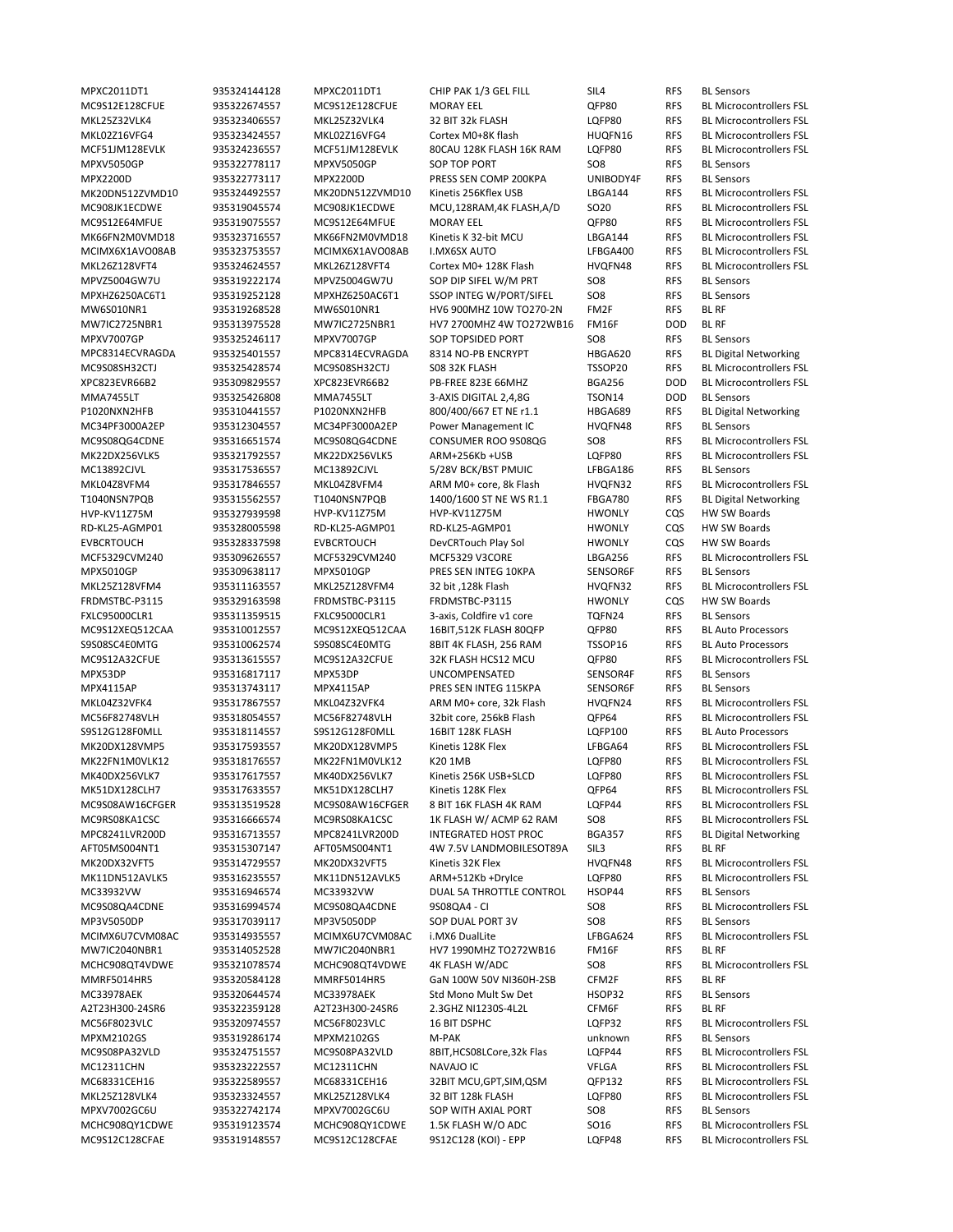MPXH6115A6T1 935319254128 MPXH6115A6T1 SSOP INTERGATED SO8 RFS BL Sensors MPXV2202DP 935322761117 MPXV2202DP SOP DUAL PORT SO8 RFS BL Sensors SPC5748GK1MKU6 935322387557 SPC5748GK1MKU6 32 BIT 6MB FLASH 768 RAM HLOFP176 COS BL Auto Processors MC34VR5100A1EP 935313158557 MC34VR5100A1EP Power Management IC HVQFN48 CQS BL Sensors FRDM-KV31F 935328018598 FRDM-KV31F FRDM BD for the KV31 HWONLY CQS HW SW Boards ARM 32BIT, 64K FLASH, 80 LQFP80 RFS MPC8270CVVQLDA 935313637557 MPC8270CVVQLDA PQ II HIP 7 REV A NO‐PB LBGA480 RFS BL Digital Networking MP3V5010DP 935317118117 MP3V5010DP Sop Dual port 3V SO8 RFS BL Sensors SPC5748GGK1MMJ6 935316302557 SPC5748GGK1MMJ6 32 BIT,6MB FLASH,768 RAM LBGA256 RFS BL Auto Processors MC33GD3000EP 935316315557 MC33GD3000EP 3‐Phase Brushless Mot Dr HVQFN56 RFS BL Sensors MC908AZ32ACFUE 935313521557 MC908AZ32ACFUE 8BIT,FLASH,EEPROM/CAN QFP64 RFS BL Auto Processors MPC8245LVV300D 935316732557 MPC8245LVV300D INTEGRATED HOST PROC LBGA352 RFS BL Digital Networking<br>MPC860DEZQ50D4 935316748557 MPC860DEZQ50D4 POWER QUICC BGA357 RFS BL Digital Networking MPC860DEZQ50D4 935316748557 MPC860DEZQ50D4 POWER QUICC BGA357 RFS BL Digital Networking MMRF2010NR1 935316208528 MMRF2010NR1 AF3IC TO270WB14 FM14F RFS BL RF MC34716EP 935313896557 MC34716EP DUAL SWITCH REGULATOR HVQFN32 RFS BL Sensors MPXH6115AC6U 935321198174 MPXH6115AC6U SSOP INTERGATED SO8 RFS BL Sensors MRF6V10010NR4 935321297531 MRF6V10010NR4 VHV6 10W PULSE PLD1.5 PLD4L RFS BL RF MC33886PVWR2 935321438518 MC33886PVWR2 5.0 A H-BRIDGE HSOP20 RFS BL Sensors MMZ09332BT3 935320715147 MMZ09332BT3 33dBm GaAs Amp QFN3X3‐12 HVQFN12 RFS BL RF MW7IC930NBR1 935319503528 MW7IC930NBR1 HV7IC 900MHZ TO272WB16 FM16F RFS BL RF AFT09MS015NT1 935324771515 AFT09MS015NT1 LANDMOBILE 15W PLD1.5W PLD4L RFS BL RF MPC5554MVR132 935322743557 MPC5554MVR132 MPC5554 COPPERHEAD BGA416 RFS BL Auto Processors MPXV6115VC6U 935322781174 MPXV6115VC6U PORTED SOP INTEGRATED SO8 RFS BL Sensors MRF1K50GNR5 935316371578 MRF1K50GNR5 600MHz 1.5KW OM1230G‐4L FM4 RFS BL RF RAPPID-564XASW 939100002783 RAPPID-564XASW MPC564XA Init Tool SWONLY CQS BL Auto Processors MMPF0100F0AEP 935317731557 MMPF0100F0AEP PFUZE100 HVQFN56 RFS BL Sensors T1023RDB‐PC 935328664598 T1023RDB‐PC T1023RDB‐PC HWONLY RFS HW SW Boards P4080PCIE 935326659598 P4080PCIE PILOT P4080 PCIE DS HWONLY RFS HW SW Boards P1013NSE2LFB 935321514557 P1013NSE2LFB 1067/533/667 ST WE r1.1 HBGA689 RFS BL Digital Networking MPC8314CVRAGDA 935309878557 MPC8314CVRAGDA 8314 NO‐PB NON‐ENCRYPT HBGA620 RFS BL Digital Networking MCIMX27VOP4A 935309882557 MCIMX27VOP4A I.MX27 REV 2.1 LFBGA404 RFS BL Microcontrollers FSL

DSPB56367AG150 935325141557 DSPB56367AG150 LEAD FREE DSP56367 LQFP144 RFS BL Microcontrollers FSL MCIMX6Y0CVM05AA 935332946699 MCIMX6Y0CVM05AA i.MX6ULL LEBGA289 RFS BL Microcontrollers FSL MC9S08AW16CFUE 935325197557 MC9S08AW16CFUE 8 BIT 16K FLASH 4K RAM QFP64 RFS BL Microcontrollers FSL MK10DX128VMP5 935325657557 MK10DX128VMP5 Kinetis 128K Flex LFBGA64 RFS BL Microcontrollers FSL MC9RS08KA1CPC 935319076174 MC9RS08KA1CPC 1K FLASH W/ ACMP 62 RAM DIP8 RFS BL Microcontrollers FSL MCIMX356AJQ5C 935319536557 MCIMX356AJQ5C RINGO MX35 TO2.1 LFBGA400 RFS BL Microcontrollers FSL MCIMX6Q7CVT08AC 935311044557 MCIMX6Q7CVT08AC i.MX6Q FBGA624 RFS BL Microcontrollers FSL CWP‐BASIC‐FL 939100003317 CWP‐BASIC‐FL CW BASIC SUITE; PERP, FL SWSUPBUN CQS BL Microcontrollers FSL MC9S08PA32VLH 935323277557 MC9S08PA32VLH 8 BIT.HCS08L Core, 32k F QFP64 RFS BL Microcontrollers FSL MC9S12C32CFUE16 935325182557 MC9S12C32CFUE16 GOLDFISH QFP80 RFS BL Microcontrollers FSL MC9S12XDP512VAL 935325221557 MC9S12XDP512VAL 9S12XDP512 TSMC3 GENERAL LQFP112 RFS BL Microcontrollers FSL MCF51CN128CLH 935310095557 MCF51CN128CLH LASKO 64LQFP QFP64 RFS BL Microcontrollers FSL MKE18F512VLH16 935312623557 MKF18F512VLH16 MT512P 64LOFP OFP64 RFS BL Microcontrollers FSL MC9S08LL8CLF 935309903557 MC9S08LL8CLF 8BIT, 8KFLASH, 2KRAM LQFP48 RFS BL Microcontrollers FSL MK50DX256CMC7 935311126557 MK50DX256CMC7 Kinetis 256K Flex LFBGA121 RFS BL Microcontrollers FSL<br>MKL14Z64VLK4 935312094557 MKL14Z64VLK4 ARM 32BIT, 64K FLASH, 80 LQFP80 RFS BL Microcontrollers FSL MKL33Z256VLH4 935311632557 MKL33Z256VLH4 Cortex M0+Core, Flex USB QFP64 RFS BL Microcontrollers FSL<br>MPC8270CVVQLDA 935313637557 MPC8270CVVQLDA PQ II HIP 7 REV A NO-PB LBGA480 RFS BL Digital Networking MKE04Z8VWJ4 935317919574 MKE04Z8VWJ4 M0 + 8K Flash 48Mhz SO20 RFS BL Microcontrollers FSL MC56F8322MFAE 935313445557 MC56F8322MFAE 16 BIT HYBRID CONTROLLER LQFP48 RFS BL Microcontrollers FSL MCR20AVHM 935318183557 MCR20AVHM Coconino IC VQFN41R RFS BL Microcontrollers FSL MCF5212CAE66 935316682557 MCF5212CAE66 MCF5212 KIRIN QFP64 RFS BL Microcontrollers FSL MK12DX128VMC5 935317693557 MK12DX128VMC5 ARM+128Kb LFBGA121 RFS BL Microcontrollers FSL MKL27Z64VDA4 935315511557 MKL27Z64VDA4 32‐bit, 64K FLASH XFBGA36 RFS BL Microcontrollers FSL MCF51JM64VLH 935317012557 MCF51JM64VLH RS64L 64K FLASH 8K RAM QFP64 RFS BL Microcontrollers FSL MKL26Z64VLH4 935314973557 MKL26Z64VLH4 Cortex M0+ 48 Mhz 64K QFP64 RFS BL Microcontrollers FSL MK64FN1M0VMD12 935315206557 MK64FN1M0VMD12 K60‐1M LBGA144 RFS BL Microcontrollers FSL MKL02Z32VFM4 935321818557 MKL02Z32VFM4 Cortex M0+32K flash HVQFN32 RFS BL Microcontrollers FSL MCF52211CAF80 935321032557 MCF52211CAF80 KIRIN0 WITH USB LQFP100 RFS BL Microcontrollers FSL MK21FN1M0AVLQ12 935320507557 MK21FN1M0AVLQ12 K20 1MB 120Mhz LQFP144 RFS BL Microcontrollers FSL MK53DN512CLQ10 935319956557 MK53DN512CLQ10 KINETIS 512K LQFP144 RFS BL Microcontrollers FSL MKL46Z256VLL4 935320037557 MKL46Z256VLL4 Cortex M0+Core,Flex USB LQFP100 RFS BL Microcontrollers FSL MKL24Z64VLH4 935320051557 MKL24Z64VLH4 ARM 32BIT, 64K FLASH, 64 QFP64 RFS BL Microcontrollers FSL MVF61NS151CMK50 935323432551 MVF61NS151CMK50 A5‐500, M4, L2 Cache, Se LFBGA364 RFS BL Microcontrollers FSL MC9S08LC60LK 935319018557 MC9S08LC60LK 8 BIT, 60K FLASH‐LOW VOL LQFP80 RFS BL Microcontrollers FSL MC9S12DP512CPVER 935319073528 MC9S12DP512CPVER 512K FLASH HCS12 MCU LQFP112 RFS BL Microcontrollers FSL MC9S08QE8CWJ 935319078574 MC9S08QE8CWJ 8KB FLASH; 512 RAM SO20 RFS BL Microcontrollers FSL MK10FX512VMD12 935324537557 MK10FX512VMD12 Kinetis 512K Flex LBGA144 RFS BL Microcontrollers FSL MK50DN512CLQ10 935324578557 MK50DN512CLQ10 KINETIS 512K LQFP144 RFS BL Microcontrollers FSL MKL28Z512VLL7 935323725557 MKL28Z512VLL7 32‐bit MCU, 512KB Flash LQFP100 RFS BL Microcontrollers FSL MKV31F512VLL12P 935326028557 MKV31F512VLL12P 32Bit MCU 512KB Flash LQFP100 RFS BL Microcontrollers FSL MC9S12D32CFUE 935323999557 MC9S12D32CFUE 32K FLASH HCS12 MCU QFP80 RFS BL Microcontrollers FSL MKW21D256VHA5 935314943557 MKW21D256VHA5 32 bit,256K Flash no USB HVQFN63R RFS BL Microcontrollers FSL MCIMX6Y2DVM05AA 935313074699 MCIMX6Y2DVM05AA i.MX6ULL LFBGA289 RFS BL Microcontrollers FSL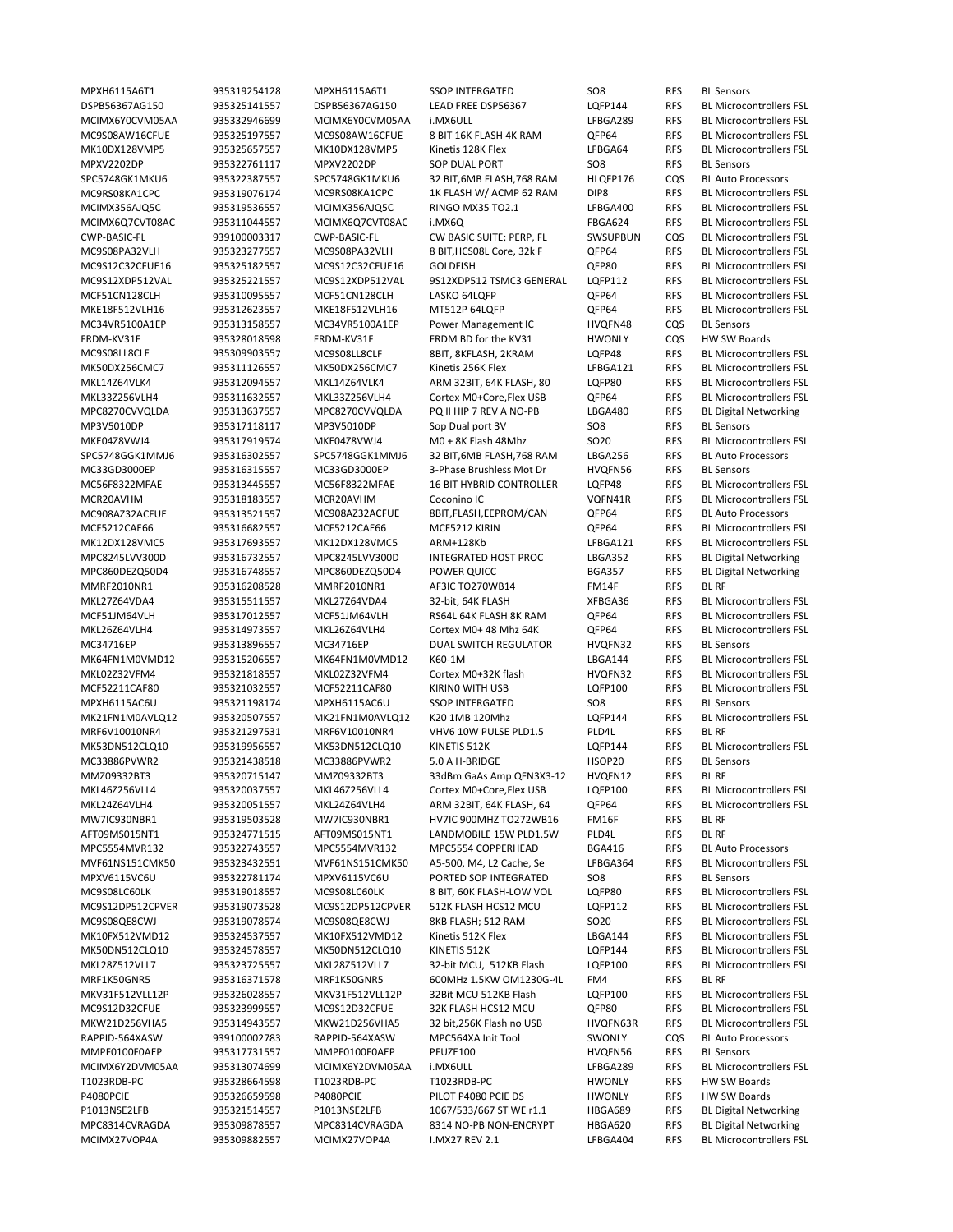MPXV7025DP 935309505117 MPXV7025DP SOP DUAL PORT SO8 RFS BL Sensors MRF6VP11KHR5 935309981178 MRF6VP11KHR5 VHV6 130MHZ 1000W NI1230 CFM4F RFS BL RF MML20211HT1 935310812147 MML20211HT1 LNA 2GHz 21P1dB DFN2x2 8 HVSON8 RFS BL RF MC34PF3000A4EP 935312122557 MC34PF3000A4EP Power Management IC HVQFN48 RFS BL Sensors MMA8451QR1 935310199167 MMA8451QR1 low g 3-Axis 14bt ex vlt VQFN16 RFS BL Sensors MPC8360CVVAJDGA 935313669557 MPC8360CVVAJDGA 8360 TBGA C NONENC NO‐PB LBGA740 RFS BL Digital Networking MPXH6300AC6T1 935316838128 MPXH6300AC6T1 SSOP INTEG PORTED SO8 RFS BL Sensors MCZ33999EK 935313687574 MCZ33999EK 16 LOW SIDE PWM&SPI HSOP54 RFS BL Sensors MPXV5100GC6U 935313756174 MPXV5100GC6U SOP SMT W/PORT SO8 RFS BL Sensors MMRF1310HR5 935318225178 MMRF1310HR5 VHV6 300W50VISM NI780H‐4 CFM4F RFS BL RF FXAS21002CQR1 935315537547 FXAS21002CQR1 3 Axis Gyroscope VQFN24 RFS BL Sensors MPXA4115A6U 935321173174 MPXA4115A6U PRES SEN BAP AXL PORT SO8 RFS BL Sensors MC34978AEK 935322294574 MC34978AEK Std Mono Mult Sw Det HSOP32 RFS BL Sensors MPXHZ6115A6U 935324164174 MPXHZ6115A6U SSOP INTGR W/SIFEL SO8 RFS BL Sensors MPL115A1T1 935322928115 MPL115A1T1 SPI VERSION OF PEGASUS TSON8 RFS BL Sensors P1010NXN5KHB 935325914557 P1010NXN5KHB P1010 XT 1000/800 r2.01 FBGA425 RFS BL Digital Networking TRK‐USB‐MPC5643L 935328475598 TRK‐USB‐MPC5643L HWOnly MPC5643L STRAKUSB HWONLY CQS HW SW Boards P2010NSN2MHC 935310558557 P2010NSN2MHC P2010 ST 1200/800 R2.1 HBGA689 RFS BL Digital Networking MMA8491QR1 935310644547 MMA8491QR1 3‐Axis Low Voltage, Tilt VQFN12 RFS BL Sensors S9S08SG32E1VTL 935313407574 S9S08SG32E1VTL S08 32K FLASH TSSOP28 RFS BL Auto Processors MRF1511NT1 935314119515 MRF1511NT1 RF LDMOS FET PLD1.5N PLD4L RFS BL RF P2020NXN2KFC 935314404557 P2020NXN2KFC P2020 ET 1000/667 R2.1 HBGA689 RFS BL Digital Networking CWA‐STANDARD‐NL 939100003064 CWA‐STANDARD‐NL CW STANDARD; ANNL SUB, N SUBSCRLIC CQS BL Microcontrollers FSL

MC9S12E64CFUE 935309447557 MC9S12E64CFUE MORAY EEL QFP80 RFS BL Microcontrollers FSL CWA‐STANDARD‐FL 939100002518 CWA‐STANDARD‐FL CW STANDARD; ANNL SUB, F SUBSCRLIC CQS BL Microcontrollers FSL MK20DX128VLF5 935311001557 MK20DX128VLF5 Kinetis 128K Flex LQFP48 RFS BL Microcontrollers FSL MKL25Z128VLH4 935311016557 MKL25Z128VLH4 32 BIT, 128K FLASH QFP64 RFS BL Microcontrollers FSL MCIMX257DJM4A 935310307557 MCIMX257DJM4A iMX25 1.2 Comm LFBGA400 RFS BL Microcontrollers FSL MK10DN128VMP5 935311036557 MK10DN128VMP5 Kinetis 128K LFBGA64 RFS BL Microcontrollers FSL MC9S08MP16VLC 935311713557 MC9S08MP16VLC 8 BIT, .25U SGF FLASH LQFP32 RFS BL Microcontrollers FSL MK02FN128VLF10 935312617557 MK02FN128VLF10 KV30F 128L-48LQFP LQFP48 RFS BL Microcontrollers FSL MKL14Z32VFM4 935311277557 MKL14Z32VFM4 ARM 32BIT, 32K FLASH, 32 HVQFN32 RFS BL Microcontrollers FSL MKL26Z64VFM4 935311393557 MKL26Z64VFM4 Cortex M0+ 64K Flash HVQFN32 RFS BL Microcontrollers FSL MK20DX256ZVLL10 935310872557 MK20DX256ZVLL10 Kinetis 256K USB ENET LQFP100 RFS BL Microcontrollers FSL MC9S08PA4VWJ 935317879574 MC9S08PA4VWJ 8 BIT,low end Core,4k Fl SO20 RFS BL Microcontrollers FSL MKE04Z8VFK4 935317918557 MKE04Z8VFK4 M0 + 8K Flash 48Mhz HVQFN24 RFS BL Microcontrollers FSL MKE02Z16VLC4 935317985557 MKE02Z16VLC4 Kinetis E,32K flash,40Mh LQFP32 RFS BL Microcontrollers FSL MCF5272CVM66 935313281557 MCF5272CVM66 MCF5272 V2CORE 4KSRAM LBGA196 RFS BL Microcontrollers FSL MCHC912B32CFUE8 935316613557 MCHC912B32CFUE8 16BIT MCU W/32K FLASH QFP80 RFS BL Microcontrollers FSL MK60FX512VLQ15 935317611557 MK60FX512VLQ15 Kinetis 512K Ethnet USB LQFP144 RFS BL Microcontrollers FSL MK20DX32VMP5 935317639557 MK20DX32VMP5 Kinetis 32K Flex LFBGA64 RFS BL Microcontrollers FSL MC9S12DG128MFUE 935313532557 MC9S12DG128MFUE 128K FLASH HCS12 MCU QFP80 RFS BL Microcontrollers FSL MKL33Z64VLH4 935315478557 MKL33Z64VLH4 Kinetis 48MHz, LQFP 64 QFP64 RFS BL Microcontrollers FSL MKE02Z16VLC2 935314884557 MKE02Z16VLC2 Kinetis E,32K flash,20Mh LQFP32 RFS BL Microcontrollers FSL MK24FN1M0VLQ12 935315205557 MK24FN1M0VLQ12 K60‐1M LQFP144 RFS BL Microcontrollers FSL 935313166557 MCIMX6G2AVM07AA i.MX6UL Auto LFBGA289 RFS BL Microcontrollers FSL MCIMX6L8DVN10AB 935321842557 MCIMX6L8DVN10AB i.MX6 Megrez TFBGA432 RFS BL Microcontrollers FSL MCIMX535DVV1C 935321916557 MCIMX535DVV1C iMX53 Rev 2.1 Comm FBGA529 RFS BL Microcontrollers FSL MK20DN512ZVLQ10 935321706557 MK20DN512ZVLQ10 Kinetis 512K USB LQFP144 RFS BL Microcontrollers FSL DSPB56371AF180 935323908557 DSPB56371AF180 DSPB56371AF180 LQFP80 RFS BL Microcontrollers FSL MK20DX128VLL7 935323285557 MK20DX128VLL7 Kinetis 128K Flex LQFP100 RFS BL Microcontrollers FSL MKL26Z128VLH4 935323352557 MKL26Z128VLH4 Cortex M0+ 48 Mhz 128K F QFP64 RFS BL Microcontrollers FSL MC56F8245VLD 935323371557 MC56F8245VLD DSC 44 LQFP 48K FLASH LQFP44 RFS BL Microcontrollers FSL MC9S12DT128CPVE 935322667557 MC9S12DT128CPVE 128K FLASH HCS12 MCU EPP LQFP112 RFS BL Microcontrollers FSL MKL24Z32VLH4 935323384557 MKL24Z32VLH4 ARM 32BIT, 32K FLASH, 64 QFP64 RFS BL Microcontrollers FSL<br>MPXHZ6115A6U 935324164174 MPXHZ6115A6U SSOP INTGR W/SIFEL SO8 RFS BL Sensors MCIMX6U5DVM10AC 935323455557 MCIMX6U5DVM10AC i.MX6 DualLite LFBGA624 RFS BL Microcontrollers FSL MC9S08PA8VTG 935323471574 MC9S08PA8VTG 8 BIT, HCS08L Core, 8k F TSSOP16 RFS BL Microcontrollers FSL MC9S08QE8CWL 935319079574 MC9S08QE8CWL 8KB FLASH; 512 RAM SO28 RFS BL Microcontrollers FSL MC9S08SH8CPJ 935319115174 MC9S08SH8CPJ 9S08 UC W/ 8K 0.25UM SGF DIP20 RFS BL Microcontrollers FSL DSPB56720AG 935325136557 DSPB56720AG DSP56720 LQFP144 RFS BL Microcontrollers FSL MC68HC908QT4CPE 935325162174 MC68HC908QT4CPE 4K FLASH W/ADC DIP8 RFS BL Microcontrollers FSL MC9S12A256CPVE 935325195557 MC9S12A256CPVE BARRACUDA4 MOS13 L01Y LQFP112 RFS BL Microcontrollers FSL MC9S08AC48CFUE 935325409557 MC9S08AC48CFUE 48K FLASH, 8K RAM QFP64 RFS BL Microcontrollers FSL MK21DN512VMC5 935325711557 MK21DN512VMC5 ARM+512Kb +USB +DryIce LFBGA121 RFS BL Microcontrollers FSL MC33660EF 935312402574 MC33660EF ISOLINKII SO8 DOD Secure Car Access & Netw FSL MWCT1001AVLH 935311368557 MWCT1001AVLH 5W Multi‐coil Cons QFP QFP64 RFS BL Microcontrollers FSL MC9S12A512CPVE 935321458557 MC9S12A512CPVE WHALESHARK MICROCO ‐ EPP LQFP112 RFS BL Microcontrollers FSL MC9S08QB8CTG 935321463574 MC9S08QB8CTG S08 8K FLASH QB8 TSSOP16 TSSOP16 RFS BL Microcontrollers FSL MKL05Z16VLF4 935321819557 MKL05Z16VLF4 ARM M0+ core,16k Flash LQFP48 RFS BL Microcontrollers FSL MC9S12NE64VTUE 935313578557 MC9S12NE64VTUE MANATEE‐EPP HTQFP80 DOD BL Microcontrollers FSL MKE15Z256VLL7 935322432557 MKE15Z256VLL7 MT256P 100LQFP LQFP100 RFS BL Microcontrollers FSL CWP‐PRO‐NL 939100001688 CWP‐PRO‐NL CW PRO SUITE; PERP, NODE SWSUPBUN CQS BL Microcontrollers FSL MC14489BDWE 935309337574 MC14489BDWE 5 CHANNEL LED DRIVER SO20 RFS BL Microcontrollers FSL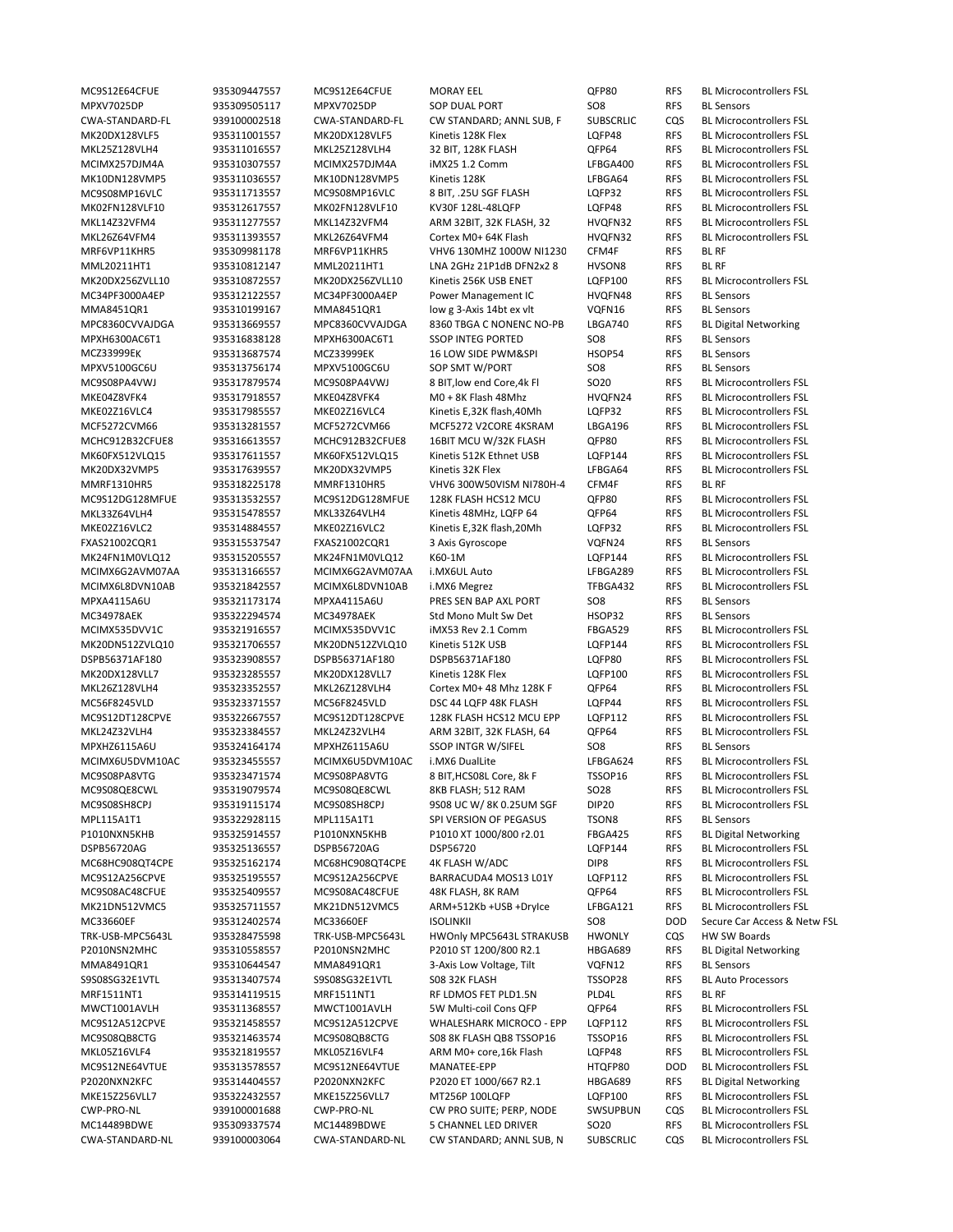MPC17C724EPR2 935309594528 MPC17C724EPR2 2 CHANNEL MOTOR DRIVER HVQFN16 RFS BL Sensors MPXV2010DP 935309631117 MPXV2010DP SOP DUAL PORT SO8 RFS BL Sensors FXTH870902DT1 935311737528 FXTH870902DT1 TPMS 7X7 900kPa Z axis HQFN24 RFS BL Sensors MPX5050GP1 935313736117 MPX5050GP1 PRESS SEN INTEG 50KPA SENSOR6F RFS BL Sensors MRFE6VP6300HR5 935317343178 MRFE6VP6300HR5 VHV6 300W50VISM NI780H‐4 CFM4F RFS BL RF MMA1270KEG 935314216574 MMA1270KEG COLOSSUS 2.5G SO16 RFS BL Sensors SPC5200CBV400B 935316933557 SPC5200CBV400B HABANERO ‐ AUTO BGA272 RFS BL Auto Processors 32Bit MCU 256KB Flash LQFP100 RFS SPC5607BF1MLU6 935314466557 SPC5607BF1MLU6 32BIT 1.5M FLASH 96K RAM LQFP176 RFS BL Auto Processors MP3V5050GC6U 935317047174 MP3V5050GC6U SMOUTLIN SMT AXIAL PORT SO8 RFS BL Sensors SGTL5000XNLA3 935314076557 SGTL5000XNLA3 Audio Codex HUQFN20 RFS BL Sensors MC34GD3000EP 935313159557 MC34GD3000EP 3‐Phase Brushless Mot Dr HVQFN56 RFS BL Sensors MMA8453QT 935319547157 MMA8453QT lw g 3-Axis 10bt w/exp V VQFN16 RFS BL Sensors MRFE6VP5300GNR1 935320438528 MRFE6VP5300GNR1 VHV6E 300W ISM TO270WB4G FM4F RFS BL RF S9S08SG8E2MTG 935319941574 S9S08SG8E2MTG 9S08 UC W/ 8K 0.25UM SGF TSSOP16 RFS BL Auto Processors MC33886PVW 935321438574 MC33886PVW 5.0 A H‐BRIDGE HSOP20 RFS MMRF1312GSR5 935320794178 MMRF1312GSR5 VHV8 1kW 50V NI1230GS‐4L CFM4 RFS BL RF MRFE6VS25LR5 935320096178 MRFE6VS25LR5 VHV6E 25W50V NI360L CFM2F RFS BL RF MPXV5004GC6T1 935322762128 MPXV5004GC6T1 IPS SOP SO8 RFS BL Sensors MPX12GP 935319141117 MPX12GP PRES SEN UNCOMP 12KPA SENSOR4F RFS BL Sensors MC34VR5100A0EP 935315851557 MC34VR5100A0EP Power Management IC HVQFN48 CQS BL Sensors MCF52223CAF80 935309491557 MCF52223CAF80 32-BIT MCU W/ USB FS OTG LOFP100 RFS MCZ34670EG 935316769574 MCZ34670EG POWER OVER ETHERNET SO20 RFS BL Sensors MMRF1317HR5 935318748178 MMRF1317HR5 1030MHz 300W NI1230H‐4S CFM4F RFS BL RF MC9S12C64CFAE 935313506557 MC9S12C64CFAE 9S12C64 (KOI) LQFP48 RFS BL Microcontrollers FSL

MKM34Z128CLL5 935311105557 MKM34Z128CLL5 Kinetis M0+ 128K 16K RAM LQFP100 RFS BL Microcontrollers FSL MCF5282CVM66 935311806557 MCF5282CVM66 MCF5282 V2CORE 512KFLASH LBGA256 RFS BL Microcontrollers FSL MKV46F256VLL16 935312573557 MKV46F256VLL16 KinetisV 32Bit MCU 256KB LQFP100 RFS BL Microcontrollers FSL MPC8309CVMAHFCA 935310736557 MPC8309CVMAHFCA E300 MP EXT TMP 417 LFBGA489 RFS BL Digital Networking MCIMX536AVV8C 935311447557 MCIMX536AVV8C iMX53 Rev 2.1 Auto FBGA529 RFS BL Microcontrollers FSL MPC8270VRMIBA 935313659557 MPC8270VRMIBA PQ II HIP 7 REV A VR BGA516 RFS BL Digital Networking MPC852TVR50A 935313682557 MPC852TVR50A POWER QUICC II HIP6W BGA256 RFS BL Digital Networking MKV58F1M0VLQ24 935316348557 MKV58F1M0VLQ24 32‐bit MCU, ARM Cortex LQFP144 RFS BL Microcontrollers FSL MC68HC16Z1CEH16 935313441557 MC68HC16Z1CEH16 16 BIT MCU, 1K RAM QFP132 RFS BL Microcontrollers FSL MK51DN512CLL10 935317609557 MK51DN512CLL10 Kinetis 512K USB LQFP100 RFS BL Microcontrollers FSL MKL17Z64VFM4 935316164557 MKL17Z64VFM4 32‐bit, 64K FLASH QFN 32 HUQFN32 RFS BL Microcontrollers FSL MC56F8257MLH 935314294557 MC56F8257MLH DSC 64 LQFP 64K FLASH QFP64 RFS BL Microcontrollers FSL MC9S12XS64CAE 935317069557 MC9S12XS64CAE 16BIT 128K FLASH, 64LQFP QFP64 RFS BL Auto Processors<br>MKV31F256VLL12 935315521557 MKV31F256VLL12 32Bit MCU 256KB Flash LQFP100 RFS BL Microcontrollers FSL MPC8314CVRADDA 935313934557 MPC8314CVRADDA 8314 NO‐PB NON‐ENCRYPT HBGA620 RFS BL Digital Networking MCF52258CAG66 935314016557 MCF52258CAG66 KIRIN3 COLDFIRE V2 LQFP144 RFS BL Microcontrollers FSL MPC5200CVR400 935316066557 MPC5200CVR400 NO‐PB IND'L 5200 400MHZ BGA272 RFS BL Microcontrollers FSL MK51DN256CMD10 935319949557 MK51DN256CMD10 Kinetis 256K LBGA144 RFS BL Microcontrollers FSL MK22DX128VLH5 935319962557 MK22DX128VLH5 ARM+128Kb +USB QFP64 RFS BL Microcontrollers FSL<br>MC33886PVW 935321438574 MC33886PVW 5.0 A H-BRIDGE HSOP20 RFS BL Sensors P1013NXN2HFB 935321504557 P1013NXN2HFB 800/400/667 ET NE r1.1 HBGA689 RFS BL Digital Networking MK60FX512VMD15 935321727557 MK60FX512VMD15 Kinetis 512K Ethnet USB LBGA144 RFS BL Microcontrollers FSL MK24FN1M0VDC12 935324729557 MK24FN1M0VDC12 K60‐1M XFBGA121 RFS BL Microcontrollers FSL DSP56F807PY80E 935323917557 DSP56F807PY80E 16 BIT HYBRID CONTROLLER LQFP160 RFS BL Microcontrollers FSL MC908GR16CFAE 935323986557 MC908GR16CFAE 8BIT MCU 16K FLASH LQFP48 RFS BL Microcontrollers FSL MCF5474VR266 935322691557 MCF5474VR266 MCF547X V4ECORE MMU, FPU BGA388 RFS BL Microcontrollers FSL MC9S08JM32CQH 935319406557 MC9S08JM32CQH 9S08JM32 64QFP FG QFP64 RFS BL Microcontrollers FSL MK61FN1M0VMJ12 935324539557 MK61FN1M0VMJ12 Kinetis 1M Ethnet USB LBGA256 RFS BL Microcontrollers FSL MCF5234CVM150 935319095557 MCF5234CVM150 MCF5234 V2CORE 64KSRAM LBGA256 RFS BL Microcontrollers FSL MK22FX512AVLQ12 935323693557 MK22FX512AVLQ12 K20 1MB 120Mhz LQFP144 RFS BL Microcontrollers FSL MKL34Z64VLL4 935324636557 MKL34Z64VLL4 Cortex M0+Core,Flex USB LQFP100 RFS BL Microcontrollers FSL MC908GZ16CFAE 935325208557 MC908GZ16CFAE 8BIT MCU 16K FLASH LQFP48 RFS BL Microcontrollers FSL MC9S12NE64CPVE 935322662557 MC9S12NE64CPVE 64K FLASH MANATEE EPP LQFP112 DOD BL Microcontrollers FSL MC9S08AC32CFDE 935325423557 MC9S08AC32CFDE 8 BIT, 32K FLASH, 8K RAM HVQFN48 RFS BL Microcontrollers FSL MK30DX128VLK7 935325681557 MK30DX128VLK7 Kinetis 128K Flex LQFP80 RFS BL Microcontrollers FSL DSP56858FVE 935313403557 DSP56858FVE 16 BIT HYBRID CONTROLLER LQFP144 DOD BL Microcontrollers FSL MC9RS08KA4CPG 935313911174 MC9RS08KA4CPG 9RS08KA8 16PDIP DIP16 RFS BL Microcontrollers FSL MCF5407CAI220 935316807557 MCF5407CAI220 MCF5407 V4CORE 4KSRAM QFP208 RFS BL Microcontrollers FSL MC9S08JM60CQH 935321239557 MC9S08JM60CQH 9S08JM60 64QFP FG QFP64 RFS BL Microcontrollers FSL MK10DX32VLF5 935319911557 MK10DX32VLF5 Kinetis 32K Flex LQFP48 RFS BL Microcontrollers FSL MK50DX256CLL10 935323312557 MK50DX256CLL10 Kinetis 256K Flex LQFP100 RFS BL Microcontrollers FSL MKV42F64VLH16 935325003557 MKV42F64VLH16 Kinetis V 32‐bit MCU 64 QFP64 RFS BL Microcontrollers FSL MPC8250ACZUMHBC 935325281557 MPC8250ACZUMHBC POWER QUICC II HIP4C LBGA480 RFS BL Digital Networking P1010NSE5DFA 935317193557 P1010NSE5DFA P1010 Ind StdEnc 533/667 FBGA425 DOD BL Digital Networking MPC8548VTAUJD 935324493557 MPC8548VTAUJD PQ38 ST NE 1333 r3.0 BGA783 DOD BL Digital Networking KKL03Z32CAF4R 935318101096 KKL03Z32CAF4R Wafer Level CSP L0PB WLCSP20 RFS BL Microcontrollers FSL FRDM-KW019032 935328217598 FRDM-KW019032 KW01 FRDM BRD HWONLY CQS HW SW Boards<br>MCF52223CAF80 935309491557 MCF52223CAF80 32-BIT MCU W/ USB FS OTG LQFP100 RFS BL Microcontrollers FSL MC68332ACAG16 935312126557 MC68332ACAG16 32BIT MCU,2KRAM,TPU,QSM LQFP144 RFS BL Microcontrollers FSL MK11DN512VLK5 935317698557 MK11DN512VLK5 ARM+512Kb +DryIce LQFP80 RFS BL Microcontrollers FSL MCF52212AE50 935316622557 MCF52212AE50 32BIT,64K FLASH,16KSRAM QFP64 RFS BL Microcontrollers FSL